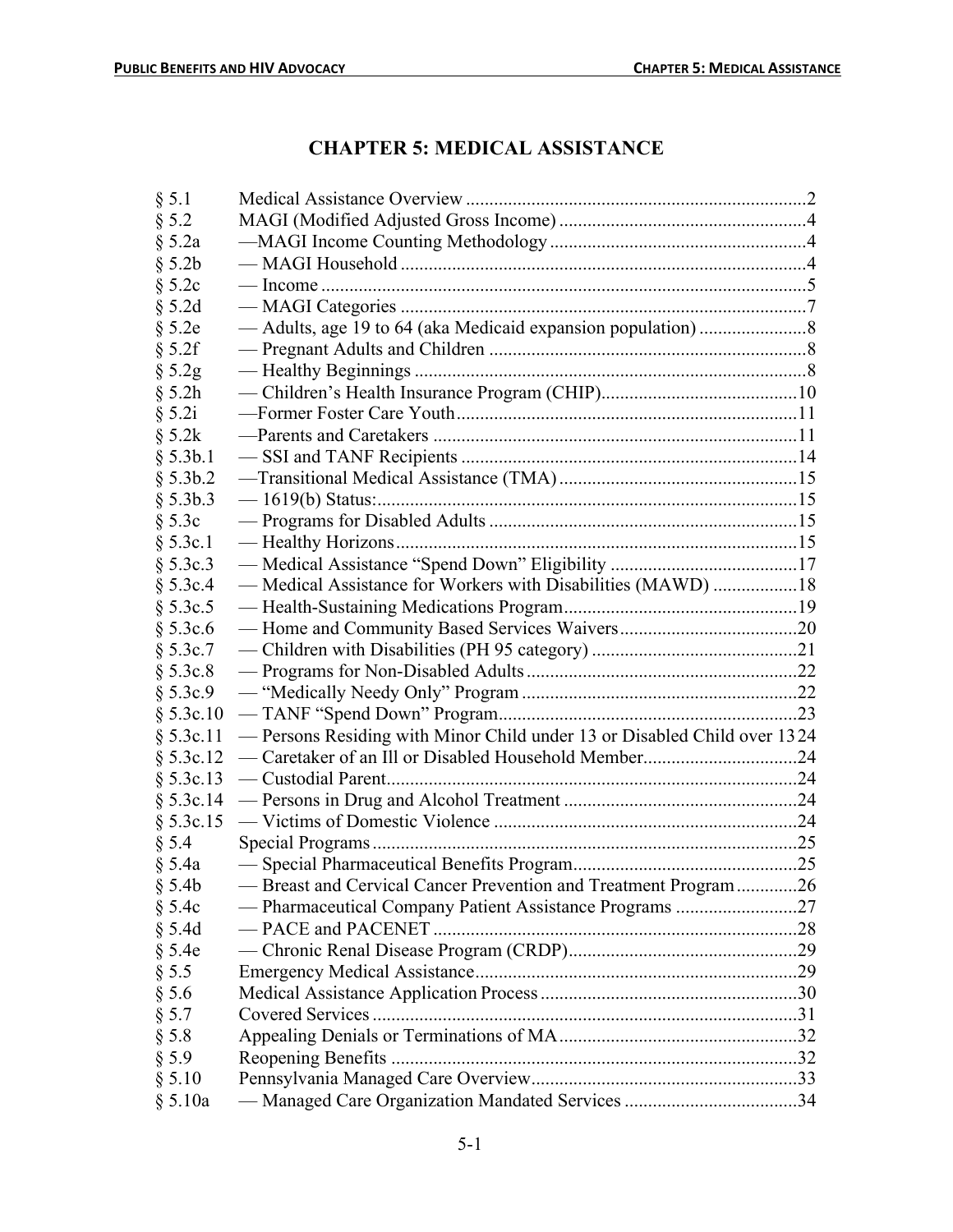|                                        | 35  |
|----------------------------------------|-----|
| \$5.10a.2\$                            | .36 |
| $§ 5.10b$ — Services Not Provided.     | .37 |
|                                        |     |
|                                        | .38 |
| $§ 5.10c.2$ — Auto-Assignment          | .39 |
|                                        |     |
|                                        |     |
|                                        |     |
|                                        |     |
|                                        |     |
|                                        |     |
|                                        |     |
| $§ 5.10c.10$ — Transportation Services |     |
|                                        |     |
|                                        |     |
|                                        |     |
|                                        |     |
|                                        |     |
|                                        |     |
|                                        |     |

## **GUIDE TO CHARTS**

| Chart $5-1$ :      | Income Level for Adults aged 19-64, under the MAGI category (138) |  |
|--------------------|-------------------------------------------------------------------|--|
|                    | % FPIG including 5% income disregard)                             |  |
| Chart $5-2$ :      | Income Level for Children age 0-18 under the MAGI category        |  |
|                    | (including the 5% income disregard)                               |  |
| Chart $5-3$ :      | Income Level for Children on Children Health Insurance Program    |  |
|                    | (CHIP), age 0-18 under the MAGI category (including the 5% income |  |
|                    | disregard)                                                        |  |
| Chart $5-4$ :      | Income Level for Parents and Caregivers under MAGI category (33%) |  |
| Chart $5-5$ :      | Income Level for Healthy Horizons, and QMB (100 % FPIG)           |  |
| <b>Chart 5-6:</b>  | Monthly Countable Income Level for Medical Assistance for Workers |  |
|                    | with Disabilities (250% FPIG)                                     |  |
| Chart $5-7$ :      | Medically Needy Only Program                                      |  |
| Chart $5-8$ :      | Income Limits for Special Pharmaceutical Benefits Program         |  |
| Chart $5-9$ :      | <b>Pharmaceutical Company Patient Assistance Programs</b>         |  |
| <b>Chart 5-10:</b> | Income Levels for PACE and PACENET                                |  |

## **§ 5.1 Medical Assistance Overview**

Medical Assistance (MA, also known as "Medicaid") is a state health insurance program provided through the Pennsylvania Department of Human Services (DHS – formerly DPW) to low-income individuals and families. In Pennsylvania, many people with HIV who have limited income should qualify for MA coverage. The Affordable Care Act (ACA)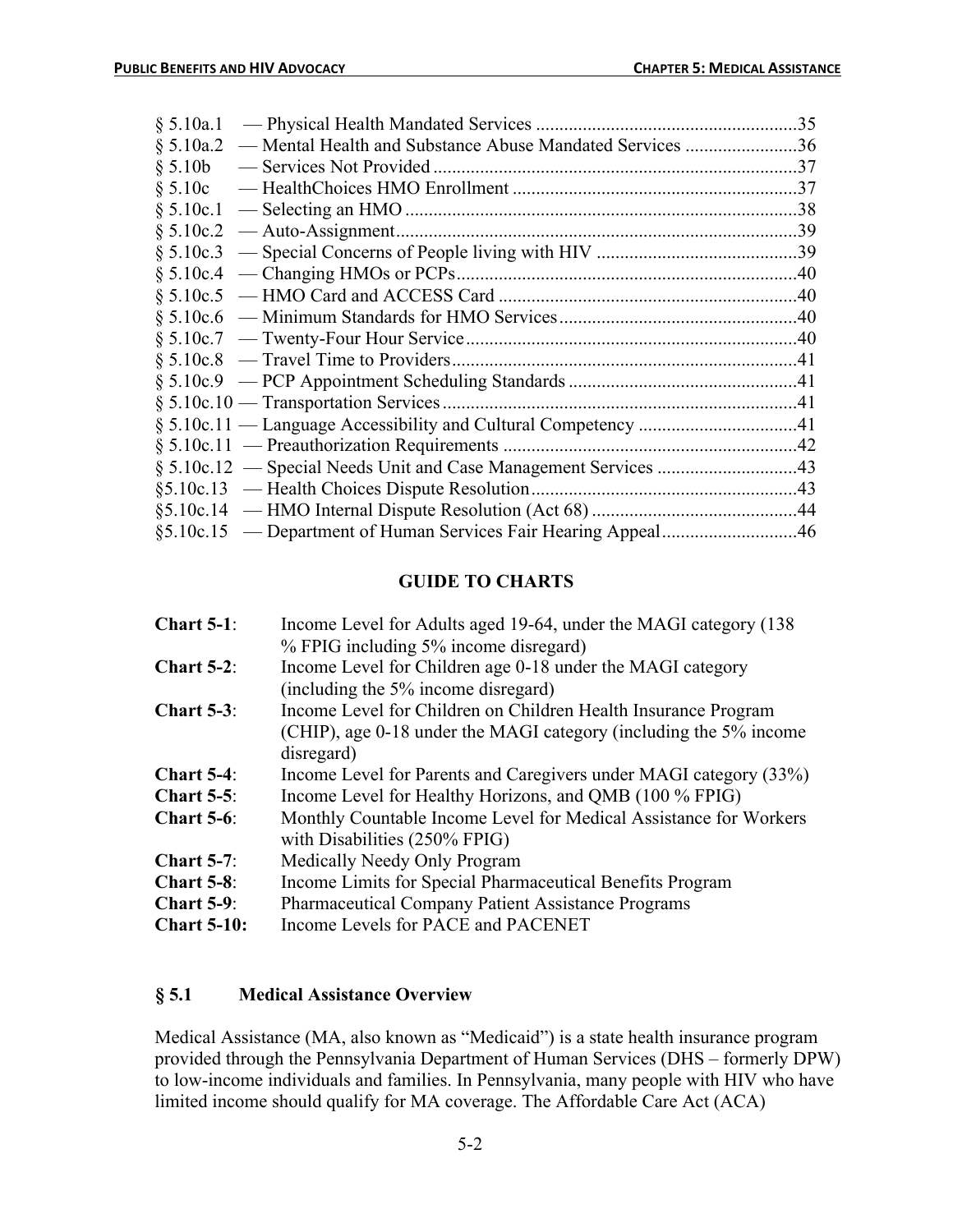expanded MA in Pennsylvania so that more low-income individuals qualify for MA without regard to their assets or health.

Advocates should be aware that there are many different ways to establish eligibility for various categories of MA, under the original rules, and post ACA. This chapter is written to explain these categories.

**The basic rules on MA eligibility** (original MA): In order to be eligible for MA an individual must meet the following eligibility criteria:

- $\triangleright$  Be a **Pennsylvania resident** (there is no minimum time requirement)
- Ø Have an **immigration status** that allows a person to receive MA coverage (except emergency MA)
- Ø Meet **income**
- Ø Be **categorically** eligible.

The ACA became fully effective in 2014, expanding Medicaid to people with household income equal to or less than 138% percent of the Federal Income Poverty Guidelines (FPIG). (This percentage amount is written into law to read that a person's income needs to be below 133% of the FPIG and an additional 5% income disregard will be given if the individual does not qualify for MA). Advocates only need to look at an individual's income at 138% of the FPIG as given in the chart 5-1 below to find eligibility for MA under ACA (see § 5.2a below). The income amounts in the chart increase every year when the U.S. Department of Health and Human Services announces updated FPIGs.

In addition to expanding MA for low-income persons, the ACA also created health insurance exchanges where individuals can purchase private insurance with subsidies from the government. The ACA allowed people with employment-related insurance to remain in those plans. (For more information on provisions of ACA see Chapter 6 of this manual).

In January 2015, Pennsylvania expanded MA to everyone under age 65 and under 138% FPIG who are not eligible for original Medicaid. Some people who were on original MA remained in those eligibility categories (example: adults disabled from HIV). Others moved to different income-counting methodologies (examples: children and pregnant women). Since the implementation of the ACA, individuals applying for MA may be categorized as **MAGI** (Affordable Care Act) (§ 5.2) or **Non-MAGI (Original)** (§5.3).

```
TIP:
People over age 65 and Medicare recipients are not eligible for expanded Medicaid.
```
**MA eligibility analysis**: For all persons applying for MA in Pennsylvania, it is useful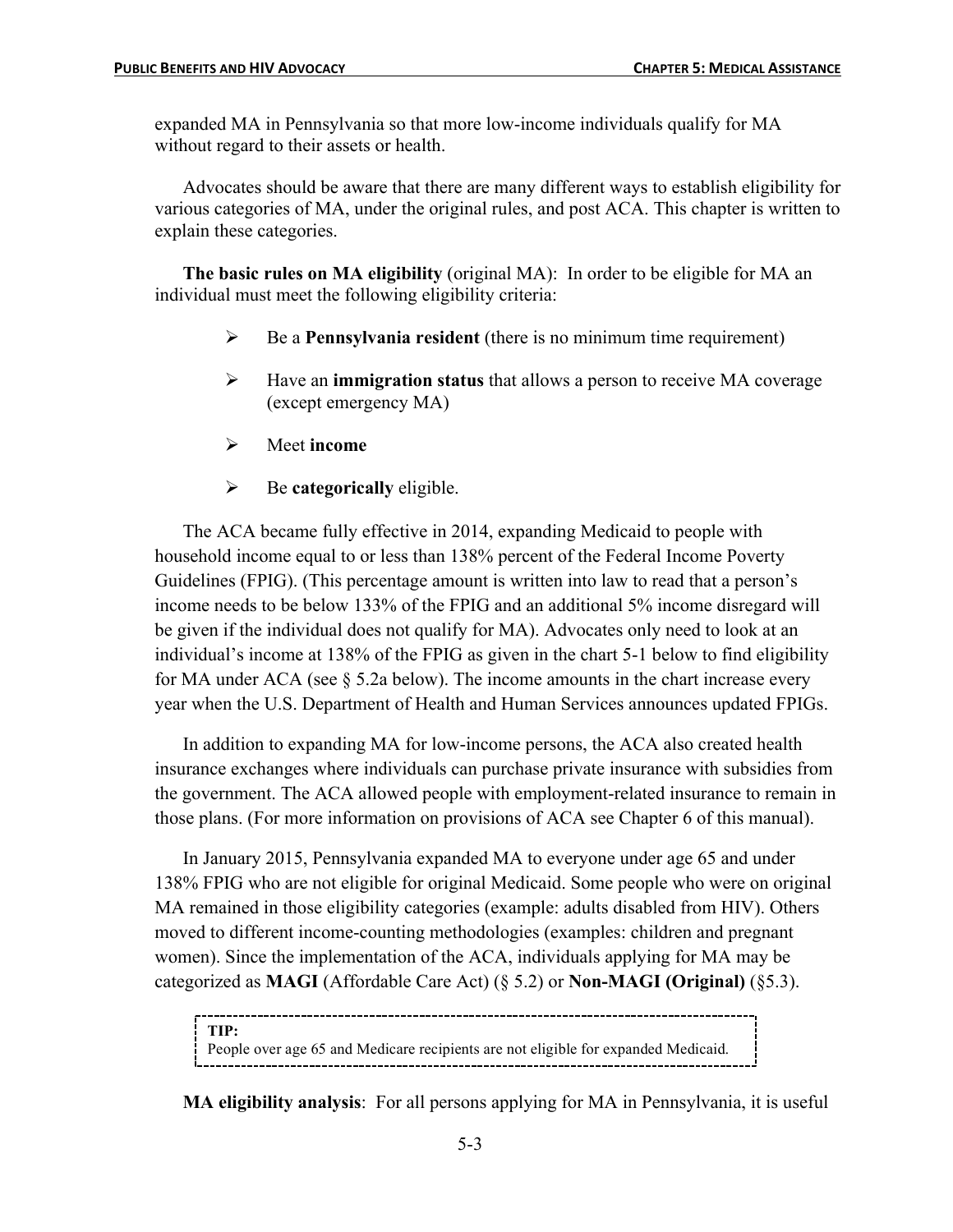to ask these questions and have the following analysis done:

- (i) What category does this individual belong? MAGI or Non-MAGI?
- (ii) If MAGI, what is the household size of the applicant for MA?
- (iii) Is the person under the income limit for that category and household size?

## **§ 5.2 MAGI (Modified Adjusted Gross Income)**

## **§ 5.2a** —**MAGI Income Counting Methodology**

Since January 2015, Pennsylvania applies the MAGI income counting methodology for most MA recipients. MAGI income counting method applies the Internal Revenue Service (IRS) rules on counting income. The "counted" and "excluded" income for MAGI is based on what is included in the individual's *Adjusted Gross Income* (AGI) when filing a tax return with the IRS. The rule is all income counts, unless exempted by tax rules.

Under the MAGI income counting methodology, DHS will determine eligibility of each person applying for benefits on an individual basis based on: (1) the person's household size, (2) the combined income of all household members, and 3) the income limit for that household size. (see Charts 2-1 and 2-2 for income and household limits). Applicants need not have a disability.

## **§ 5.2b** — **MAGI Household**

When DHS determines a person's eligibility for MAGI-related MA it will first determine *tax filing status* and *tax relationships* between the individuals in the household.

**Tax Filer**: a person who expects to file a tax return for the current year (includes tax filer, spouse and tax dependents). If an applicant files a tax return, DHS needs to know about everyone on that applicant's tax return.

**Tax Dependent**: a person who expects to be claimed by another taxpayer

### Ø **If children**

- Must be related to the tax filer
- Must live with the tax filer more than half the year
- Must be under age 19 at the end of the year (under 24 if a full-time student)
- Can't provide more than half of their own support

### Ø **Other tax dependents**

- Must be related to the tax filer or live in his or her home all year
- Must provide less than half of their own support
- Must earn less than \$3,900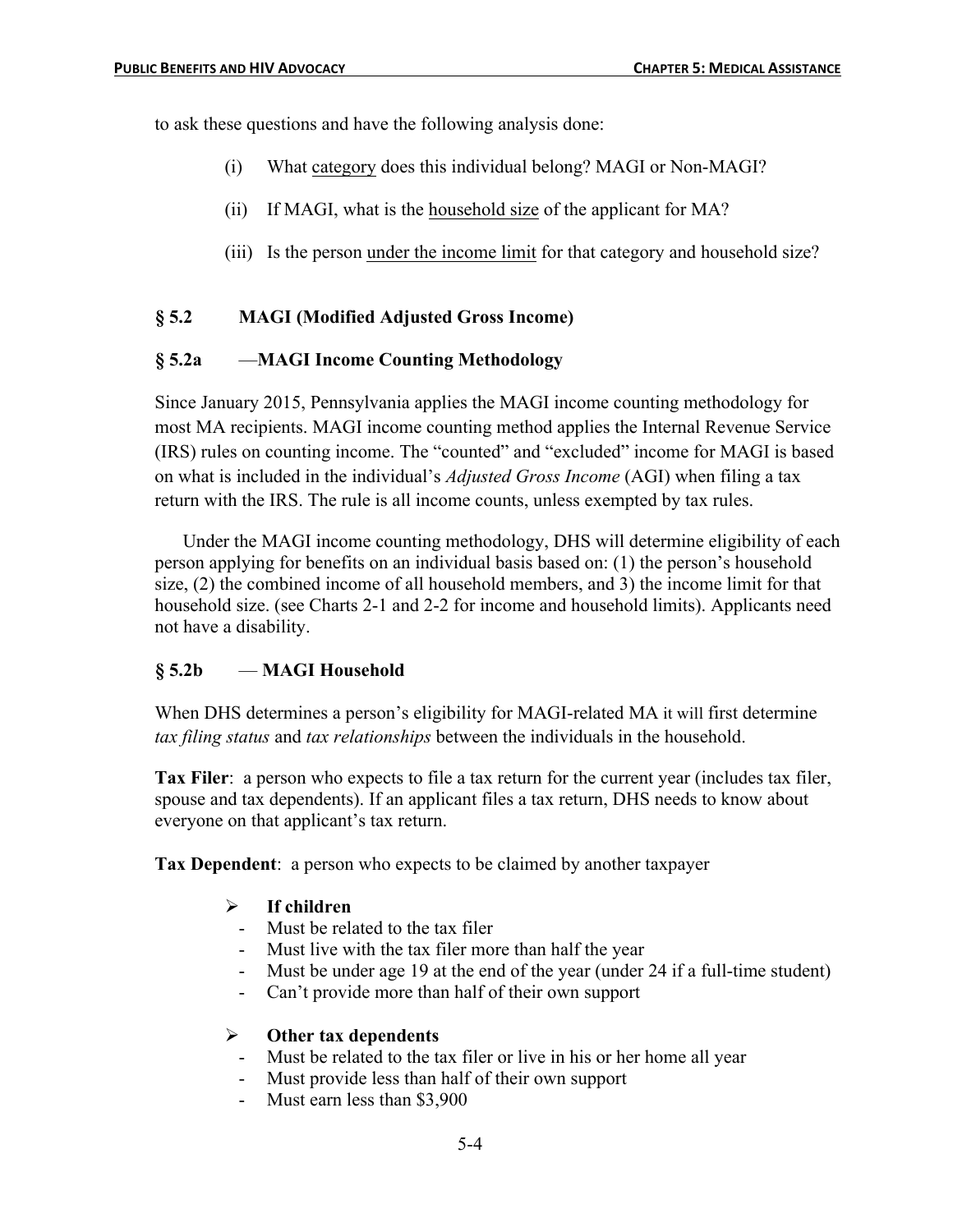**Non-Filer**: a person who does not expect to file a tax return and does not expect to be claimed by another taxpayer

The *Tax Filer* and *Tax Dependent* status always refer to the expected status for the current coverage year or renewal year. It does not refer to the filing status from the prior year.

## **§ 5.2c — Income**

DHS will count the total amount of the MAGI income of all individuals in the household as defined above. Income is counted on a person-by-person basis and counts the actual monthly income for eligibility purposes. DHS will use income from the 30 days prior to submitting an application. DHS will count all monthly "earned" and "unearned" income of every individual in the individual's tax household when evaluating eligibility for MA under the MAGI related categories, unless income is excluded by tax laws. If a person's monthly income is 138% of the FPIG or less, the person qualifies for MA regardless of assets or other categorical eligibility. If the monthly income exceeds 138% and is expected to decrease or end, DHS can use a monthly average of the person's annual income.

NOTE: The income of children and tax dependents is not counted unless they are expected to file tax returns.

There is no resource or asset limits for MAGI categories.

The following types of earned income are taken into consideration for MAGI. This is not an exhaustive list. All income needs to be reported to DHS.

- $\triangleright$  Wages (including tip wages)
- $\triangleright$  Salaries
- $\triangleright$  Commissions
- $\triangleright$  Bonuses
- $\triangleright$  Severance pay
- $\triangleright$  Self-employment
- $\triangleright$  Lump Sum-earnings (only in the month received)
- Ø Foreign earned income -US citizens living abroad (not reportable to IRS, but need to report to MA)

The following types of unearned income are taken into consideration for MAGI related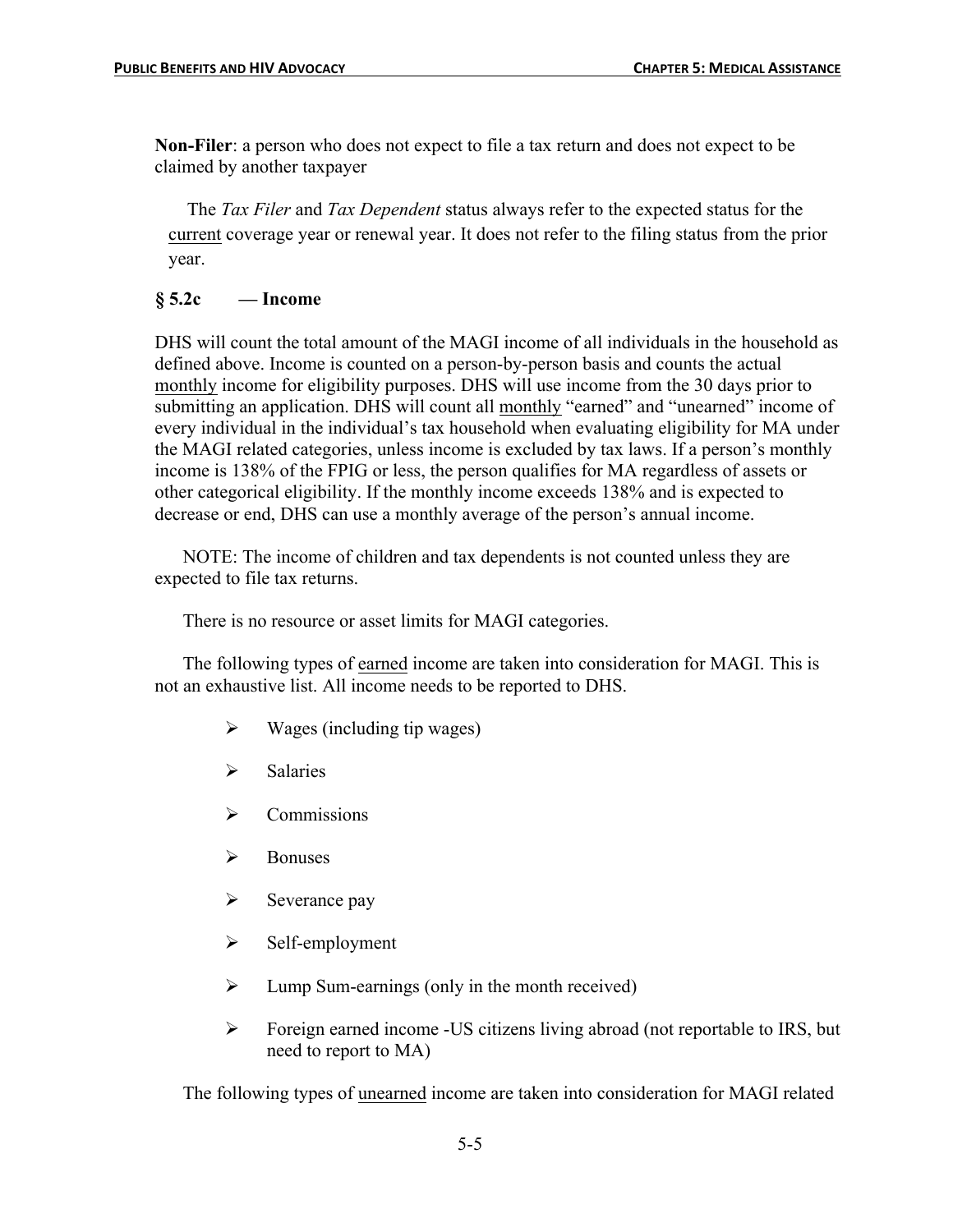MA categories:

- Ø Social Security Retirement, Survivors, and Disability Insurance (not reportable to IRS, but need to report to MA)
- Ø Tax-exempt interest (not reportable to IRS, but need to report to MA)
- $\triangleright$  Private pensions
- $\triangleright$  Annuities
- $\triangleright$  Unemployment Compensation
- $\triangleright$  Railroad Retirement
- $\triangleright$  Sick benefits
- $\triangleright$  Union benefits
- $\triangleright$  Dividends, royalties and interest posted or received in the calendar month, including tax exempt interest.
- $\triangleright$  Rental income
- $\triangleright$  Prizes and awards
- $\triangleright$  Child's unearned income that is reportable to IRS
- $\triangleright$  Lump sum-unearned (only in the month it is received)
- $\triangleright$  Cash support received (only if the person providing the cash support is claiming the individual as a tax dependent, and the tax dependent is not their spouse or their child

The following income does not count towards MAGI income limits:

- $\triangleright$  SSI
- $\blacktriangleright$  Alimony payments for settlements after 01/01/2019
- $\triangleright$  Child Support
- $\triangleright$  Any benefits paid by the Department of Veterans Affairs
- $\triangleright$  Worker's Compensation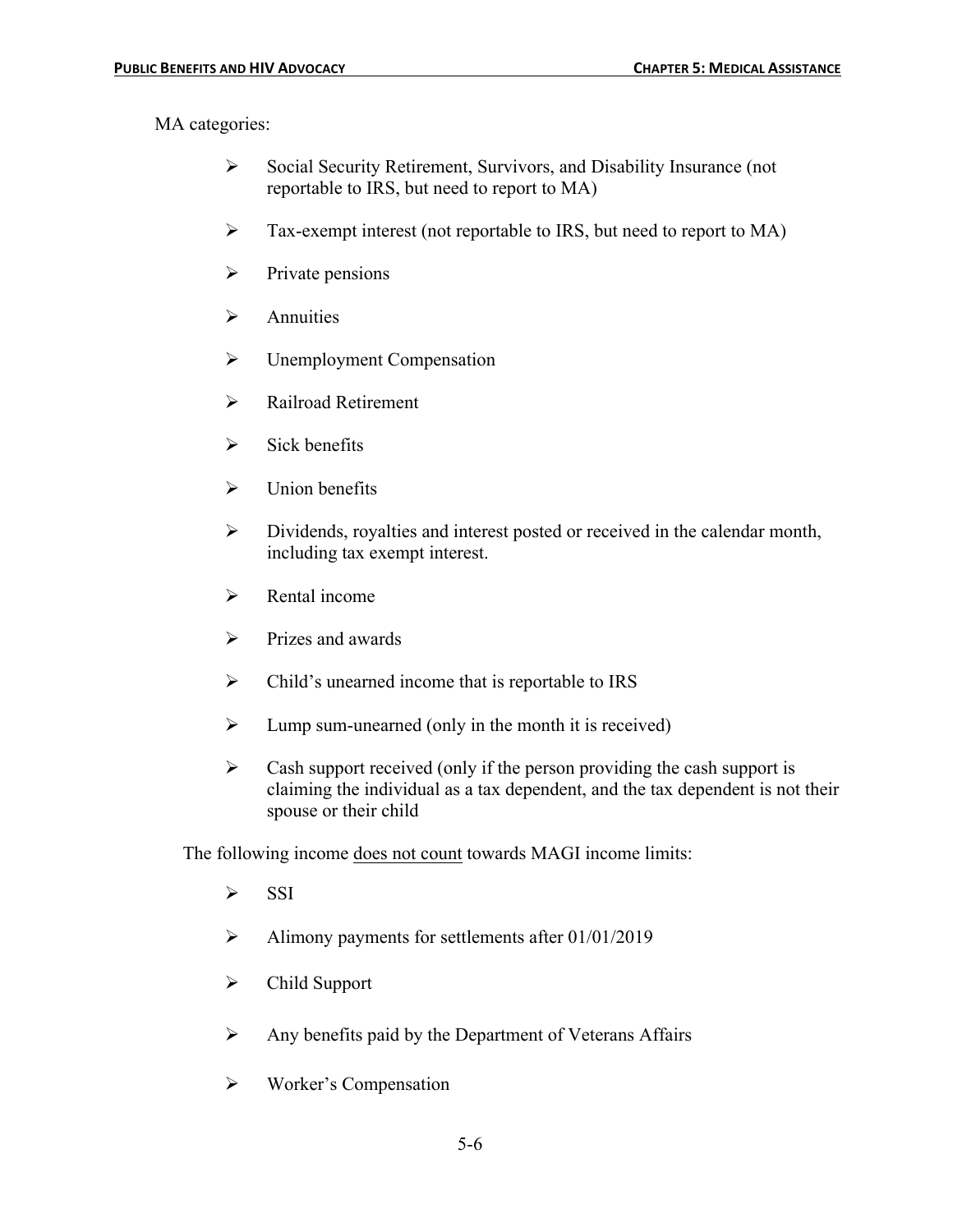- $\triangleright$  Black Lung Benefits
- $\triangleright$  Assistance payments (SSI, TANF, foster care, and adoption subsidy payments)
- $\triangleright$  A lump sum (only counted as income in the month received)
- $\triangleright$  Scholarships, awards or fellowship grants used for education purposes and not for living expenses
- $\triangleright$  Inheritances
- Ø Loans (e.g. student loans, bank loans, personal loans).
- $\triangleright$  Gifts
- $\triangleright$  Difficulty of Care payments made to a non-relative or relative who is under contract with a public or private agency to give care to a person with a mental disability in his or her home (Examples: child or adult foster care, supplemental payment to a domiciliary care provider, parent of an intellectually disabled child, adult and family living services)
- $\triangleright$  Payments made for care of an individual based on the individual's (HCBS) waiver plan (some conditions apply)
- $\triangleright$  American Indian or Alaska Native income

## **§ 5.2d** — **MAGI Categories**

The following categories of people are evaluated for MA under the MAGI incomecounting methodology:

- $\blacktriangleright$  Adults ages 19 to 64
- $\triangleright$  Pregnant women
- $\triangleright$  Children, newborn to age 18
- $\triangleright$  Parents (biological, adoptive or step)
- $\triangleright$  Caretakers

The income limits and additional information on the aforesaid categories are detailed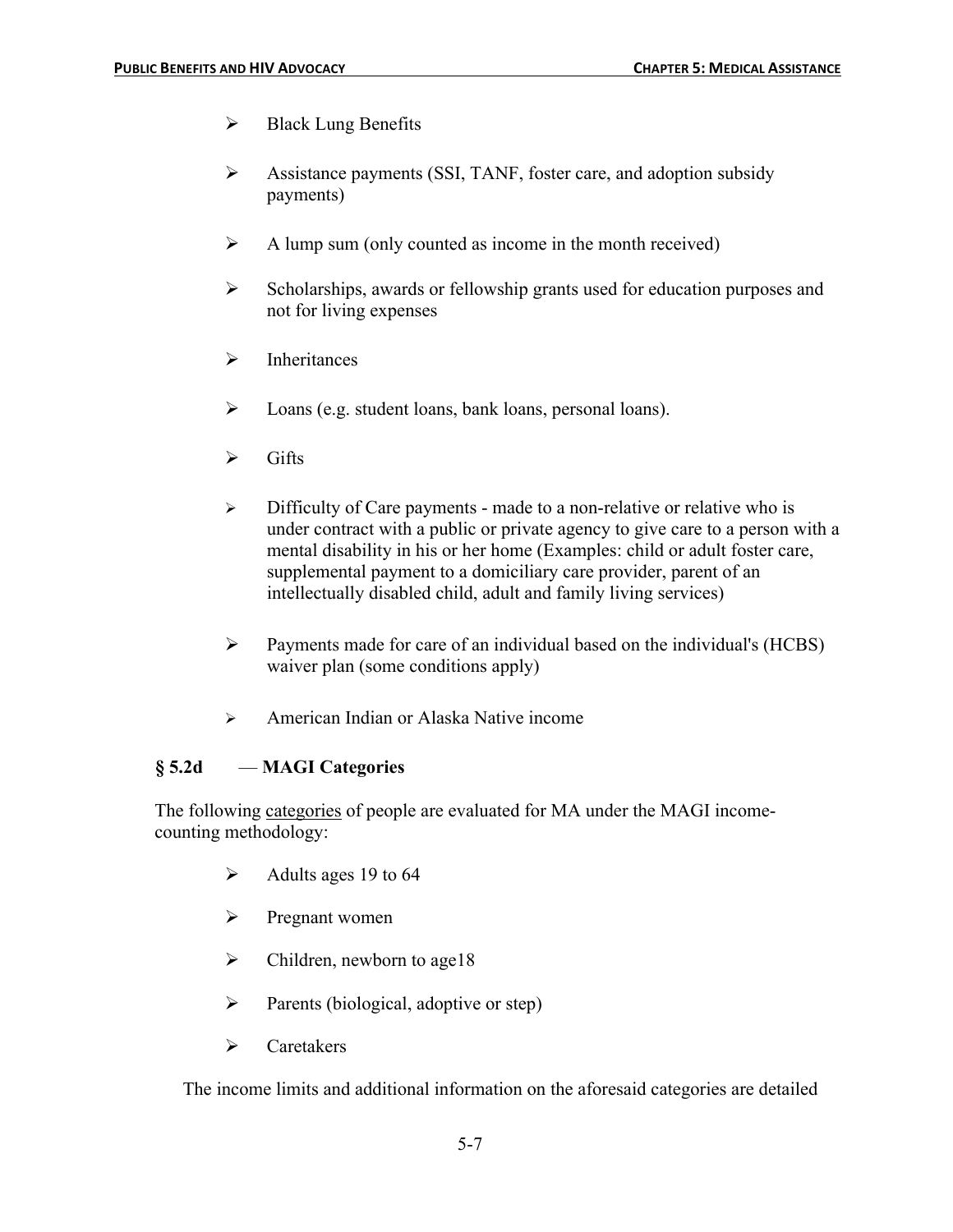below.

## **§ 5.2e — Adults, age 19 to 64 (Medicaid expansion population)**

The ACA increased the income limit of the original MA for the adult population. This update is now known as Medicaid Expansion. Adults aged 19-64 can apply for MA without regard to health and/or resources. The income limit for this category is 138% of the Federal Income Poverty Guidelines (FPIG) including a 5% income disregard. Adults with Medicare are not eligible for the MAGI category.

| Chart 5-1: Income Level for Adults aged 19-64, under the<br>MAGI category (138 % FPIG incl. 5% income disregard) - 2020 |                       |                      |  |
|-------------------------------------------------------------------------------------------------------------------------|-----------------------|----------------------|--|
| <b>Family Size</b>                                                                                                      | <b>Monthly Income</b> | <b>Annual Income</b> |  |
|                                                                                                                         | \$1,468               | \$17,609             |  |
| $\mathcal{D}_{\mathcal{L}}$                                                                                             | \$1,983               | \$23,791             |  |
| 3                                                                                                                       | \$2,499               | \$29,974             |  |
| 4                                                                                                                       | \$3,013               | \$36,156             |  |
| 5                                                                                                                       | \$3,529               | \$42,338             |  |
| 6                                                                                                                       | \$4,044               | \$48,528             |  |

## **§ 5.2f — Pregnant Adults and Children**

Families with children may be eligible for MA through either the *Healthy Beginnings* category or the *Children's Health Insurance Program* (CHIP) depending on their income. A child can remain in either one of these programs until their 19<sup>th</sup> birthday. The younger a child is, the easier it is for that child's family to qualify for Healthy Beginnings (see income chart below). There is no resource limit for these categories.

A child born to a parent on MA remains eligible for Healthy Beginnings for one year regardless of income, although the new parent's Healthy Beginnings coverage ends 60 days after the baby's birth. The new parent may be eligible for other categories, and DHS is obligated to review eligibility for other programs before discontinuing coverage.

## **§ 5.2g — Healthy Beginnings**

Healthy Beginnings, the primary MA program for children and pregnant adults was created as a result of increasing recognition of the importance of prenatal and early childhood health care.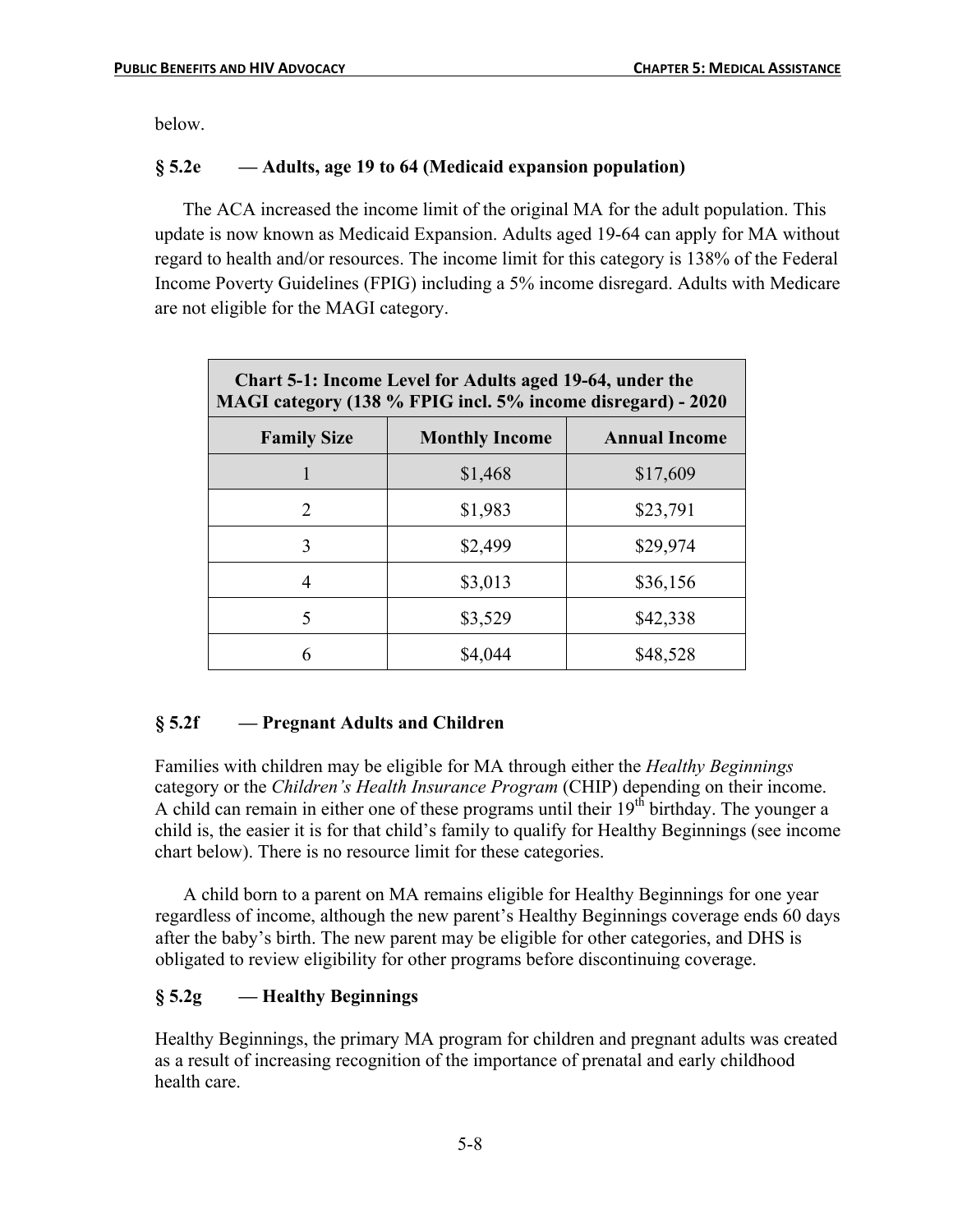Healthy Beginnings has three separate income categories: (1) pregnant adults and children under age one; (2) children ages 1-5; and (3) children ages 6-18. For each of these categories, DHS will count parental income to determine a child's eligibility.

- 1. Pregnant adults and newborns up to age 1 can qualify in this category if the family's monthly income is 220 % (\$3,162– in 2020) or less of the FPIG. This income limit is for a family of two because the unborn child is always considered in the household size. (see Chart 2-2 for income limits for additional family members). There is no resource limit for this category.
- 2. Children ages 1-5 can qualify if the household 's monthly income is 162 % (\$2,328 for a family of two in 2020). **Chart 5-2** sets forth these income limits.
- 3. Children ages 6-18 can qualify if their household's monthly income is 138 % (\$1,983 for a family of two in 2020). **Chart 5-2** sets forth these income limits.

| Chart 5-2: Income Level for Children age 0 through 18 under the MAGI<br>category $-2020$ (including the 5% income disregard) |                                                                     |                                     |                                          |
|------------------------------------------------------------------------------------------------------------------------------|---------------------------------------------------------------------|-------------------------------------|------------------------------------------|
| <b>Family Size</b>                                                                                                           | <b>Pregnant Adults</b><br>& Children under 1<br>year<br>(220% FPIG) | Children Ages 1-5<br>$(162\%$ FPIG) | <b>Children Ages 6-18</b><br>(138% FPIG) |
| 1                                                                                                                            | \$2,340                                                             | \$1,723                             | \$1,468                                  |
| $\overline{2}$                                                                                                               | \$3,162                                                             | \$2,328                             | \$1,983                                  |
| 3                                                                                                                            | \$3,982                                                             | \$2,932                             | \$2,499                                  |
| 4                                                                                                                            | \$4,803                                                             | \$3,537                             | \$3,013                                  |
| 5                                                                                                                            | \$5,626                                                             | \$4,142                             | \$3,529                                  |
| 6                                                                                                                            | \$6,447                                                             | \$4,748                             | \$4,043                                  |
| $\overline{7}$                                                                                                               | \$7,267                                                             | \$5,351                             | \$4,559                                  |
| 8                                                                                                                            | \$8,089                                                             | \$5,956                             | \$5,074                                  |
| Each Add'l                                                                                                                   | \$820                                                               | \$604                               | \$514                                    |

\*No asset limit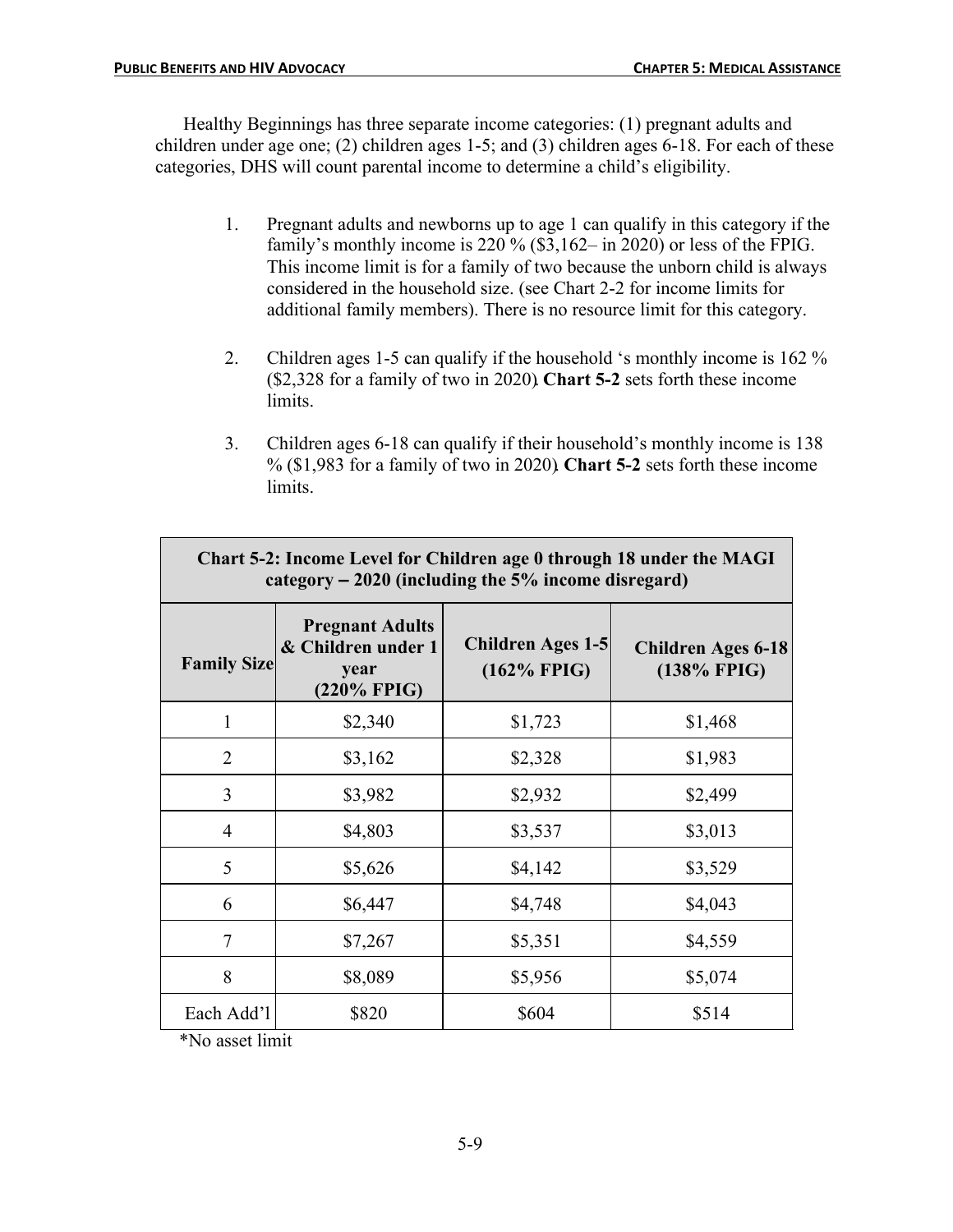## **§ 5.2h — Children's Health Insurance Program (CHIP)**

The Children's Health Insurance Program (CHIP) provides health insurance for uninsured children of parents whose earnings are too high for MA eligibility (See Chart 5.2) but are nevertheless low to moderate. This program is run by the Pennsylvania Insurance Department and administered by private health insurance companies. Under the "Cover All Kids" initiative, uninsured children and teens, who are not eligible for MA, may have access to comprehensive health-care coverage through this program. Children whose immigration status is undocumented are not eligible for CHIP.

To qualify, the child must be (1) uninsured and not eligible for MA, (2) under age 19, (3) a U.S. citizen or an immigrant who is lawfully residing in the U.S, and (4) a Pennsylvania resident.

Since the implementation of the Affordable Care Act in 2014, CHIP uses calculations based on federal income tax rules with some modifications to determine household income. CHIP requires that applicants provide information including income for *everyone* who lives with the applicant and everyone who is expected to be included the household's tax return, even if they do not live in the same household.

| <b>Chart 5-3: Income Level for Children on Children Health</b> |                                                      |                         |  |
|----------------------------------------------------------------|------------------------------------------------------|-------------------------|--|
| Insurance Program (CHIP), age 0 through 18 under the MAGI      |                                                      |                         |  |
|                                                                | category $-2020$ (including the 5% income disregard) |                         |  |
| Household Size                                                 | Free CHIP Monthly                                    | <b>Low-cost monthly</b> |  |
|                                                                | 213%                                                 | 319%                    |  |
| $\mathcal{D}_{\mathcal{L}}$                                    | \$3,060                                              | \$4,593                 |  |
|                                                                | \$3,855                                              | \$5,774                 |  |
|                                                                | \$4,651                                              | \$6,965                 |  |
|                                                                | \$5,626                                              | \$8,156                 |  |
|                                                                | \$6,241                                              | \$9,347                 |  |

\*Child must be uninsured and over income for Medicaid.

Like Healthy Beginnings, there is no resource or asset limit for CHIP eligibility. The "counted" and "excluded" income for CHIP is based on what would be included in the household's Adjusted Gross Income (AGI) when filing a tax return with the IRS. The rule is all income counts, unless exempted by tax rules. CHIP coverage is available with or without payment of premium depending on the household income and family size. The CHIP income guideline chart can be found at this link along with the average monthly premium per child and the out of pocket costs: (these amounts usually increase each year). https://www.chipcoverspakids.com/Eligibility/Documents/CHIP%20income%20guidelines %20chart.pdf

| NOTE:                                                                          |
|--------------------------------------------------------------------------------|
| Unlike MA, CHIP does not include an unborn child in the household calculation. |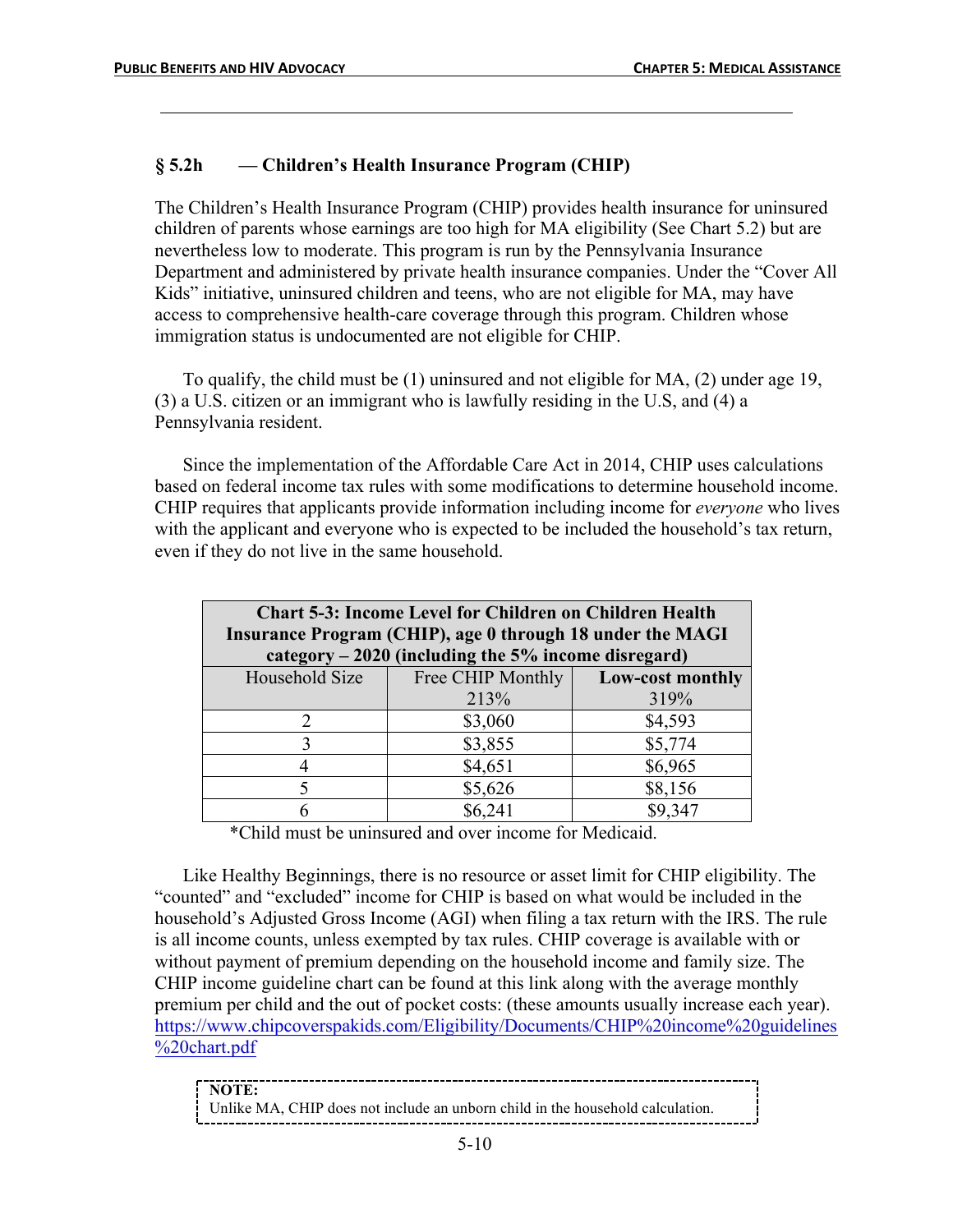The same application can be filed for both MA and CHIP. There is no waiting list to get CHIP coverage. Generally, a child who exceeds the income limit for the Healthy Beginnings program is automatically referred by DHS to CHIP. The applicant will be notified of the referral.

CHIP applications can be completed online through COMPASS, by mailing a paper application (available at **www.chipcoverspakids.com)** to the selected health insurance company, or over the phone by calling **1-800-986-KIDS**. More information on the CHIP program can be found here:

https://www.chipcoverspakids.com/Eligibility/Documents/CHIP%20Eligibility%20and%2 0Benefits%20Handbook%202017.pdf

## **§ 5.2i —Former Foster Care Youth**

Young adults under age 26 who have aged out of foster care can qualify for this MA as Former Foster Care Youth. Former foster care youths who were receiving MA (in federal or state-funded foster care on or after their 18th birthday) continue to qualify for MA in this category without regard to income or assets if they are not otherwise eligible for MA.

## **§ 5.2k —Parents and Caretakers**

A parent (biological, adoptive or step) or a caretaker can receive MAGI-related MA. The income limit for this group needs to be equal to or less than 33% of the FPIG. In addition, they must have care and control of a child age 0-17 or age 18 and a full-time secondary or vocational/technical school student.

Persons other than parents with care and control of a child in this MAGI-related household can be caretakers if the parent is not living in the household. For MAGI-related MA, an individual does not need to be related to the child to be a specified relative in the parent/caretaker category. Caretakers are individuals 19 years or older.

#### **NOTE:**

Families receiving MAGI-related MA coverage who lose eligibility due to an increase in income may be eligible for Transitional Medical Assistance (TMA) See **§ 5.3.b.2**. The period of eligibility depends on the source of income. If loss of MA eligibility is due to earned (work) income the TMA can extend to twelve (12) months. If MA eligibility is lost due to spousal support/alimony TMA will extend only to four (4) months.

**Chart 5-4: Income Level for Parents and Caregivers under the MAGI category (33% of FPIG)**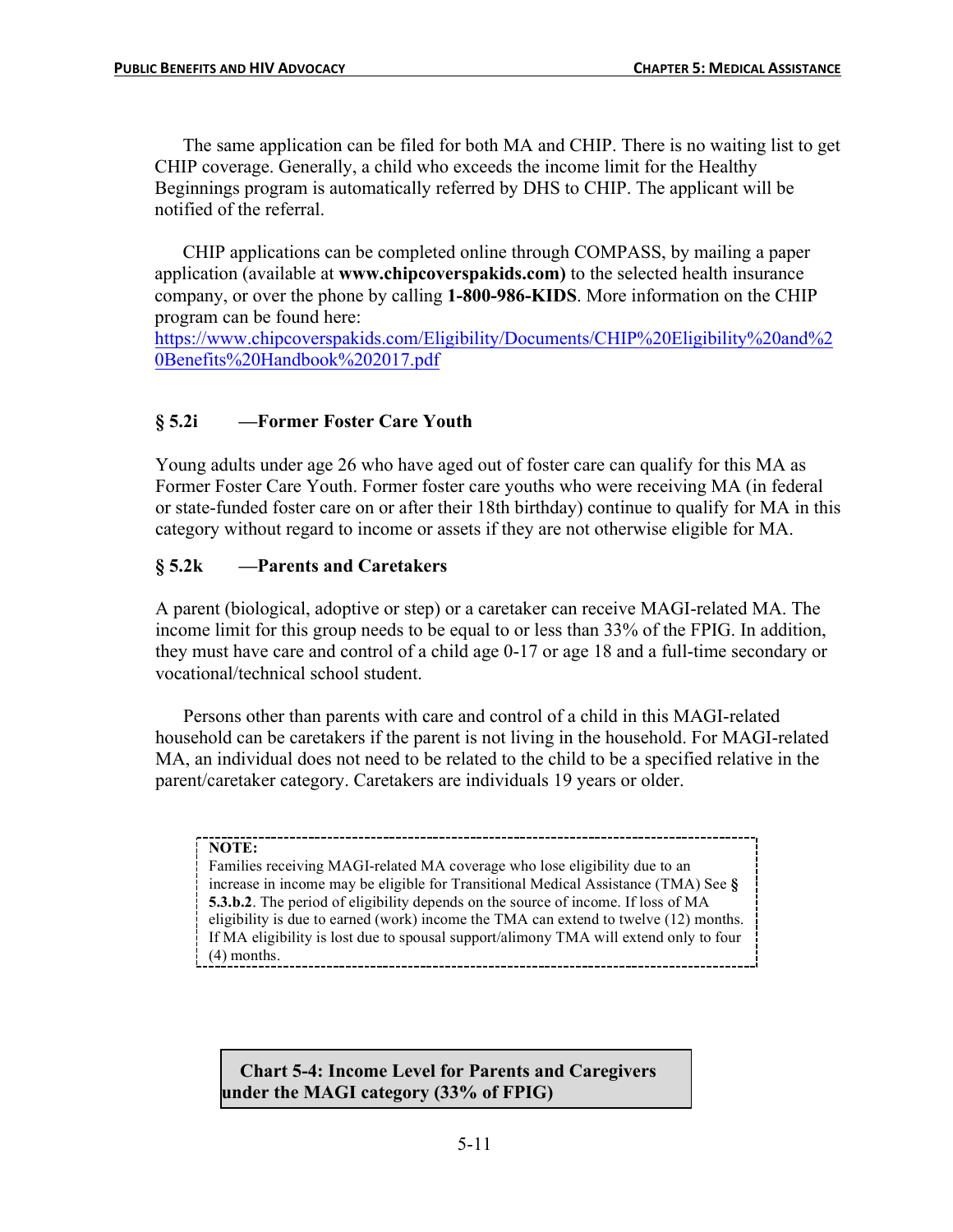| <b>Family Size</b> | <b>Monthly</b><br>Income | <b>Annual Income</b> |
|--------------------|--------------------------|----------------------|
| 1                  | \$351                    | \$4,212              |
| 2                  | \$475                    | \$5,700              |
| 3                  | \$598                    | \$7,176              |
| $\overline{4}$     | \$721                    | \$8,652              |
| 5                  | \$844                    | \$10,128             |
| 6                  | \$967                    | \$11,604             |
| 7                  | \$1,091                  | \$13,092             |
| 8                  | \$1,214                  | \$14,568             |
| Each Add'l         | \$124                    | \$1,488              |

### **NON- MAGI**

**§ 5.3a.** The original Pennsylvania MA program provides free or low-cost health insurance to residents with low income, low resources, and who meet certain "categorical" requirements for eligibility. Prior to Medicaid expansion in Pennsylvania in 2015, all MA recipients were covered under various categories using non-MAGI income methodology.

The original categories followed the SSI related income counting methodology: i.e. a \$20 disregard from any "unearned" income; and a \$65 disregard and an additional 50% deduction from all "earned" income. See **chart 5-5** below.

Although, all adults ages 19-64 with income less than 138% FPIG are now covered under "Medicaid expansion," there are others who are not eligible under MAGI. Original MA programs remain available to people who are not eligible for MAGI. The income counting methodology for the following categories did not change with the implementation of ACA and is explained in detail in **§ 2.5a**.

"Original" MA categories are as follows:

- $\triangleright$  Adults 65 and older (Healthy Horizons)
- $\triangleright$  Persons with disabilities, including people found disabled from HIV (Healthy Horizons)
- $\triangleright$  Workers with disabilities (MAWD)
- $\triangleright$  Children with Disabilities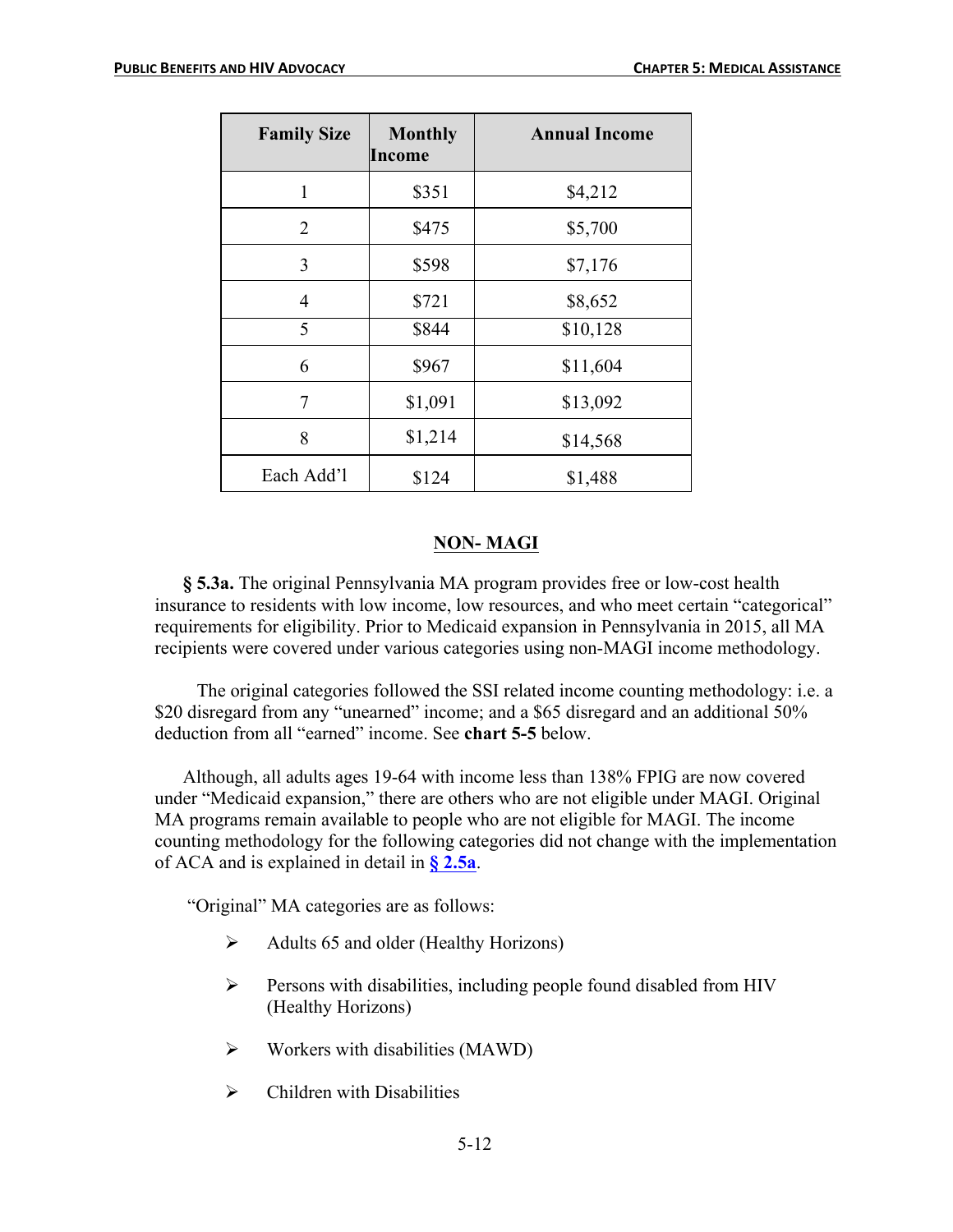- $\triangleright$  Individuals for whom income determinations are not required
	- o Supplemental Security Income (SSI) recipients (Chapter 5)
	- o Federal foster care assistance
	- o Adoption recipients or recipients
	- o Breast and Cervical Cancer Prevention and Treatment (BCCPT) services
- $\triangleright$  Individuals evaluated for Long Term Care (LTC) facility services or Home and Community Based Services (HCBS)
- $\triangleright$  Individuals eligible for Medicare cost sharing.
- $\triangleright$  Individuals evaluated for Medically Needy Only (MNO)
- $\triangleright$  Individuals evaluated for General Assistance (GA) related MA.

#### **TIP:**

**For Medical Assistance eligibility purposes, counting one family member's income against another is only mandatory for spouse-to-spouse and parent-to-child (not child-to-parent).** Thus, if a child has their own income, such as Social Security survivors' benefits, it should have no effect on the parent's eligibility.

These original MA categories listed here do not use MAGI income counting methodology:

## Ø **Recipients of SSI or TANF**:

o People who receive SSI (**Chapter 2**) or Temporary Assistance for Needy Families (TANF) (**Chapter 8**) are automatically eligible to receive MA. (No separate application is needed for MA (**§ 5.3b.1**).

## Ø **Adults with Disabilities**:

- o An adult with a disability who has countable income over the SSI level, but at or below 100 % of the federal poverty level may be eligible for MA under the 'Healthy Horizons' program (**§ 5.3c.1**).
- o A disabled adult, not eligible for Healthy Horizons may be eligible for MA if they can "spend down" their excess income to the SSI limit (**§ 5.3c.2**).

## Ø **Adults with Disabilities Who are Working**:

- o Adults under 65 who are working and have a disability may be eligible for the 'Medical Assistance for Workers with Disabilities' (MAWD) program. The income limit for this program is significantly higher than other MA programs, and less than half of the earned income counts for this program (**§ 5.3c.4**).
- o An adult who requires medication to continue working may be eligible for the 'Health-Sustaining Medications Program' (**§ 5.3c.5**).
- Ø **Adults at Risk for Entering a Nursing Home**: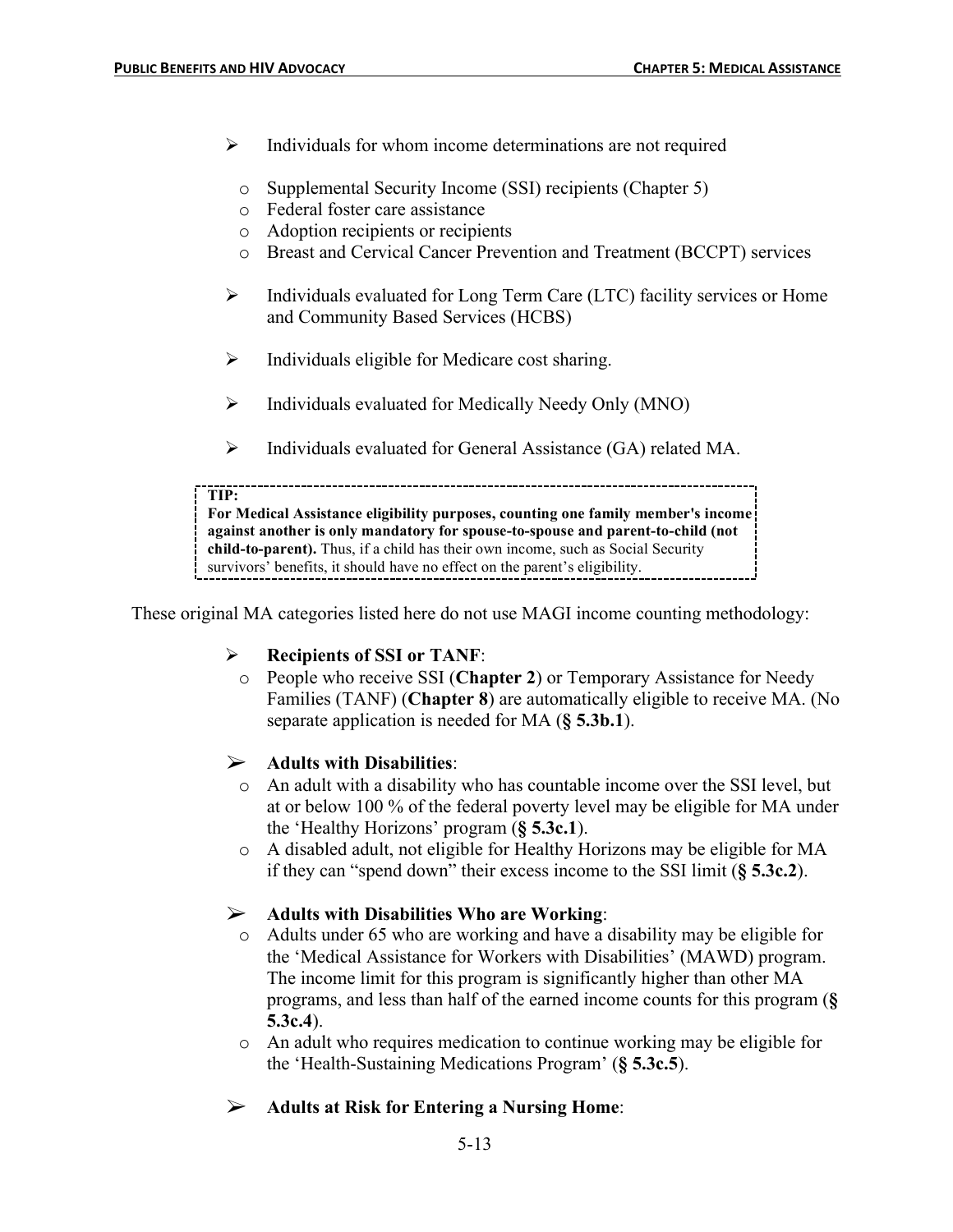o A person in need of home-based care and who otherwise would be hospitalized or enter a nursing home may be eligible for the 'Community HealthChoices' Waiver program. The income limit for this program is significantly higher than for regular MA (**§ 5.3c.6**).

## Ø **Children with Disabilities**:

o A child under age 18 with a disability who is ineligible for SSI because the family income is too high can get MA without regard to the parents' income or resources. This is known as the "PH 95" category. (**§ 5.3c.7**).

### Ø **Non-Disabled Adults**:

o An individual who does not qualify under any other category may be eligible for MA under the 'Medically Needy Only' (MNO) Program (**§ 5.3c.7**) if they meet strict income limits and are in one of several narrowlydefined groups.

### Ø **Women with Cervical or Breast Cancer**:

o An adult with a diagnosis of a specified medical condition and meeting certain income limits may be eligible for MA through the 'Breast and Cervical Cancer Prevention and Treatment Program' (BCCPTP) (**§ 5.4b**).

Before you decide that someone is not eligible for MA, be sure you have thought about all possible categories of coverage, which are explained in this Chapter. Remember that DHS caseworkers are required to consider eligibility under every category, before denying an application or terminating coverage.

**TIP:** Applications who report them as "disabled" will generally be routed to non-MAGI categories stated in these sections.

## **§ 5.3b.1 — SSI and TANF Recipients**

In Pennsylvania, anyone who receives SSI, or Temporary Assistance for Needy Families (TANF), is automatically eligible for MA. Therefore, knowing how to qualify for SSI (**Chapter 2**) or TANF (**Chapter 8**) is critical. People who get Social Security Disability Insurance (SSDI) benefits (**Chapter 2**) may be eligible for MA, depending on their income. For families who lose TANF benefits as a result of earned income, MA is extended up to one year under the *Transitional Medical Assistance* (TMA) program **§ 5.3.b.2**.

No matter how small the SSI or TANF benefit, the person is still automatically eligible for MA. Even a person who loses eligibility for SSI because of earned income may still be eligible for MA (see *1619(b) status* **§ 5.3b.3**). Furthermore, a working individual who earns more than the 1619(b) threshold amount can be eligible for MAWD coverage, which has a higher income limit. (**§ 5.3c.4**).

If you believe your working client may be eligible for MA under the 1619(b) status or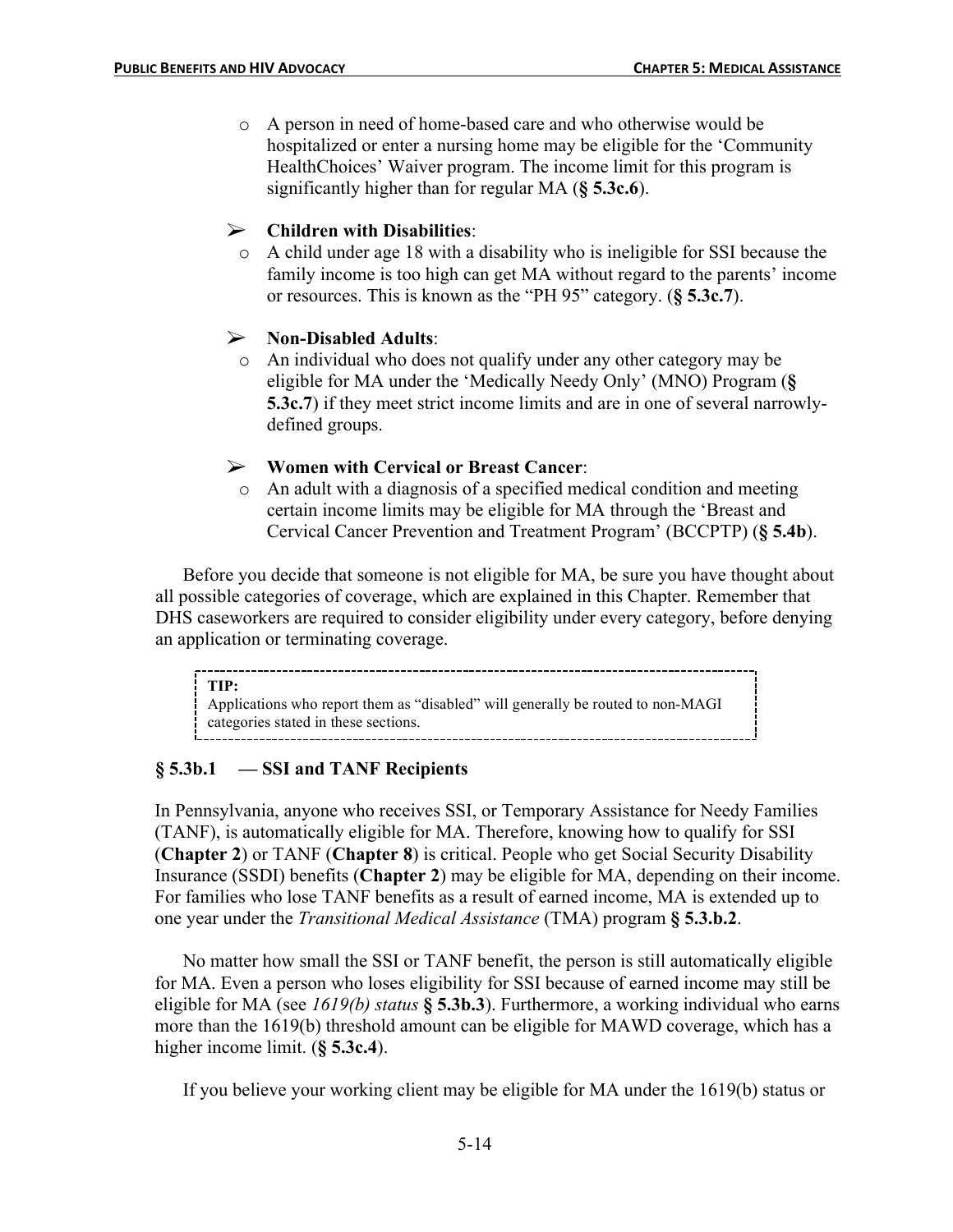the MAWD program, contact the AIDS Law Project for additional assistance moving them from SSI-MA category to programs with higher income limits.

## **§ 5.3b.2 —Transitional Medical Assistance (TMA)**

Families who lose TANF because their earned income earnings are too high or because they have an increase in spousal support/alimony remain eligible for MA for one year under the TMA program. To qualify, families must have been receiving TANF based MA for at least three of the six months prior to losing eligibility. (Note that child support is NOT counted as income for this determination). For the first six months after TANF stops, the family is eligible for TMA regardless of income. For the second six months, the family is eligible as long as their monthly income is below 185 % of the FPIG under the MAGI income counting methodology. In 2020, for two people, this is \$2,658 monthly. For three people, the limit is \$3,348 monthly.

Families who lose TANF due to increased child support payments can get four months of TMA regardless of the income amount.

### **§ 5.3b.3 — 1619(b) Status:**

This section refers to a work incentive rule in the Social Security Act that provides for extended MA coverage. 1619(b) Status allows an individual to receive MA while working and earning below the 1619(b) threshold amount. A client whose earned income exceeds the SSI limit, and thus does not receive any cash payment, may still be eligible for MA under this program. To be eligible for this status, the beneficiary must need MA in order to work, have income inadequate to replace the cost of MA coverage (In Pennsylvania, \$38,431 for 2019, and increases annually), and continue to be disabled. SSA's detailed description of this program along with the threshold amounts for each state for 2018-2019 is included here: https://www.ssa.gov/disabilityresearch/wi/1619b.htm

## **§ 5.3c — Programs for Disabled Adults**

The Department of Public Welfare has several MA programs for adults with disabilities. Healthy Horizons is for adults with disabilities and people over 65 years old with income under 100% of FPIG. (**§ 5.3.c.1**). Adults with disabilities who have too much income for Healthy Horizons, may be eligible for MA under the DHS "spend down" program. (**§5.3.c.2**). Adults who are working despite their disability may be eligible for Medical Assistance for Workers with Disabilities (MAWD) (**§ 5.3.c.3**). Finally, adults who need medications to maintain their ability to work may be eligible for the limited Health-Sustaining Medications Program **§ 5.3.c.4**).

### **§ 5.3c.1 — Healthy Horizons**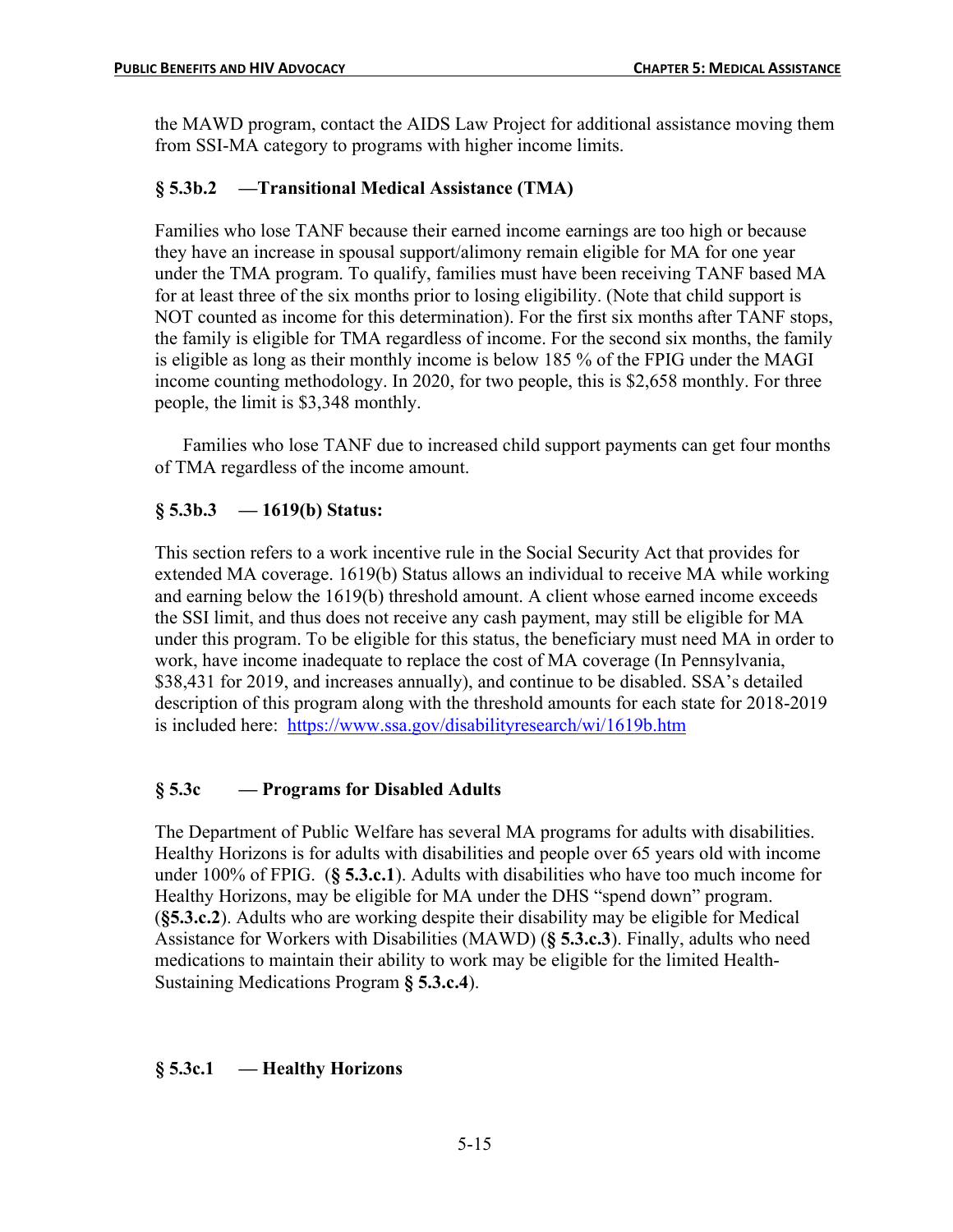Healthy Horizons category is available for (1) adults with disabilities and (2) people age 65 or over, whose income is less than 100 % of the FPIG (with a \$20 exclusion) and who are under the resource limit [\$2000 (single), \$3000 (couple)].

| <b>Chart 5-5: Income Level for Healthy Horizons, and</b><br>QMB (100 % FPIG) - 2020 |                                 |                      |  |
|-------------------------------------------------------------------------------------|---------------------------------|----------------------|--|
| <b>Family Size</b>                                                                  | <b>Monthly</b><br><b>Income</b> | <b>Annual Income</b> |  |
| 1                                                                                   | \$1,064                         | \$12,760             |  |
| 2                                                                                   | \$1,437                         | \$17,240             |  |
| 3                                                                                   | \$1,810                         | \$21,720             |  |
| 4                                                                                   | \$2,184                         | \$26,200             |  |
| 5                                                                                   | \$2,557                         | \$30,680             |  |
| 6                                                                                   | \$2,930                         | \$35,160             |  |
| 7                                                                                   | \$3,303                         | \$39,640             |  |
| 8                                                                                   | \$3,677                         | \$44,120             |  |
| Each Add'l                                                                          | \$373                           | \$4,476              |  |

The following chart provides the 2020 benefit levels for Healthy Horizons:

In calculating countable income for Healthy Horizons, DHS uses the SSI method (explained in detail in Chapter 2 **§ 2.5a**). As when calculating income for SSI purposes, earned income is subject to a \$65 exclusion, and then half of the balance is counted.

#### **TIP:**

When determining if an SSDI recipient is eligible for Healthy Horizons, do not forget to use gross income including the money that Social Security may be taking out of the benefit check to pay for the client's Medicare Part B.

In calculating monthly income, recipients can deduct any expenses paid in order to get the income, such as transportation costs, bank fees, or legal fees to receive this income. For individuals whose income is very close to the Healthy Horizons limit, it is especially important to look for income exclusions and/or deductions and the cost of obtaining that income. For clients who are over income for Health Horizons, see "spend down" category (**§ 5.3.c.3)** or MAWD (**§ 5.3.c.4)**.

The resource limit for an individual Healthy Horizons recipient is \$2,000. A couple cannot have resources more than \$3,000. Similar to other public benefits programs, the home in which the beneficiary lives, one car, and personal items are not counted towards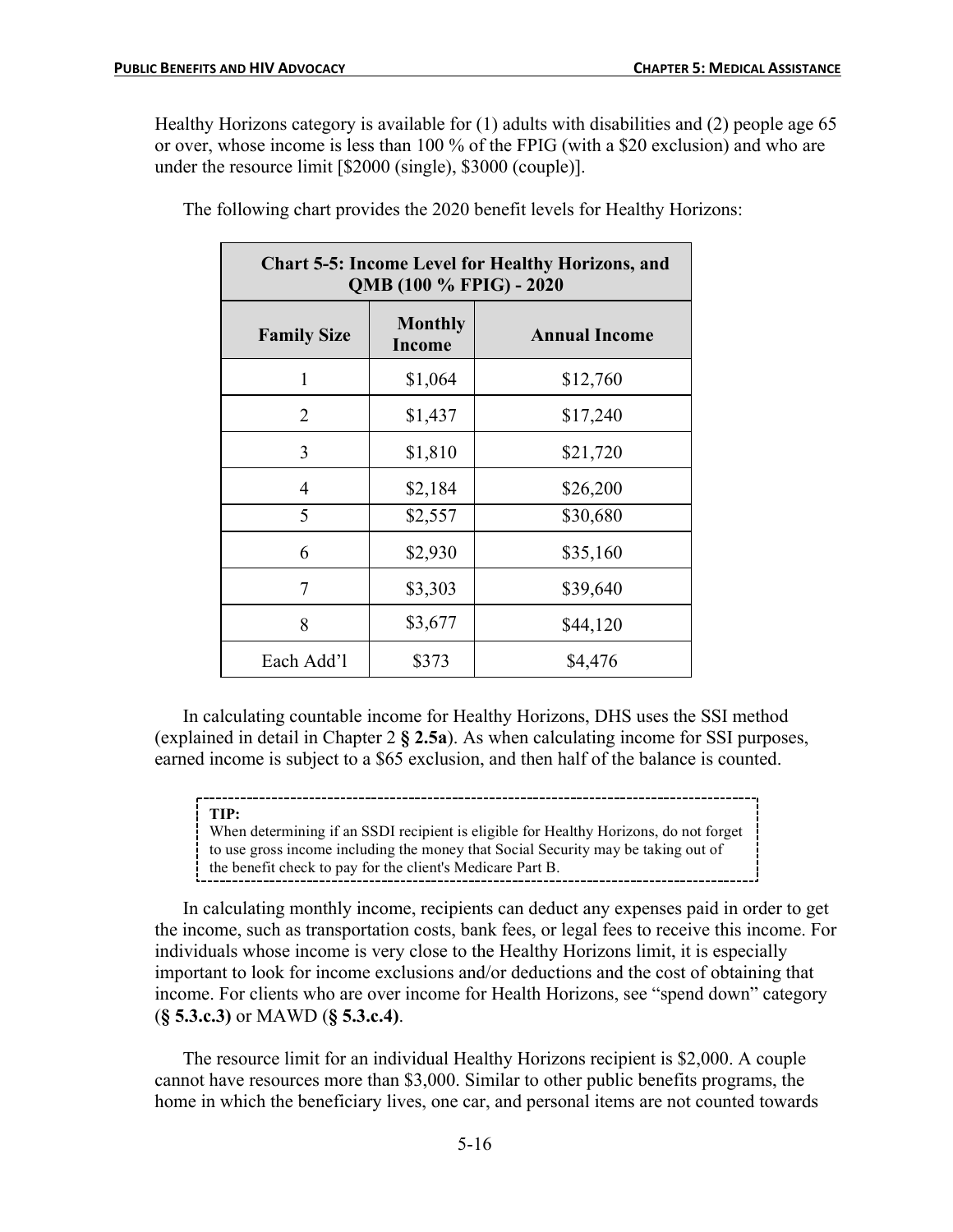resource limits.

| TIP:<br>If a child under age 21 is in household, there is no resource limit for a parent's<br>Healthy Horizons eligibility. |
|-----------------------------------------------------------------------------------------------------------------------------|
|                                                                                                                             |
|                                                                                                                             |

### **§ 5.3c.3 — Medical Assistance "Spend Down" Eligibility**

Disabled adults with income over a particular MA category limit may become eligible for MA by "spending down" the excess income to that MA category limit. Spend down works like a deductible. The idea of the spend-down program is that a person incurs medical expenses each month, and then MA pays the medical expenses for rest of the month. To determine the spend down amount, subtract the MA income limit from the person's income. The recipient must spend or incur medical bills for the remaining amount.

| TIP:                                                                                |
|-------------------------------------------------------------------------------------|
| Individuals who are over the income limit for the Healthy Horizons category need to |
| spend down to the SSI benefit level and not the Healthy Horizons income limit to be |
| eligible for the "spend down" program.                                              |
|                                                                                     |

The recipient does not actually have to pay the spend-down amount, as long the unpaid bills show the charges incurred. The bills must be due and owing (that is, not written off as a bad debt by the provider), and not previously used for spend down calculation.

Medical expenses should be either incurred or paid in the month of eligibility determination. Medical care that was received for free, such as services at a health clinic, can be used if the values of those services are documented. Each month the beneficiary needs to provide receipts and bills to the county assistance office to show the payment or the incurred charge of the spend down amount. Monthly review of the recipient's spenddown eligibility is not required when their income and non-MA-covered medical expenses are expected to remain the same for the next 11 calendar months, or the balance of calendar months remaining until the next re-determination.

The spend-down program allows client to use bills incurred in the past three months to meet MA eligibility for future months. For example, a recipient who has a \$10,000 hospital bill incurred in April can use that bill to meet the spend down on a new MA application made either in the months of May, June and July. However, if they apply for MA in August, they cannot use a bill from April because it is more than three months old.

For an unmarried adult with a disability, the spend-down amount is the SSI income limit, which is \$805.10 in 2020. For a couple the amount is \$1,208.30.

#### **EXAMPLE:**

incurs that amount, MA will pay the rest of his medical expenses for that month. Mr. Jones lives alone and is disabled. He gets a monthly SSDI check of \$1,190 a month. Even after reducing his income by bank fees and transportation costs, his income is still too high for Healthy Horizons. To be eligible for MA, he must spend down. Since he is disabled, he can spend down to the SSI income limit of \$805.10 per month. His monthly income (\$1,190) minus the SSI income limit (\$805.10) is \$384.90. Therefore, Mr. Jones must spend or incur \$384.10 on his medical needs each month before he becomes eligible for MA. Once he spends or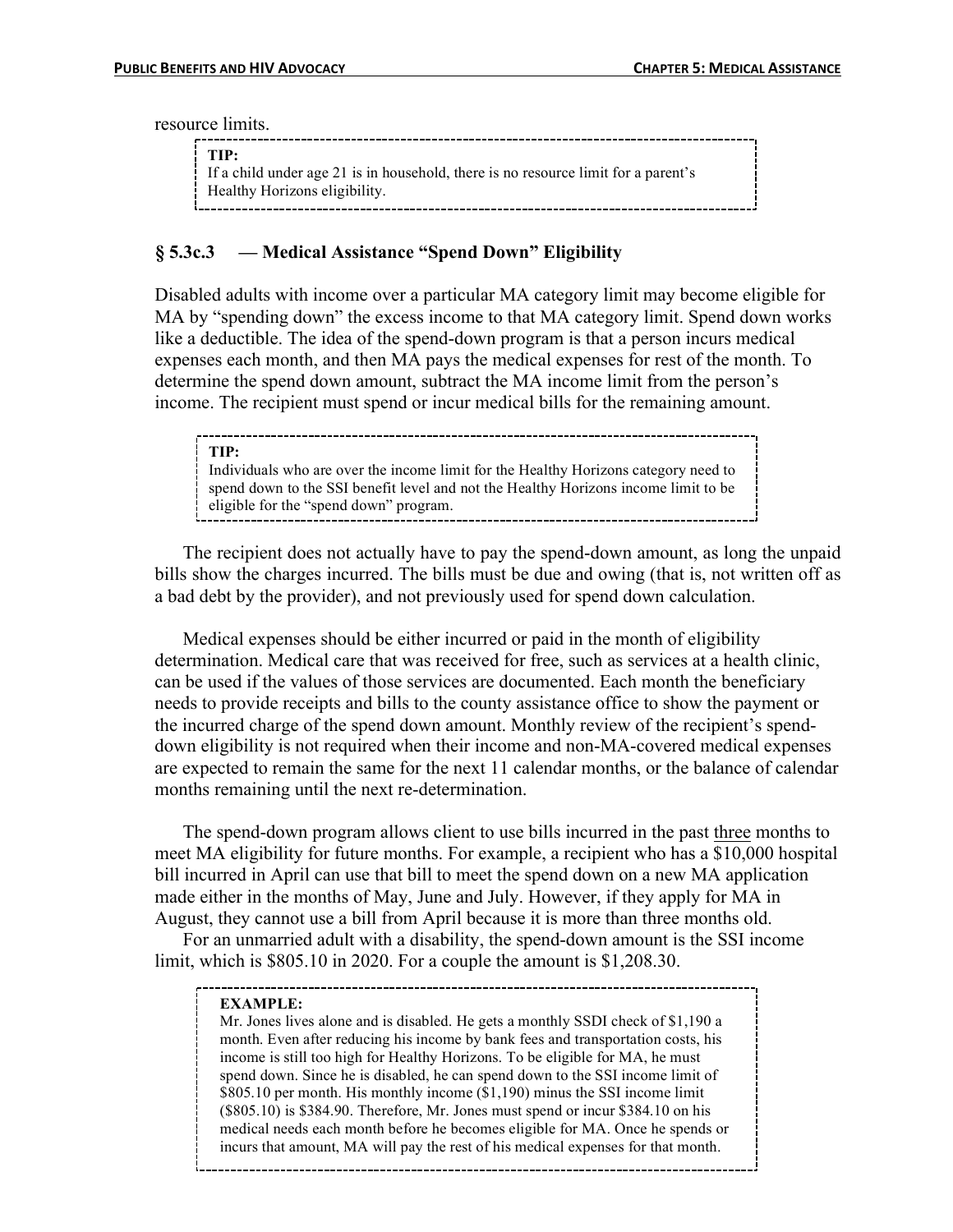## **§ 5.3c.4 — Medical Assistance for Workers with Disabilities (MAWD)**

Individuals under 65 years old who meet the SSA standard of disability and who work can purchase MA through the Medical Assistance for Workers with Disabilities (MAWD) program if their countable income (after disregards and deductions using the SSI method (see **Chapter 2**, **§ 2.5a**) does not exceed 250% of the FPIG. The MAWD monthly income levels are set forth below in **Chart 5-6**. MAWD charges a premium of 5% of the recipient's countable income for full MA benefits. MAWD has no pre-existing condition exclusion for services.

MAWD can be used as primary insurance, or to supplement Medicare coverage.

Individuals receiving SSDI or SSI do not need to document disability. Applicants with chronic conditions who have not been determined disabled by the SSA can show disability by their medical provider certifying their disability. DHS will authorize MAWD "presumptively" for three (3) months based on a correctly completed Employability Assessment Form (Form 1663), Health Sustaining Medication Form, or a letter from the applicant's provider indicating the diagnosis and the duration the condition is expected to last. The applicant should then submit medical records to the CAO for onward transmission to the DHS Medical Review Team (MRT) for a determination of ongoing eligibility. The presumptive period can be extended an additional three months if there is difficulty obtaining the medical documentation.

The link to the forms and the rules of finding disability can be found here: http://services.dpw.state.pa.us/oimpolicymanuals/ma/316 MAWD/316\_02 Deciding on Eligibility.htm

There is no minimum number of hours of work required to be eligible for MAWD and the work does not have to be "on the books." Examples of work may include running an errand for an elderly neighbor or pet-sitting. Generally, one hour a week is enough with earning preferably the hourly minimum wage. Documentation can be a letter from the employer that includes the name of the worker, work done, amount paid, frequency of work and payment, and contact information for the employer.

MAWD beneficiaries must have resources below \$10,000, and be between age 16 and 64. The monthly premiums are 5% of the recipient's countable; Clients who have earned income (income from work) are eligible for earned income exclusion of \$65 plus a 50 % income disregard (see **Chapter 2**, **§ 2.5a**). These exclusions make a client earning annual income up to **\$63,900** (in 2020) financially eligible for MAWD. Remember, the cost of "impairment related work expenses" can also be deducted from income. (This concept is discussed in **§ 2.12e**.)

The following chart provides the 2020 benefit levels for MAWD: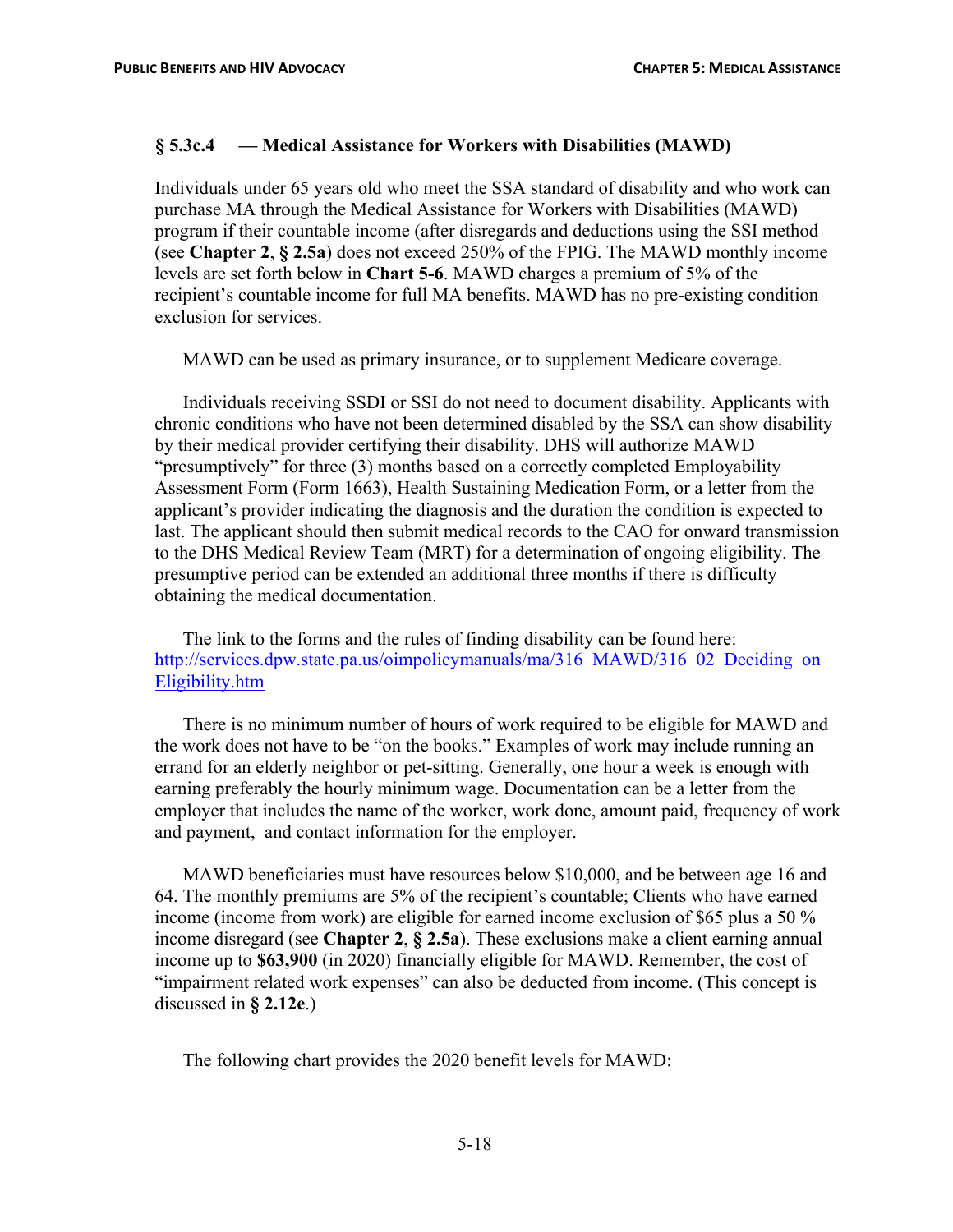| <b>Chart 5-6: Monthly Countable</b><br><b>Income Level for Medical Assistance</b><br>for Workers with Disabilities (250%<br><b>FPIG) - 2020</b> |               |  |
|-------------------------------------------------------------------------------------------------------------------------------------------------|---------------|--|
| <b>Family Size</b>                                                                                                                              | <b>Income</b> |  |
|                                                                                                                                                 | \$2,659       |  |
|                                                                                                                                                 | \$3,592       |  |

\*Asset limit: \$10,000

DHS will include the income of the applicant's spouse living with the individual and use a two-person income limit to assess eligibility for the applicant. However, DHS will not count the income of children under age 21 living with the applicant.

Disabled workers enrolled in MAWD who continue to meet the SSA standard of medical disability do not have a minimum hours or earnings requirement. However, a client whose health has improved to the point that they are no longer medically disabled must work at least 40 hours per month at minimum wage in order to qualify.

MAWD coverage can start either in the month of application or the following month, at the applicant's choice. Retroactive coverage is available for the eligible applicant who can pay the premium for prior months. MAWD-eligible applicants with unpaid medical bills from the three calendar months prior to application can request retroactive coverage and pay the MAWD premiums for those months to have those bills paid by MAWD.

Premiums can sometimes be waived for up to two months if the recipient has temporary income changes due to health or loss of employment. A client can also choose to have his MAWD premium paid by payroll deduction. Recertification for MAWD eligibility is usually done every six (6) months.

A MAWD application form can be found here: https://www.dhs.pa.gov/Services/Assistance/Documents/Benefits%20Applications/PA-600-WD-AS-8-19.pdf

### **§ 5.3c.5 — Health-Sustaining Medications Program**

The Health Sustaining Medications Program is a limited program of MA is available for adults who need medication in order to work. The program income limit is very low (**See Chart 7-1**). The resource limit is \$250 for one person and \$1,000 for two or more people.

Generally, individuals who are not eligible for any other MA category may obtain coverage under this program. Applicants for this program need to have their primary health care provider complete the DHS "Health-Sustaining Medication Assessment Form" (Form PA 1671 – linked here: http://services.dpw.state.pa.us/oimpolicymanuals/ma/PA\_1671-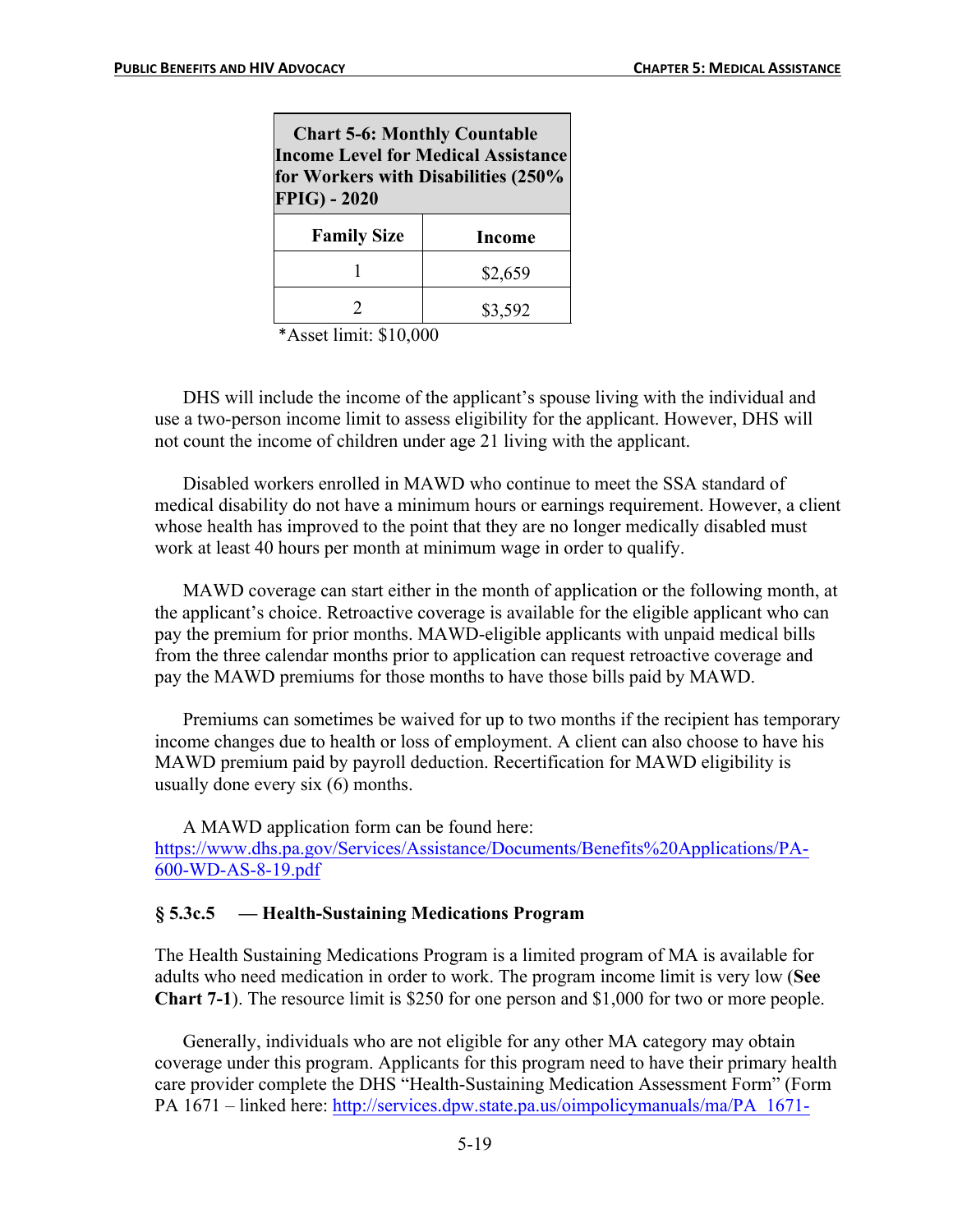#### SG.pdf

Applicants whose income is higher than the TANF/GA level will need to "spend down" to become eligible (see **§ 5.3.c.3** for a discussion of spending down). Because the amount to be spent down is often very high, this program is most useful for retroactive MA coverage of a catastrophic medical bill. For ongoing benefits, clients should be evaluated for eligibility for coverage through other programs or through marketplace coverage under the Affordable Care Act. (see Chapter 6)

### **§ 5.3c.6 — Home and Community Based Services Waivers**

**Home and Community Based Waiver programs:** The Waiver programs provide medical and non-medical services to individuals who need nursing home level care in their homes or in community-based settings. These programs allow older adults and individuals with disabilities to live independently as an alternative to nursing or other institutional care.

The designation "Waiver" relates to the procedure by which the federal government waives the states' compliance with certain MA program requirements, and to permit home and community-based services to be provided to specific groups of recipients who may not otherwise qualify for MA.

In addition to MA coverage, Waivers provide services like personal assistance (assistance at home with activities of daily living such as bathing, dressing, toileting, medication reminders, meal preparation and some cleaning), home health, non-medical transportation, adaptive technology, and more. Services under Waiver programs are available as long as the estimated cost does not exceed the cost of institutional or inpatient care.

Applicants for Waiver programs must be over 21 years of age.

The income eligibility for the Waiver program is three times the federal SSI benefit rate each year. In 2020 the income limit is \$2,349 (\$783 x 3) a month. The income and resources of a spouse are not included in determining eligibility for Waivers. There are no income exclusions or disregards for calculating income for Waiver programs.

#### **TIP:**

There is a rare exception to the income limits for Waiver. If a Waiver recipient qualifies for MAWD (See **§ 5.3.c.4**), they can use the higher MAWD income limits and MAWD income counting rules.

The Waiver programs have a resource limit of \$2,000 and a resource disregard of \$6,000. A Waiver recipient can therefore have up to \$8,000 in resources.

In addition, the program has spousal "impoverishment" allowances, which protects the resources of a spouse of a Waiver recipient. Recipients are also permitted to reduce excess resources above the resource limit on very specific medical or burial expenses.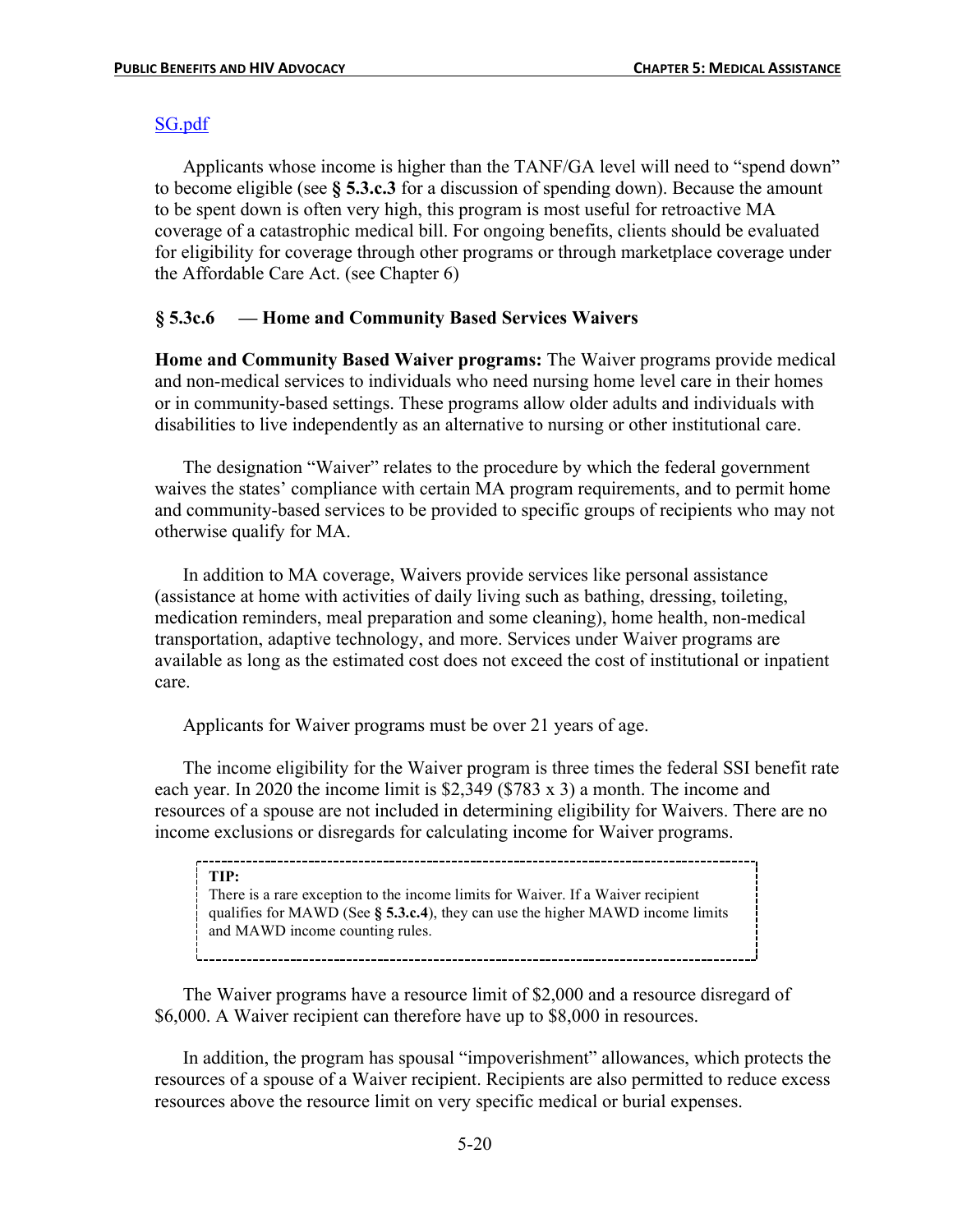Waiver beneficiaries age 55 and older need to be aware that DHS, through its Medicaid Estate Recovery rules, can file a claim against the Waiver service recipient's estate (after death) to recover the cost of Waiver services. If the beneficiary started receiving Waiver services prior to age 55, Estate Recovery only applies to the costs incurred after they turned 55.

**Waiver services for People living with HIV**: Waiver services are available to people living with HIV who need home health care and other supports and services because of the severity of their symptoms. The former AIDS Waiver program has been eliminated and people living with HIV may receive services under other Waiver programs.

Authorization for Waiver programs is a two-step process. First, applicants must be found clinically eligible for the program under the "Nursing Facility Clinically Eligible" (NFCE) standard. Individuals who, on a regular basis, have intermediate care needs (such as needing help with non-medical activities like bathing, dressing, transferring) OR skilled care needs (primarily medical in nature like skilled nursing, physical therapy, occupational therapy) can qualify as NFCE. Second, clients need to be found financially eligible for the program.

Applications for Waiver services can be initiated calling the PA Independent Enrollment Broker (IEB) at **877-550-4227**, or online through COMPASS, or on paper. A copy of the paper application can be found here: http://services.dpw.state.pa.us/oimpolicymanuals/ltc/PA\_600\_L\_8-19.pdf.

Regardless of how the application is started, the IEB will do an in-home visit to explain the process and help with the application. The IEB will advise applicants to obtain a physician's certificate establishing they are NFCE. The local Area Agency on Aging is charged with assessing if applicants are NFCE. Based on this assessment and the physician's certificate, a Functional Eligibility Determination is performed and applicants will be found either NFCE or Nursing Facility Ineligible (NFI). If applicants are determined NFCE, their application will be forwarded to the local CAO for financial a eligibility determination. If they are found ineligible for Waiver services, a denial notice will follow, from which applicants have a right to appeal.

Once approved for Waiver services, recipients need to enroll in a Community HealthChoices (CHC) plan, to receive services. (**§ 5.10**). The CHC plans have contracted with home health agencies to provide the community-based services for Waiver beneficiaries.

Like all MA programs, Waiver services beneficiaries are required to do periodic recertification of their eligibility. Case managers should take an active role in assisting clients with the recertification process to make sure that their clients receive continuing coverage.

### **§ 5.3c.7 — Children with Disabilities (PH 95 category)**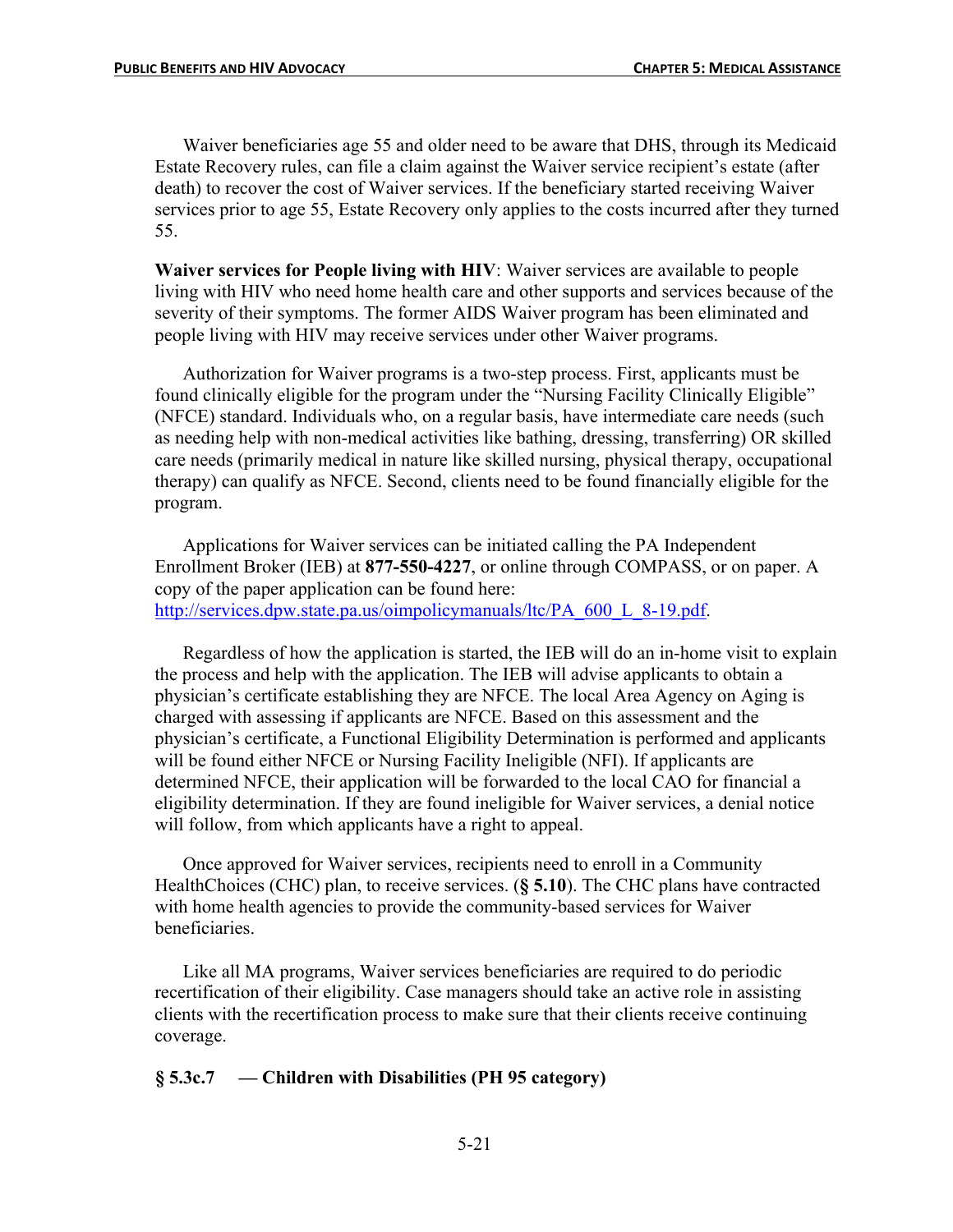Disabled children whose parents' income is too high for them to qualify for MA under the Healthy Beginnings program may be eligible under a special program historically known as "Loophole Children" category. The Department of Human Services categorizes this program as "PH 95."

A child who meets the disability standards for SSI, but is ineligible because of a high family income, may get MA without regard to the parents' income or resources. The child's own income, however, is still counted, with a maximum amount being 100 % of the FPIG (\$1,064 in 2020). DHS will evaluate a child for this category as a last resort. Chart 2 on page 2- sets forth these income limits. Examples of children's income are earnings from a job, interest or dividends from bank accounts or other investments in the child's name. Court-ordered child support and Social Security survivor's benefits are not considered.

This MA category does not have a resource limit. If the child eligible for PA 95 has private health insurance, MA will pay for services that are not covered by the private insurance.

## **§ 5.3c.8 — Programs for Non-Disabled Adults**

Non-disabled adults not otherwise eligible for MA may get coverage through:

- $\triangleright$  Medicaid expansion with income up to 138% of the FPIG ( $\S$  **5.2**)
- Ø "Medically Needy Only" Program (MNO) (**§ 5.3.c.9)**;
- $\triangleright$  Health-Sustaining Medications Program which is a limited program for clients who need medication in order to maintain work activity (**§ 5.3.c.5**).

## **§ 5.3c.9 — "Medically Needy Only" Program**

Single adults who do not qualify for any other MA categories may apply for MA under the "Medically Needy Only" (MNO) program if they meet strict income limits and are in one of several narrowly-defined groups. Applicants are evaluated for this program only if they are not eligible for other MA coverage due to excess income or resources, but their income and resources are insufficient to meet their medical needs. This program is also used to provide retroactive coverage for recent medical bills through a spend down.

The income limits for MNO are determined by looking at the beneficiary's household income over a six-month period. The income limit for one person for six months is \$2,550 (or \$425 a month); for two people the limit is \$2,650 (or about \$442 a month). The resource limit for one person is \$2,400.

| <b>Chart 2-6: Medically Needy Only Program (2020)</b> |                     |
|-------------------------------------------------------|---------------------|
| <b>Family Size</b>                                    | <b>Income Level</b> |
|                                                       | (6 month period)    |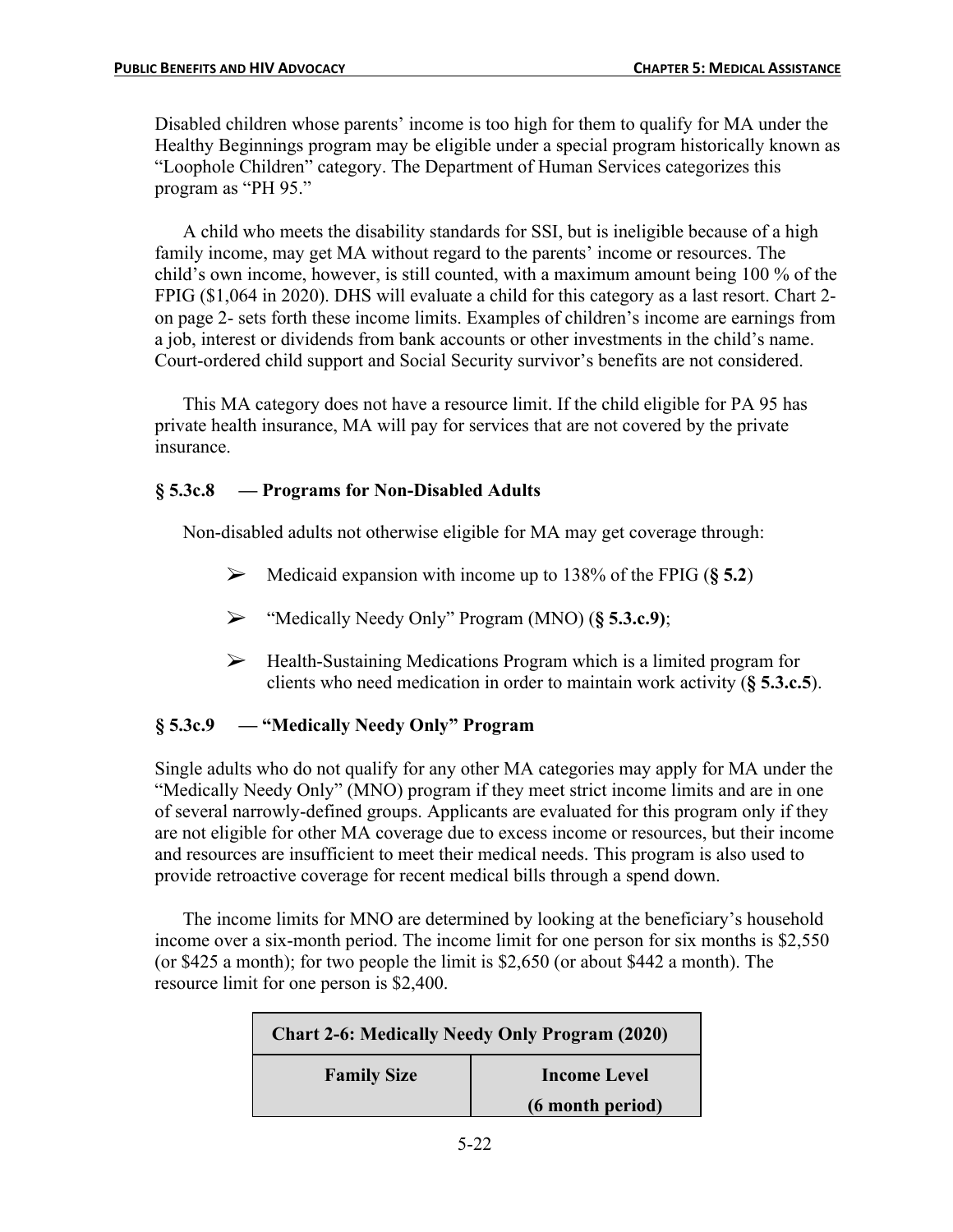|            | \$2,550 |
|------------|---------|
| 2          | \$2,650 |
| 3          | \$2,800 |
| 4          | \$3,400 |
| 5          | \$4,050 |
| 6          | \$4,550 |
| Each Add'l | \$550   |

In addition to meeting the income limits, the beneficiary must belong to one of the following categories:

- $\triangleright$  parents or step-parent caring for a dependent child under 21 years of age
- $\geq$  adults age 59 or older
- $\geq$  adults between ages 21 to 58 working 100 hours or more a month and earning at least a total of the minimum wage times 100 (note: individuals working at this level, may not be income eligible without a significant spend down).

In unusual circumstances, MNO may be the program of choice for a few clients. However, with the Medicaid expansion, most non-disabled adults can now qualify for MA (**§ 5.2**).

Non-disabled adults without children can spend down to the MNO limit based on their income or expected income over a six-month period, or they can spend down to the lower GA income limit each month. For the six-month spend-down, the client's income has to be \$425 or less per month. For the one-month spend-down, the client's income must be \$205 a month or less. Remember that there are income deductions for working people that will decrease the spend-down amount.

There are several other categories of clients who may be eligible for MA given their income, household composition and circumstances. A few such categories follow.

## **§ 5.3c.10 — TANF "Spend Down" Program**

MA may be available for families without regard to disability (non-disabled parents with non-disabled children) if they can spend down to the TANF limit for their family size, even though the family is not eligible for TANF because of income.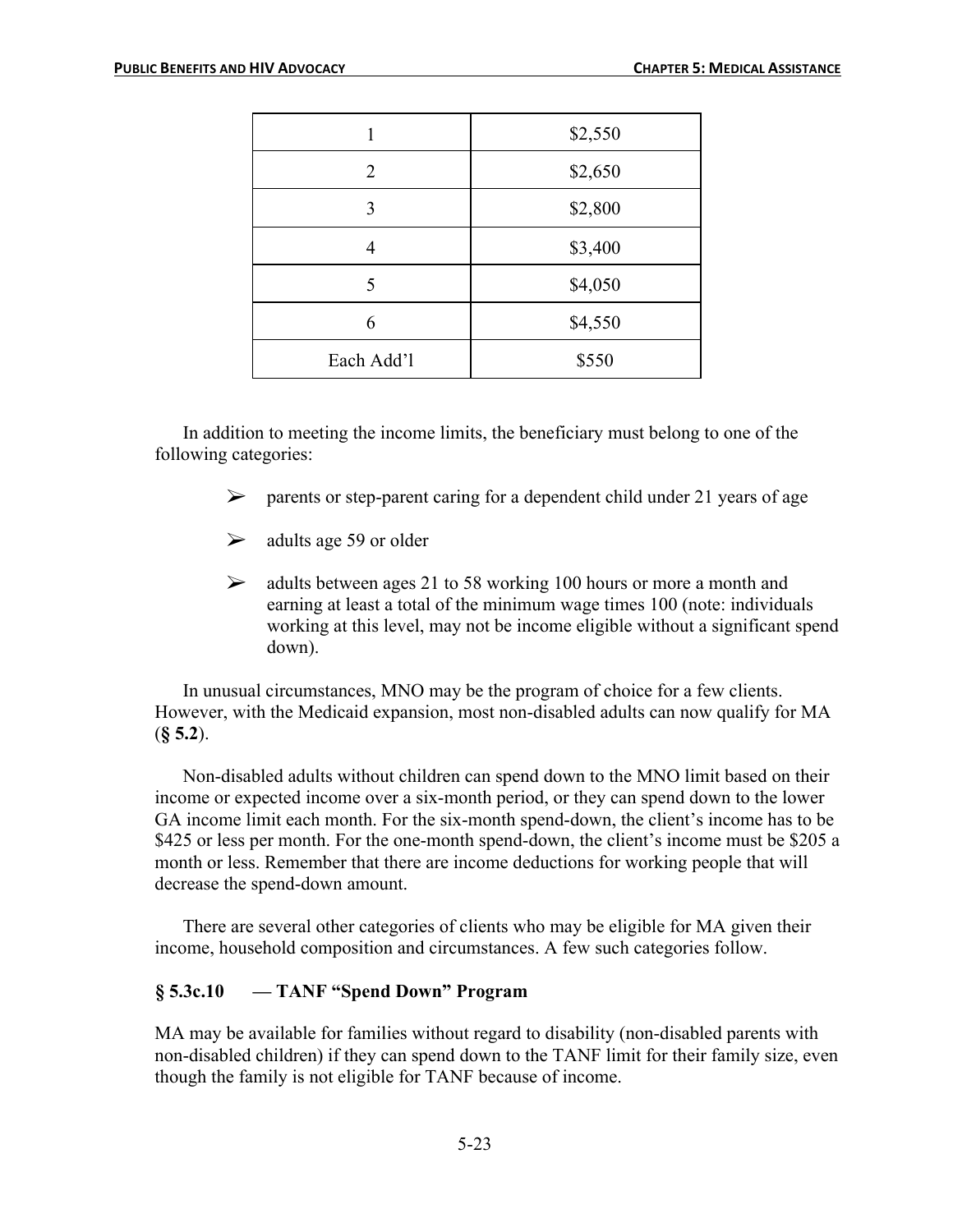The TANF limit is the amount of the TANF grant for that family size. For example, a parent with two children would currently receive a TANF grant of \$403 a month; thus, that family must spend down to that income limit (TANF benefit levels are set forth in **Chart 8- 1**). In calculating spend down, keep in mind that a family can deduct expenses incurred to receive or obtaining the income, such as travel expenses, bank service charges, and attorney's fees. There are other allowable deductions including: earned income incentive deductions, work expenses, dependent care expenses and medical expenses.

# **§ 5.3c.11 — Persons Residing with Minor Child under 13 or Disabled Child over 13**

MA may also be available to parents residing in the same household with a child who is under age 13 or a child over 13 receiving SSD or SSI benefits, even if the child does not qualify for TANF benefits.

## **§ 5.3c.12 — Caretaker of an Ill or Disabled Household Member**

Caretakers of an ill or disabled household member or of an unrelated child younger than 13, are eligible for MA. The income limit of the caretaker cannot exceed \$205 a month and the resource limit is \$250 for one person and \$1,000 for two persons. If the caretaker is exercising care and control of a child under 21 then there is no resource limit. The caretaker should provide a physician's note explaining the disability of the person for whom they are providing care, and the care needed. They should also demonstrate that there is no one else in the household who can take care of the disabled person.

## **§ 5.3c.13 — Custodial Parent**

MA also is available for a custodial parent exercising care and control of a dependent child under age 21**.** The custodial parent must be between the ages 21-58. The custodial parent can be eligible for MA even if the child is away fromhome in college but maintains a legal residence with the parent and the child is under the care and control of the applicant parent. Furthermore, even if both parents of the child reside in the same household, the unmarried (custodial) parent may receive this MA without consideration of the other parent's income.

## **§ 5.3c.14 — Persons in Drug and Alcohol Treatment**

A person undergoing drug and alcohol treatment can be eligible for MA if the treatment program precludes work. This MA category has a lifetime limit of nine (9) months, so establishing eligibility in another category if possible is advised. The income limit for this programis \$205 per month for one person in most counties, including Philadelphia; for two people, \$316 per month; and for three people, \$403 per month. The resource limit is \$250 for one person and \$1,000 for two or more people.

# **§ 5.3c.15 — Victims of Domestic Violence**

Medical Assistance is also available for victims of domestic violence who are receiving or trying to receive services. This MA category also has a lifetime limit of nine (9) months. So establishing eligibility in another category if possible is advised. The income limit for this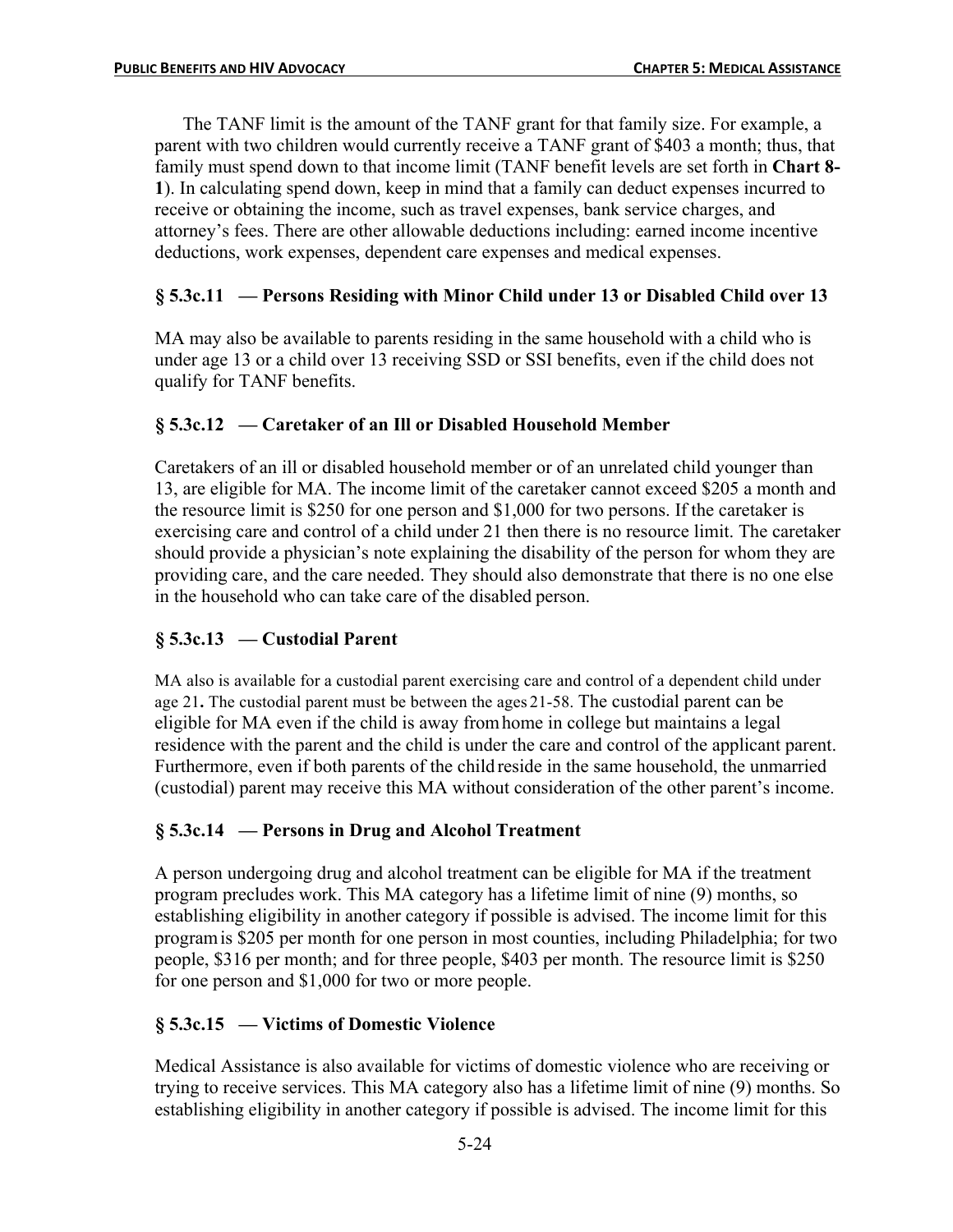program is \$205 per month for one person in most counties, including Philadelphia; for two people, \$316 per month; and for three people, \$403 per month. The resource limit is \$250 for one person and \$1,000 for two or more people.

## **§ 5.4 Special Programs**

There are several other programs that can provide help to individuals with income too high for MA. Some of these programs are discussed below.

## **§ 5.4a — Special Pharmaceutical Benefits Program**

Pennsylvania's Special Pharmaceutical Benefits Program (SPBP) is a program funded by the Ryan White C.A.R.E. Act and administered by the Pennsylvania Department of Health. SPBP pays for prescription medications and some laboratory testing for people living with HIV or diagnosed with schizophrenia. More information on the SPBP can be found here: https://www.health.pa.gov/topics/programs/HIV/Pages/Special-Pharmaceutical-Benefits.aspx

SPBP is not an MA program. It is a program designed to help low-to-moderate-income people living with HIV receive their medications. SPBP is a payer of last resort which means all other insurance must be billed before SPBP will pay for the participants' medication and labs.

SPBP determines eligibility based on **500%** FPIG using *gross* income. There is no asset limit for SPBP eligibility. The income limits for 2020 are as follows:

| <b>Chart 2-7 Income Limits for</b><br><b>Special Pharmaceutical Benefits Program</b> |                                   |  |
|--------------------------------------------------------------------------------------|-----------------------------------|--|
| <b>NUMBER HOUSEHOLD</b>                                                              | <b>ALL APPLICANTS</b>             |  |
| <b>MEMBERS</b>                                                                       | (new applicants and re-enrollees) |  |
|                                                                                      | \$63,800                          |  |
|                                                                                      | \$86,200                          |  |
| Each additional person                                                               | Add \$22,100                      |  |

https://www.health.pa.gov/topics/Documents/Programs/HIV/Income%20Quick%20Ref erence%20Guide.pdf

**SPBP and Other Coverage**: To be eligible, an applicant cannot have prescription drug coverage through MA. SPBP participants who have Medicare should enroll in Medicare-SPBP partnered prescription drug plan. SPBP will then cover their plan premiums, copayments and deductibles. (See **Chapter 4** for more information on SPBP and Medicare). For those with private insurance, SPBP will cover co-payments and deductible for SPBP formulary drugs.

**TIP:**

to their Medicare Part D Plans (See Chapter 4). People with both Medicare and MA ("dual eligible") generally do not have prescription coverage through MA. These individuals can have SPBP as a supplement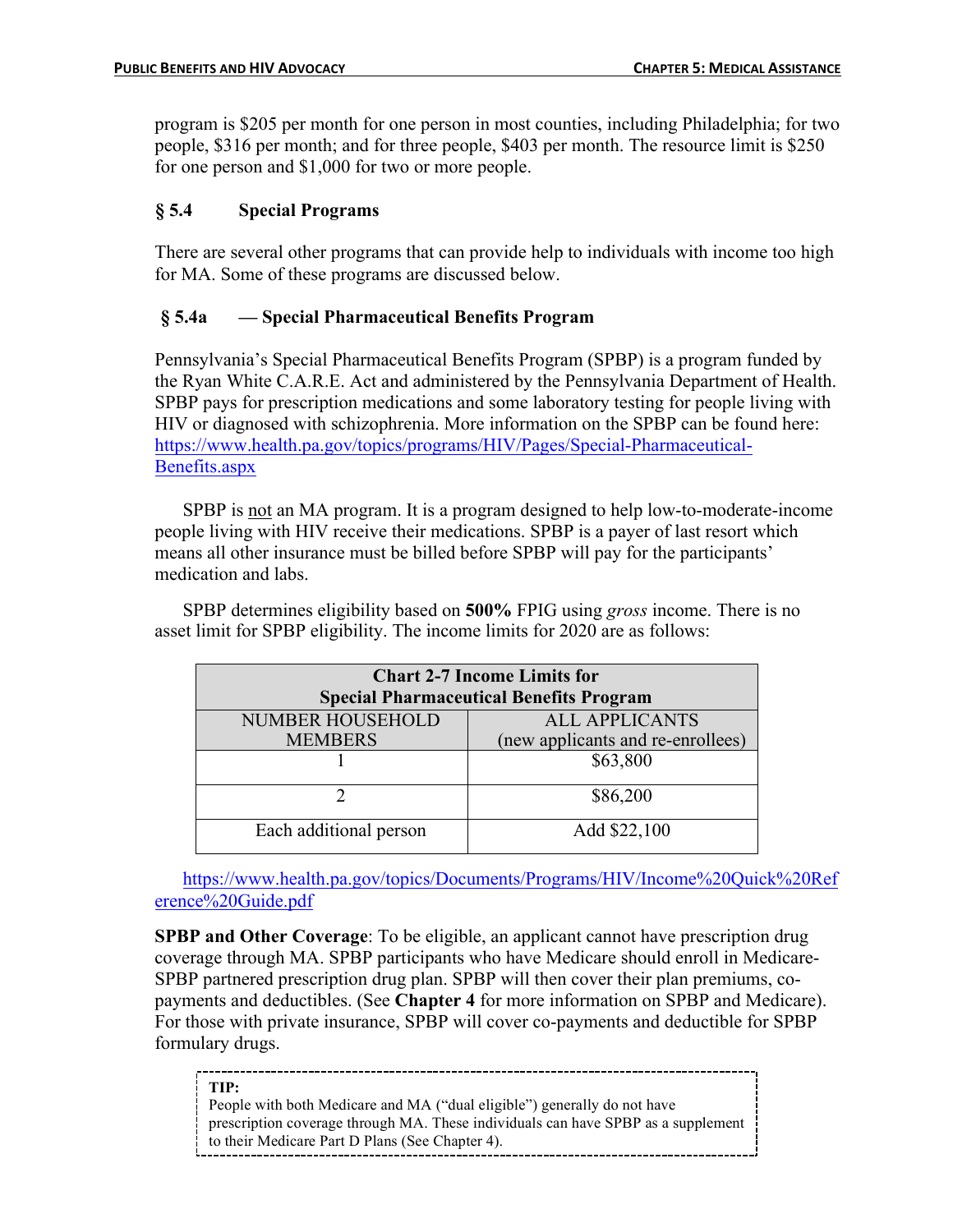**SPBP Eligibility:** Applicants must submit an application and documentation which shows:

- $\triangleright$  Current Pennsylvania residency (not institutionalized)
- $\triangleright$  Social security number
- $\triangleright$  Physician's certification of HIV diagnosis with prescription for a SPBPcovered medication
- Ø Annual income (See **Chart 5-7**).

Applicants should closely follow the instructions in the SPBP application form when applying for the benefit. The SPBP paper application form can be found here: https://www.health.pa.gov/topics/Documents/Programs/HIV/Special%20Pharmaceutical% 20Benefits%20Program%20Full%20Application%20-%20Effective%2004-17-18.pdf

SPBP information and its online application can be found here: https://www.health.pa.gov/topics/programs/HIV/Pages/Special-Pharmaceutical-Benefits.aspx

SPBP beneficiaries must comply with a semi-annual re-determination of eligibility. The semi-annual reporting form can be found here: https://www.health.pa.gov/topics/Documents/Programs/HIV/Special%20Pharmaceutical% 20Benefits%20Program%20Express%20Application%20-%20Effective%2004-17-18.pdf

For more information on this program, call the SPBP office at **1-800-922-9384**.

## **§ 5.4b — Breast and Cervical Cancer Prevention and Treatment Program**

Under the Breast and Cervical Cancer Prevention and Treatment Program (BCCPTP), full MA coverage is available to uninsured Pennsylvania women with cancer, or pre-cancerous conditions of the breast or cervix. The program extends MA to women screened for these diseases through the Pennsylvania Breast & Cervical Cancer Early Detection Program (PA-BCCEDP), administered by the Pennsylvania Department of Health.

There is no income or resource limit for the BCCPTP program. However, to qualify for the screening by the PA-BCCEDP program screening, household income may not exceed 250 % of the FPIG; (See **Chart 5-6** above). Additionally, to be eligible for BCCPTP a woman must be: (1) under 65, (2) screened and diagnosed through the PA-BCCEDP site, (3) uninsured or have no creditable healthcare insurance, (4) a resident of Pennsylvania, (5) a U.S. citizen or qualified alien, and (6) have a social security number.

Unlike most other MA categories, eligibility for this program is diagnosis-dependent. Eligibility begins on the date of positive diagnosis for breast or cervical cancer, including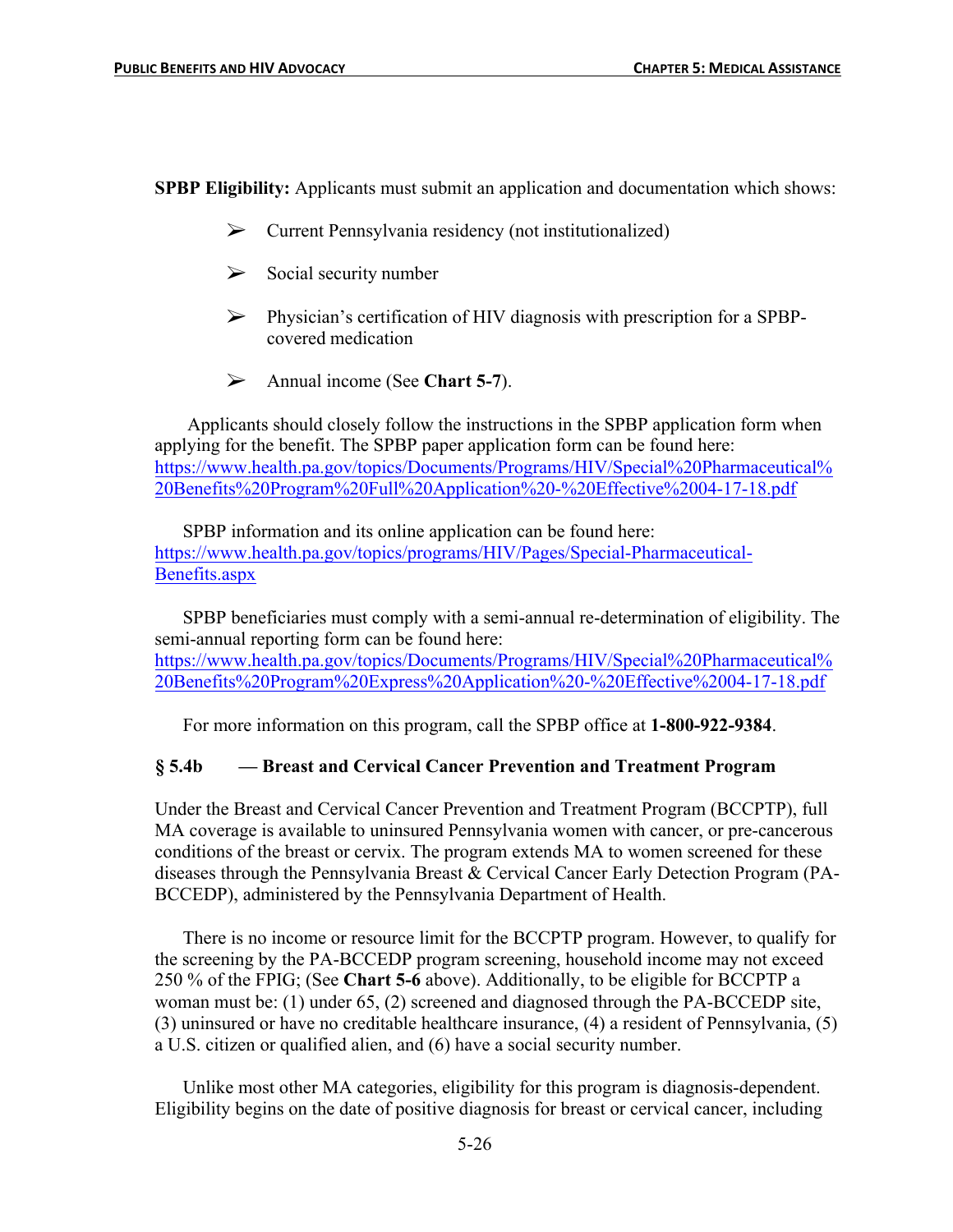pre-cancerous conditions of the breast or cervix, and will continue until the individual no longer needs treatment; turns 65; obtains creditable medical coverage; or fails to complete a redetermination or verify creditable coverage.

Additional information can be found here: https://www.health.pa.gov/topics/programs/Pages/PABreastandCervicalCancerEarlyDetecti onProgram.aspx

## **§ 5.4c — Pharmaceutical Company Patient Assistance Programs**

**HIV Patient Assistance Programs**: Clients who are financially ineligible for SPBP (**§ 5.4.a)** or do not have any prescription coverage through MA or private insurance may consider applying for Patient Assistance Program (PAP). These programs, run by pharmaceutical companies, offer free HIV drugs to people who do not have any drug coverage and cannot afford medication. To be eligible for PAP coverage, the individual cannot have private insurance, Medicare, MA or SPBP. Eligibility for PAP is based on income and varies for each drug company. In some instances, drug companies are able to make exceptions to their income guidelines and provide coverage if applicants can show economic hardship. Case manager advocacy is important in seeking exceptions.

See **Chart 5-9** below for drugs covered and for contact information for drug companies in this program. For more information on the drug companies, eligibility requirements, and drug coverage visit the Medicine Assistance Tool at medicineassistancetool.org/or call 1- 888-4PPA-NOW (**1-888-477-2669**).

| <b>Chart 5-9 - Pharmaceutical Company Patient Assistance Programs</b> |                                                |                                                                                                                     |
|-----------------------------------------------------------------------|------------------------------------------------|---------------------------------------------------------------------------------------------------------------------|
| Name of company                                                       | <b>Drugs covered</b>                           | <b>Contact information</b>                                                                                          |
| Abbvie (formerly<br>Abbott)                                           | Kaletra, Norvir                                | 1-800-441-4987<br>(visit individual product<br>website)                                                             |
| Boehringer<br>Ingelheim                                               | Aptivus, Viramune                              | 1-800-556-8317<br>www.boehringer-<br>ingelheim.us/our-<br>responsibility/patient-<br>assistance-program.            |
|                                                                       | Bristol-Myers Squibb Evotaz, Reyataz, Sustiva, | 1-888-281-8981<br>(htips://www.bms.com/p)<br>atient-and-caregivers/get-<br>help-paying-for-your-<br>medicines.html) |
| Genentech                                                             | Fuzeon, Invirase                               | 1-866-422-2377<br>www.genentech-<br>access.com                                                                      |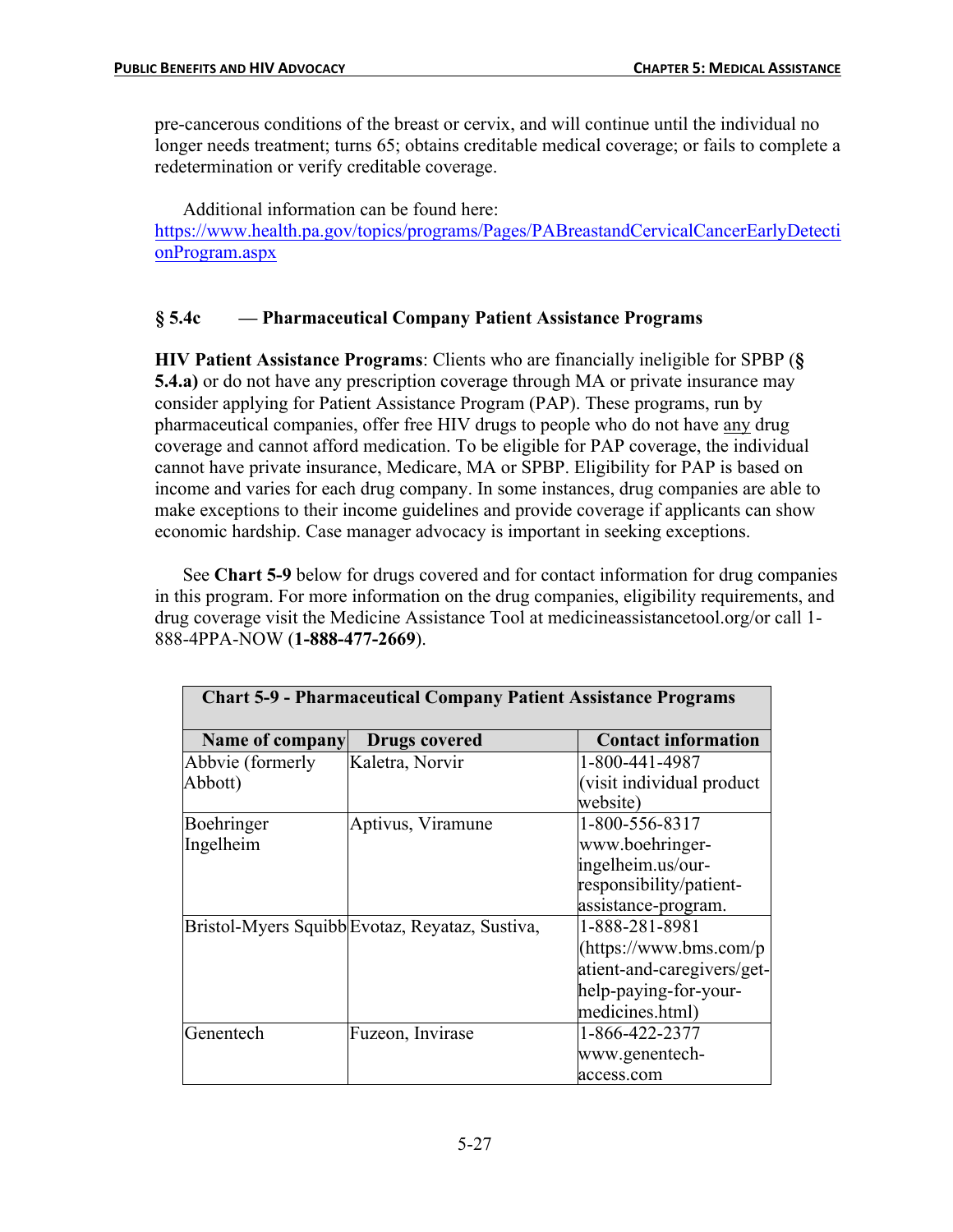| Gilead Sciences  | Atripla, Biktarvy, Complera,                       | 1-877-505-6986             |
|------------------|----------------------------------------------------|----------------------------|
|                  | Descovy, Emtriva, Genvoya,                         | (visit individual product) |
|                  | Stribild, Truvada, Tybost,                         | website)                   |
|                  | Viread                                             |                            |
|                  | Janssen Therapeutics Edurant, Intelence, Pezcobix, | 877-227-3728 or            |
|                  | Prezista, Symtuza                                  | www.janssencarepath.co     |
|                  |                                                    | $\mathsf{m}/$              |
| Merck & Co       | Delstrigo, Isentress, Pifeltro                     | 1-800-727-5400             |
|                  |                                                    | www.merckhelps.com/        |
| Pfizer           | Combivir, Epivir, Epzicom,                         | 844-588-3288 or            |
| GlaxoSmithKline  | Juluca, Lexiva, Rescriptor,                        | www.viivconnect.com        |
| ViiV Health Care | Retrovir, Selzentry, Tivicay,                      |                            |
|                  | Triumeq, Trizivir, Viracept,                       |                            |
|                  | Ziagen                                             |                            |

## **§ 5.4d — PACE and PACENET**

These programs, administered by the Pennsylvania Department of Aging, are designed to provide low-cost prescription drug coverage to senior citizens. To be eligible for these programs the client must be (1) 65 or older, (2) a resident of Pennsylvania for 90 days, (3) meet the program income limit, and (4) not receiving prescription drug benefits from MA. These programs function as a wraparound program for Medicare. Applicants cannot be receiving prescription drug coverage from MA.

PACE and PACENET programs do not have an asset/resources limit. The income limits for both these programs, based on the applicant's previous calendar year's gross income, are as follows:

| <b>Chart 5-10: Income Levels for PACE and PACENET (2020)</b> |             |                     |                        |
|--------------------------------------------------------------|-------------|---------------------|------------------------|
| <b>Family Size</b>                                           | <b>PACE</b> | <b>PACENET</b>      | <b>Resources Limit</b> |
| Single                                                       | \$14,500    | $$14,500 - $27,500$ | None                   |
| Married                                                      | \$17,700    | $$17,700 - $35,500$ | None                   |

**PACE and PACENET Co-pays:** Program enrollees pay the following co-pay for each prescription drug at the pharmacy:

| Program     | <b>Generic drug</b> | <b>Brand name drug</b> |
|-------------|---------------------|------------------------|
| <b>PACF</b> |                     | \$9                    |
| PACENET     |                     |                        |

For clients on Medicare and PACE/PACENET, see **Chapter 4**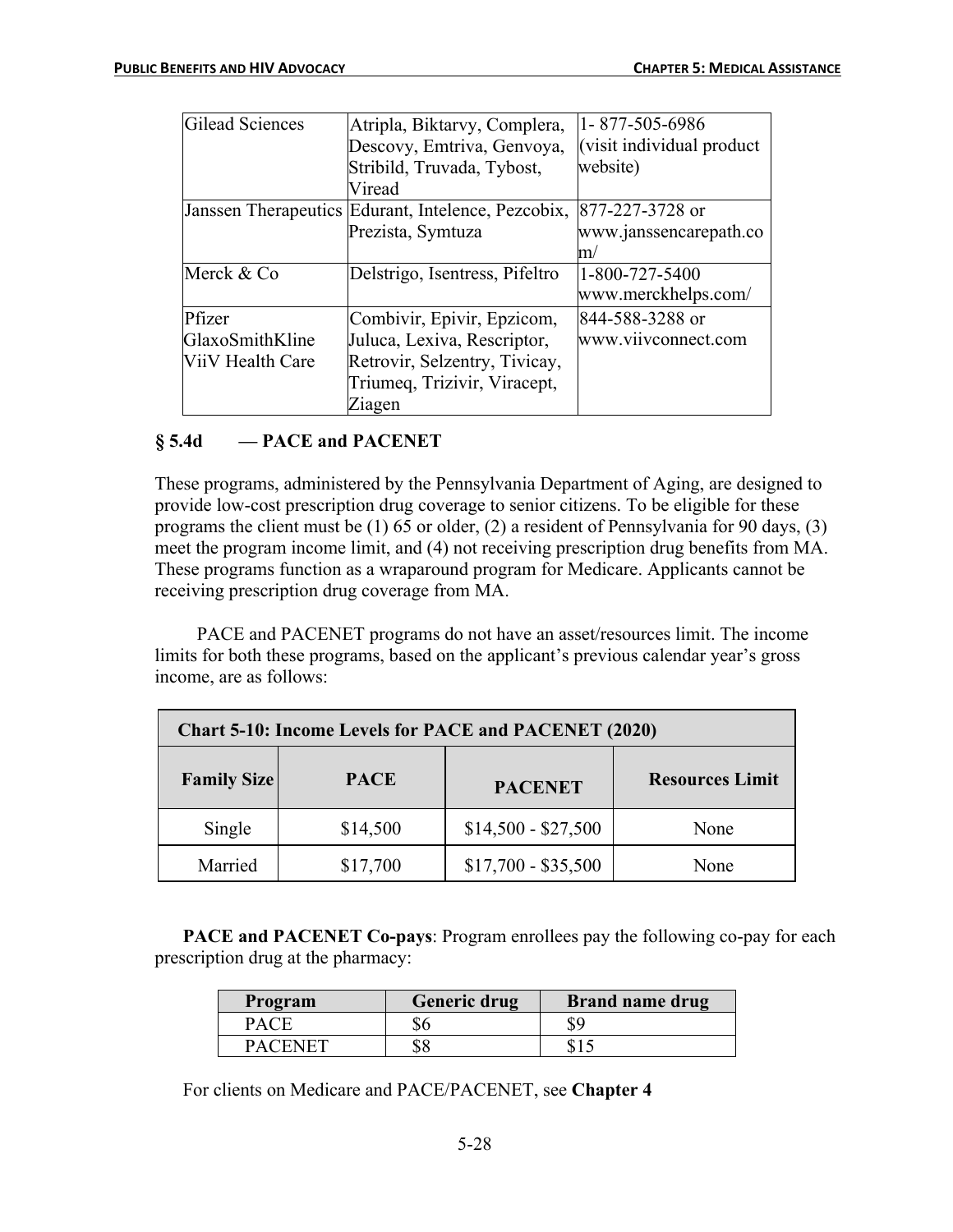The state contracts with Magellan, an independent broker, for enrollment in these programs**.** Individuals can enroll in in these two programs through Magellan's website at: https://pacecares.magellanhealth.com/

For assistance with the application process, call PACE/PACENET Cardholder Services toll free at **1-800-225-7223** or visit the Pennsylvania Department of Aging website at https://www.aging.pa.gov/aging-services/prescriptions/Pages/default.aspx

### **§ 5.4e — Chronic Renal Disease Program (CRDP)**

The Chronic Renal Disease Program (CRDP) is run by the Pennsylvania Department of Health and provides life-saving care and treatment for adults with end-stage renal disease. The CRDP assists with costs related to dialysis services, renal transplant, medical management, inpatient and outpatient service, home dialysis supplies and equipment, medications, and limited patient transportation.

To be eligible for the program, applicants must (1) have end-stage renal disease and be receiving dialysis or have had a kidney transplant, (2) be a U.S. citizen or permanent resident, (3) have lived in Pennsylvania for at least 90 days prior to the date of the application or show that they plan to live permanently in the state, (4) have income under 300% of the Federal Poverty Guidelines.

Application and additional information on the CRPD can be found here: https://www.health.pa.gov/topics/Documents/Programs/Chronic%20Renal%20Disease/CR DP\_CrdHldr\_Enrlmnt\_App.pdf

Additional information on CRDP and how it works with Medicare Part D can be found in **Chapter 4.**

### **§ 5.5 Emergency Medical Assistance**

Emergency Medical Assistance (EMA) is the only type of MA available to people whose immigration status makes then ineligible. To qualify, individuals must meet the residency, income and resource, and categorical requirements, and have an "emergency medical condition" as defined by the DHS.

EMA is not a separate MA program, but a way to get care for an emergency despite immigration status. The applicant still has to prove they meet the eligibility requirements for MA

DHS defines an Emergency Medical Condition (EMC) as a "medical condition with acute symptoms of such severity, including severe pain, that without immediate medical attention, the result may be: (1) patient's health is in serious jeopardy; (2) serious impairment to bodily function; or (3) serious dysfunction of any body organ or part." Unfortunately, chronic conditions do not qualify as EMCs.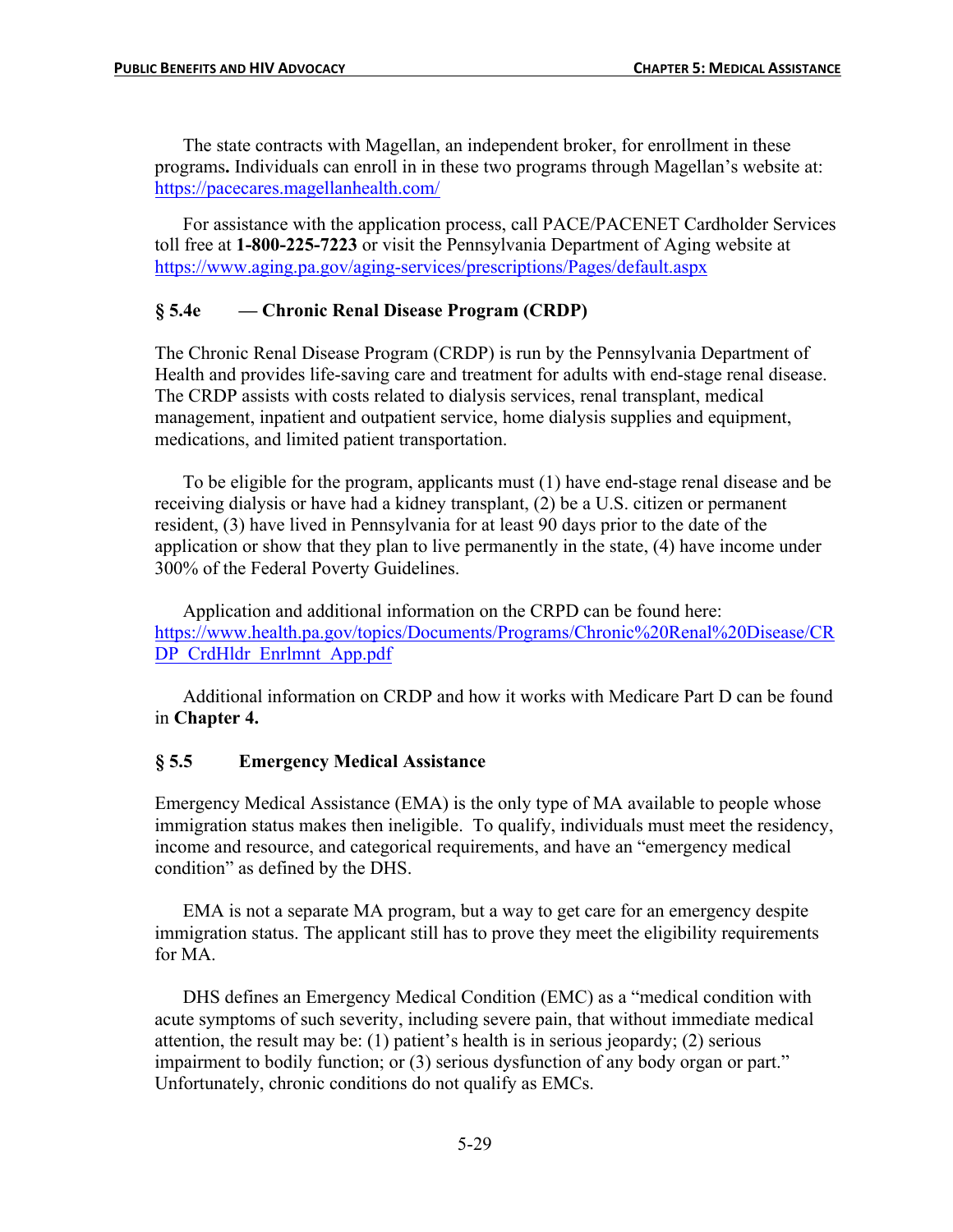The applicant must have documentation from a physician certifying the emergency condition, the need for immediate treatment, the type of treatment and the anticipated end date of the emergency condition. The PA 1917 form may be used to verify the applicant's emergency medical condition. That form can be found here: https://www.aidslawpa.org/wp-content/uploads/2020/04/PA-1917.pdf

Advocates should work with medical providers on EMC verification. Make sure that the medical provider:

- $\triangleright$  Primarily identifies the Emergency Medical Condition (and not the underlying chronic condition);
- $\triangleright$  States that the patient meets one (or more) of the EMC definitions using the exact language of the definitions
- $\triangleright$  Specifies the need for immediate medical treatment resulting from the Emergency Medical Condition (use the language from the definition as appropriate) (e.g. "without immediate medical attention this condition could reasonably be expected to result in serious jeopardy to Patient's life.")
- Ø Provides an end date for the Emergency Medical Condition using real calendar dates. As a general rule, asking for more than a 6-month authorization decreases the chance of approval. It is better to ask for a shorter period of time and a re-authorization if needed.
- $\triangleright$  States that the need for treatment is "immediate."
- $\triangleright$  Specifies the kinds of treatments which will be needed; for example, doctor's visits, hospitalization, pharmaceuticals, or surgery.
- $\triangleright$  States the specific treatments, including duration/frequency of treatments, necessary diagnostic testing, and names of medications that are or may be required.
- $\triangleright$  If possible, explains the consequences if no treatment is administered (paralysis, death, future expensive emergency treatment)

EMA will only cover the medical care needed to diagnose and treat the emergency medical condition.

## **§ 5.6 Medical Assistance Application Process**

**Applying in person/paper**: Individuals can apply for MA at the CAO by filling out the common application form, Form PA 600 linked here: http://services.dpw.state.pa.us/oimpolicymanuals/ma/PA%20600.pdf. Form PA 600 is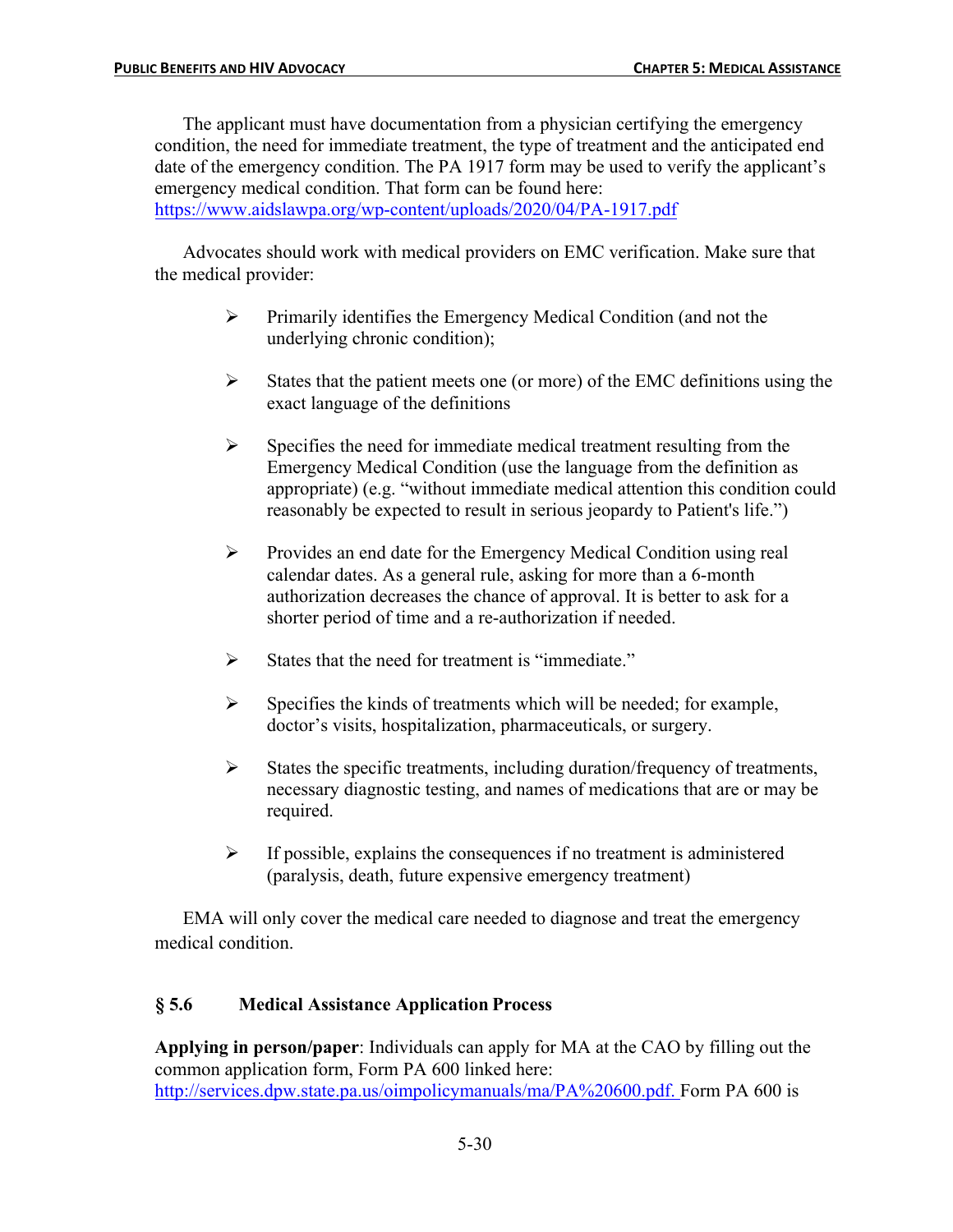called the common application form because you can also apply for cash assistance, SNAP benefits and other benefits with this form. The applicant should be sure to bring all the paperwork documenting identity (birth certificate, Social Security card, or driver's license) and residence (such as a lease, rent receipts, bills addressed to the applicant at their address). Individuals should not delay applying because they lack a particular document. The CAO caseworker should tell the applicant exactly what they need and will provide an appointment for them to return and complete the application. A face-to- face interview is not required for Medical Assistance.

**Applying Online:** Applications can be completed online at COMPASS (The Commonwealth of Pennsylvania Application for Social Services) for Medical Assistance, SNAP and TANF benefits at

(https://www.compass.state.pa.us/compass.web/Public/CMPHome). Online applications are routed to the local CAO that serve the applicants' geographical area.

**Applying by phone**: Applicants can call DHS' Customer Service Center for Health Care Coverage at **1-866-550-4355** to start the application process.

**DHS Interim Approval:** If an applicant reports on their application that they need medical treatment right away (e.g., to get a prescription filled immediately, or to see a physician), DHS can issue an emergency card (known as an "interim medical card") or MA number within 24-48 hours. The applicant need not prove that they already have a physician's appointment or an urgent medical need. If the caseworker refuses to issue an interim card or MA number, the applicant should speak to a supervisor and explain why the authorization for service is needed right away. Caseworkers can also issue a temporary paper card, valid for 30 days, which will provide coverage for physician's visits necessary to complete MA paperwork.

**Expedited MA Approval:** Generally, DHS has 30 days from the date of application to make a decision to authorize or deny client's application. The caseworker, however, is supposed to authorize coverage as soon as the applicant returns all the requested paperwork. DHS has a procedure to expedite the process of MA applications when an applicant indicates a medical emergency and will expedite the MA applications, making every effort to complete them within *five business days* of receipt of the request for emergency MA.

Note that the Waiver Programs, **§ 5.3.c.6**), Special Pharmaceutical Benefits Program **§ 5.4.a**), Breast and Cervical Cancer Prevention and Treatment Program **§ 5.4.b**), PACE and PACENET (**§ 5.4.d**) and Chronic Renal Disease Program **§ 5.4.e**) have their own application procedures, as described in those sections.

### **§ 5.7 Covered Services**

When approved for MA, and applicant's benefit package will depend on their age, the category under which they were approved, and the program status code. Generally, MA pays for all medically necessary services, such as, doctors' visits, hospital stays, mental health services, prescriptions, medical supplies, most dental care, and nutritional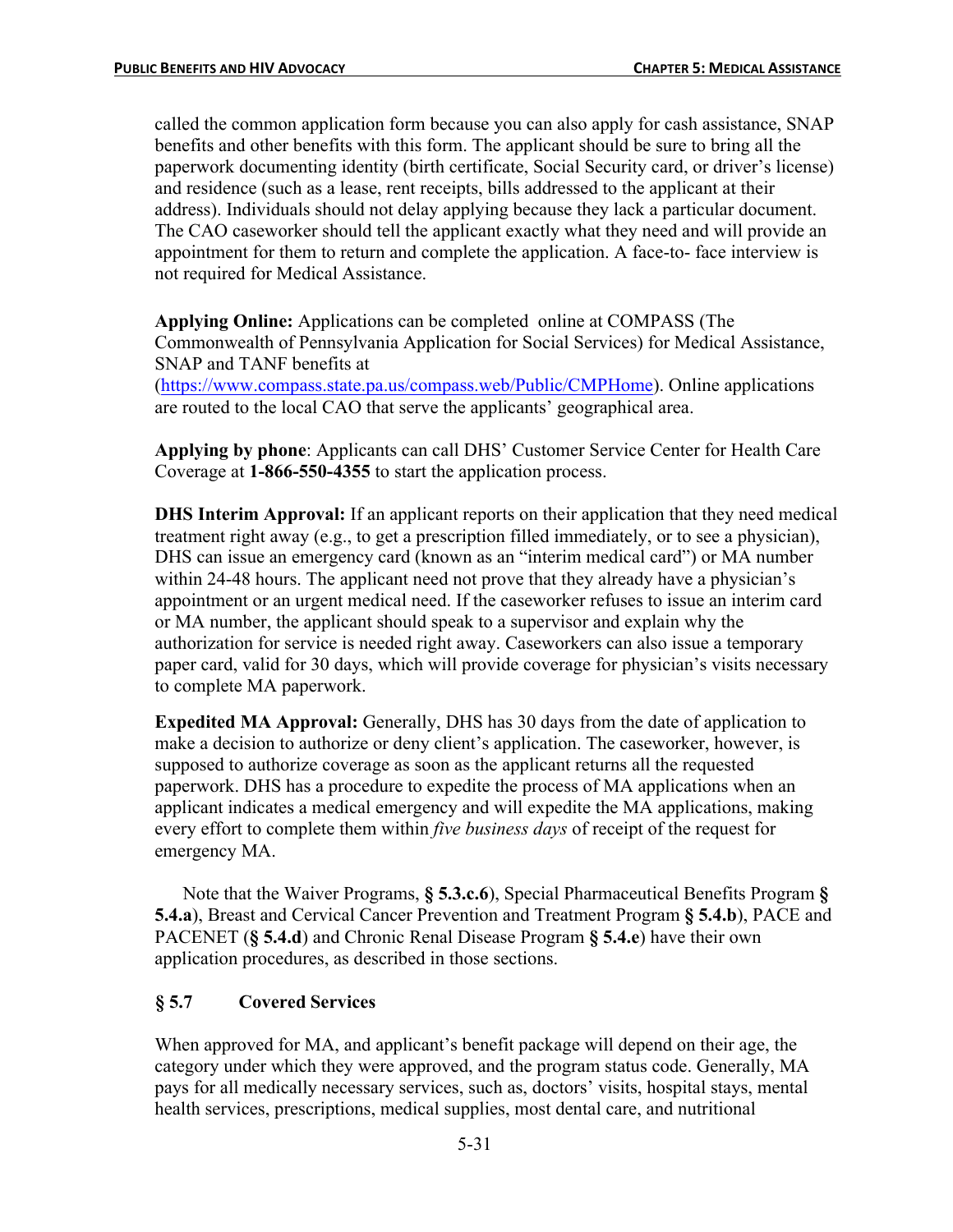evaluations and supplements for some. A detailed list of MA benefits packages for different categories can be found here: http://services.dpw.state.pa.us/oimpolicymanuals/ma/health\_care\_benefit\_packages.pdf

In Pennsylvania, most forms of MA are administered through private insurance plans paid for by MA, called HealthChoices and Community HealthChoices. These plans are required to cover all the services in the MA benefit package. They may offer more services than DHS' HealthCare Benefits Package, but cannot offer less. New recipients will be offered plan options through HealthChoices or Community HealthChoices. When selecting the best plan, beneficiaries should choose a plan that has their providers in its network, and should keep in mind their specific health needs,

If a plan refuses to provide something a plan member needs, the options are to switch to a different plan, the client can switch to an HMO that does provide the service. Be sure to check that the new HMO covers as many of your client's needs as possible. You can also appeal or file a grievance, as described in this Chapter.

### **§ 5.8 Appealing Denials or Terminations of MA**

If individuals receive a notice that their MA is being terminated or their application for MA is being denied, it is important to file an appeal right away. There are 30 days to file an appeal from the date of the notice of denial or discontinuance of benefits. If the appeal is not filed timely, the right to appeal may be lost, unless the person can show that DHS was, in some way, at fault for the delay. If an appeal of a termination is filed within **15 days of the notice**, the benefits will continue until the appeal is resolved.

Winning on appeal means that the benefits will be authorized back to the date of wrongful discontinuation or denial.

If the welfare office discontinued or reduced benefits without a written notice, the beneficiary has a right to ask the CAO to reinstate the benefits and send proper notice first. DHS must comply with this request and reinstate the benefits without any lapse in coverage.

Clients who receive an adverse notice should always be encouraged to file an appeal immediately to make sure that benefits continue and that the appeal deadline is not missed. There is no harm in filing an appeal and withdrawing it later. Upon filing an appeal, the CAO should offer a prehearing conference to see if the appeal can be resolved without a hearing. Clients should provide the welfare office with verification to prove continuing eligibility for benefits and keep proof that they supplied it. The CAO should never ask appellants to withdraw their appeals until a notice of eligibility has been received.

If your client needs legal representation with an MA termination or denial, refer them to the AIDS Law Project or your local legal service organization without delay.

### **§ 5.9 Reopening Benefits**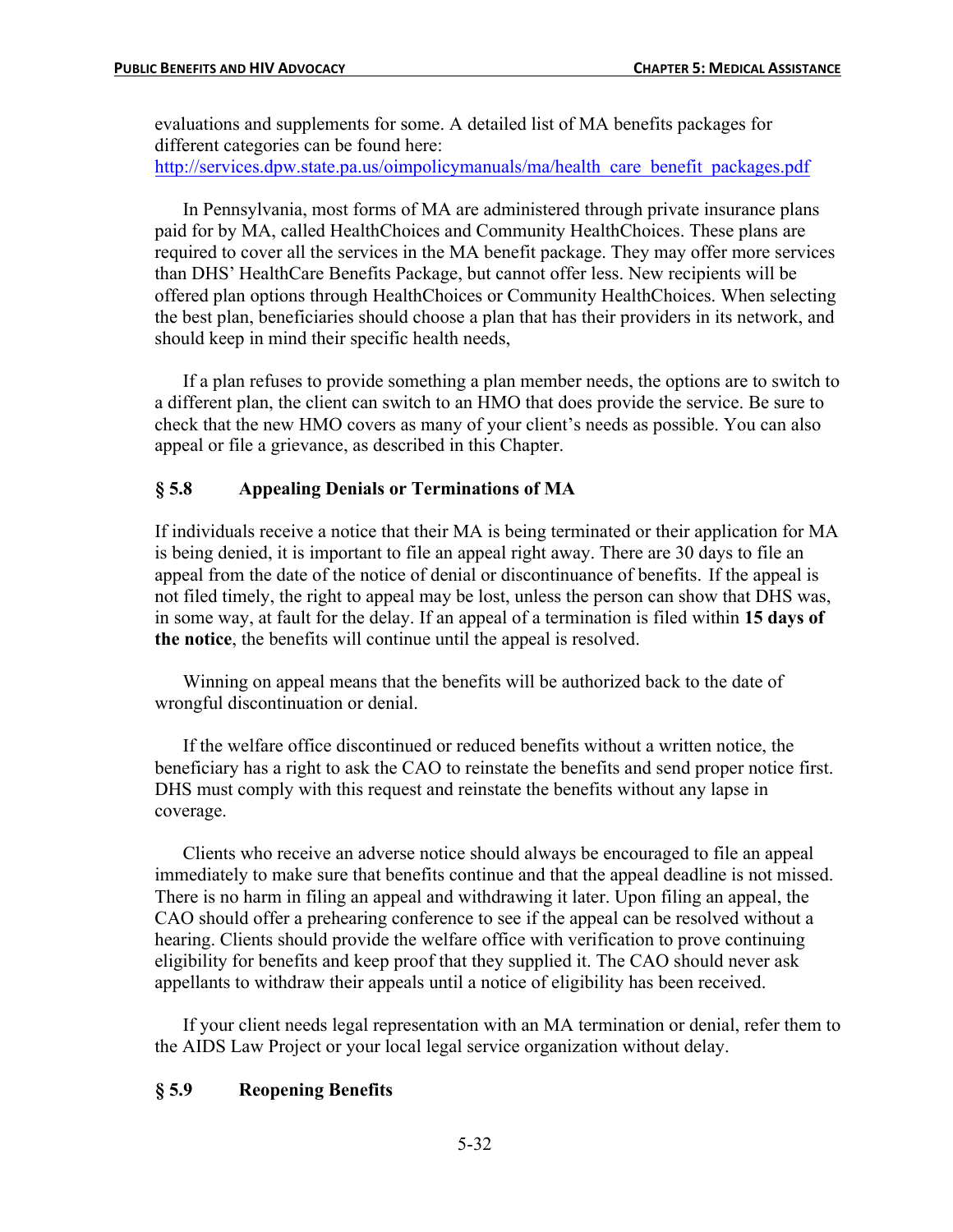Beneficiaries whose MA was recently denied or discontinued, but who complete the application/recertification process late by submitting all items needed to establish or reestablish eligibility within 60 days, do not need a new application.

A client still within the appeal deadline should file an appeal from the denial, discontinuance or reduction and pursue the appeal.

### **§ 5.10 Pennsylvania Managed Care Overview**

HealthChoices is the name of Pennsylvania's mandatory managed care program MA recipients. All MA recipients are required to enroll in the managed care program to obtain their healthcare coverage.

**Managed Care**: Under the managed care program, a health maintenance organization (HMO) receives a flat capitated monthly payment for each MA recipient enrolled in the plan. In turn, the HMO is responsible for ensuring that the enrollees have access to a comprehensive range of medical services. Each HMO provides the same basic services although each may have a different network of physicians, hospitals and pharmacies that provide services under their plan.

All MA recipients, whether they have MA only or have Medicare with MA, must join a Managed Care Organization (MCO). When an MA recipient is enrolled in a MCO, all eligible services should be covered by the monthly payment to the managed care plan. The MCO receives the same monthly payment from DHS per member whether a patient receives no medical care, sees their physician a few times a year for minor ailments, or has complex medical needs. One of the challenges of managed care programs is to ensure that there is no cost cutting and cost saving by limiting the expensive care needed by people living with HIV and other illnesses.

**Physical Health Managed Care Organizations** (PH-MCO): A stated goal of a (PH-MCO) is for recipients to receive quality medical care and timely access to all appropriate physical health services, whether the services are delivered on an inpatient or outpatient basis. The Office of Medical Assistance Programs (OMAP) arm of DHS oversees the physical health components of the managed care program.

Recipients are encouraged to choose their PH-MCOs based on whether their medical providers participate in the plan that they choose. Recipients may change their PH-MCO at any time. A list of PH-MCOs and their contact information can be found here: http://www.healthchoices.pa.gov/info/about/physical/index.htm

**Behavioral Health Managed Care Organizations** (BH-MCO): The stated goal of a (BH-MCO) is for recipients to receive quality and timely access to appropriate mental health and/or drug and alcohol services. The Office of Mental Health and Substance Abuse Services at the DHS oversees the mental health components of the managed care program.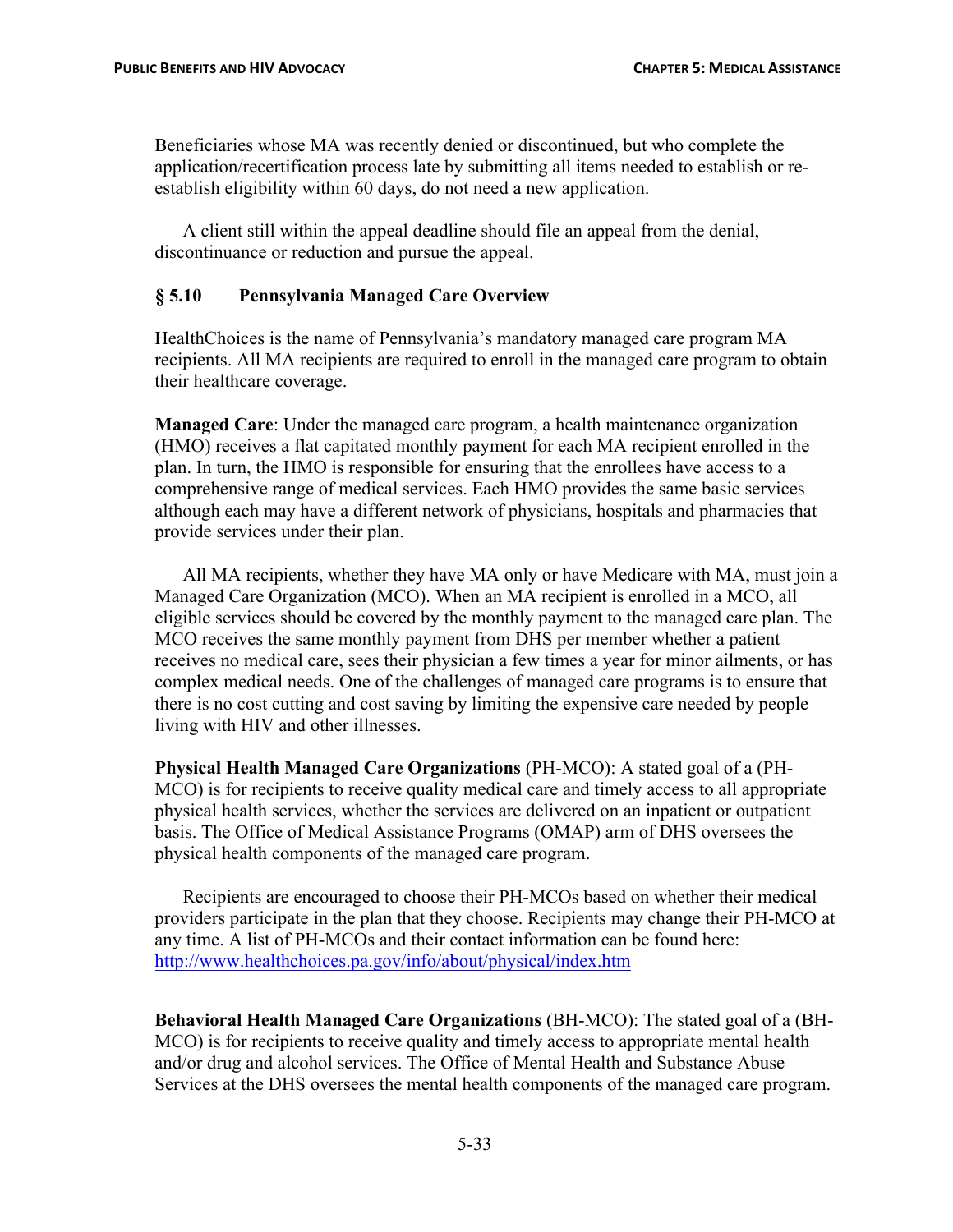For Behavioral Health Services (including mental health and drug and alcohol services), MA recipients are enrolled in the BH-MCO available in their county and do not have the option of choosing their BH- MCO. A list of BH-MCOs for all Pennsylvania counties can be found here: http://www.healthchoices.pa.gov/providers/about/behavioral/

**Community HealthChoices** (CHC): Community HealthChoices is Pennsylvania's mandatory managed care program for beneficiaries aged 21 or older who have both Medicare and Medicaid, or beneficiaries who receive long-term services and supports through Medicaid because of their need for help in activities of daily living. CHC is overseen by the DHS' Office of Long-Term Living.

**CHC plans** are responsible for providing all services that an MA recipient was receiving before CHC was introduced in Pennsylvania in 2018. CHC is currently being rolled out in the entire Commonwealth other than the Southwest and the Southeast regions, where CHC was implemented in 2018 and 2019 respectively.

The implementation of CHC does not affect the receipt of Medicare services. Medicare recipients (who also have MA with CHC) will continue to see their Medicare provider with either their Medicare card or their Medicare Advantage card and continue getting treatment. Any services not covered by Medicare and the Medicare cost sharing will be paid by the CHC card. Medicare providers need not be enrolled or be in the CHC plan's network to be able to bill for the balance services. They can also refuse to bill the CHC plan. If they decide not to bill the CHC plan for the balance, they are prohibited by law from balance billing the client. If clients are being balance-billed by a Medicare provider's office, Case Managers should advocate to have balance-bills waived or call the AIDS Law Project of Pennsylvania.

MA recipients in CHC plans who do not have Medicare need to compare plans and makes sure that all of their medical providers are in the network of the CHC plan that they choose to enroll in.

Clients and case managers can call the PA Independent Enrollment Broker (IEB) 1- 844-824-3655 or use www.enrollchc.com to enroll in a CHC.

**Fee-For-Service (FFS):** Under the fee-for-service program, medical providers are paid directly by the DHS for every MA eligible service rendered to the client. Services under the FFS program are obtained with an ACCESS card. FFS is available only in the following situations (1) the few days/weeks following MA approval before enrollment in an MCO plan; (2) when retroactive medical coverage is authorized to have medical bills paid (3) Emergency Medical Assistance coverage **(§ 5.5**) (4) clients on 5-year bar on state funded GA-related MA (See **Chapter 9)**

### **§ 5.10a — Managed Care Organization Mandated Services**

All medical services that were available to MA recipients before the implementation of the managed care programs are still available under HealthChoices and Community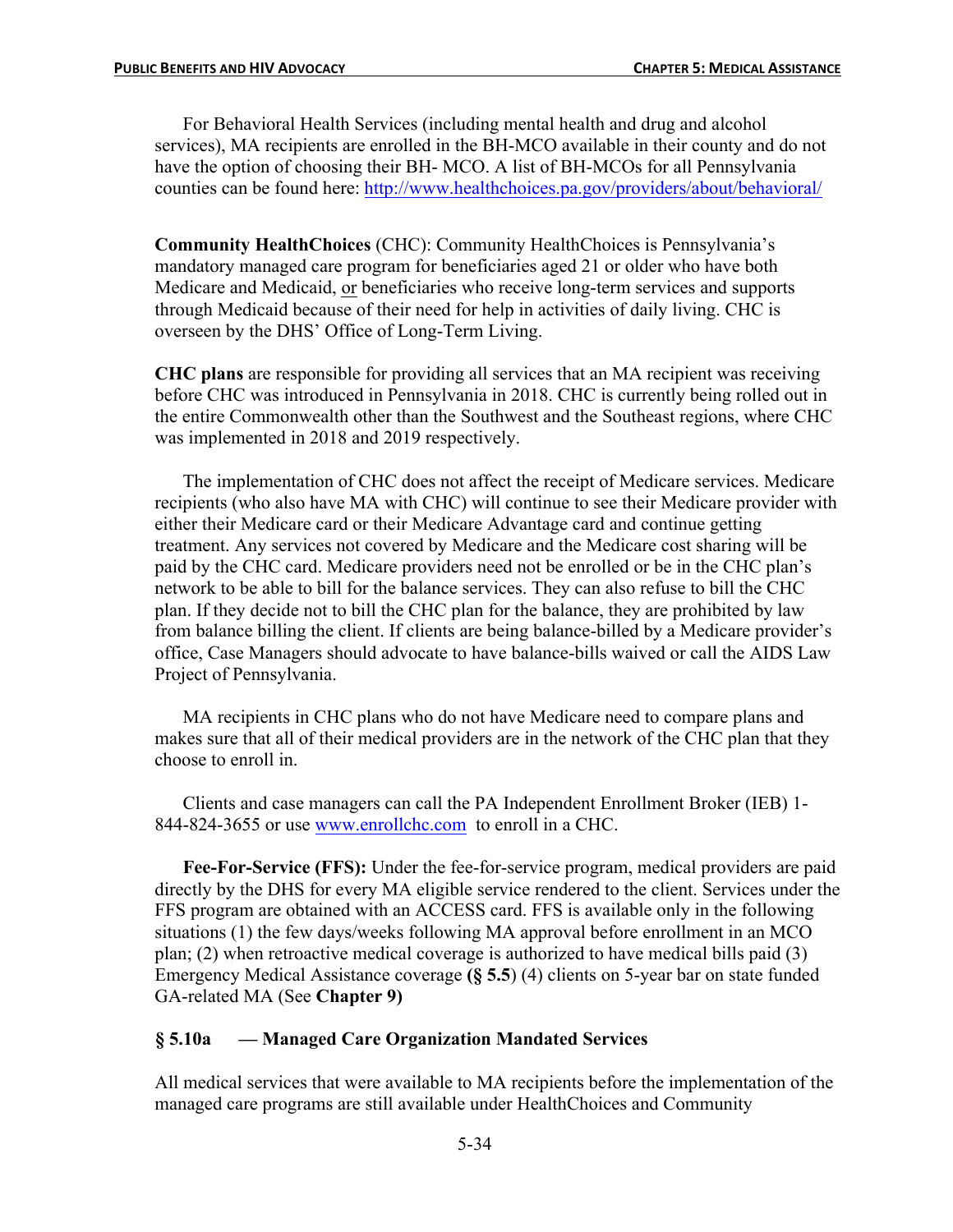HealthChoices. There is no pre-existing condition exclusion in HealthChoices or any other health-based restrictions on joining an HMO.

## **§ 5.10a.1 — Physical Health Mandated Services**

HealthChoices HMOs are required to provide all medically necessary services to children, and only required to provide adults with medically necessary MA covered services. The services offered to MA recipients for physical health can be found here: http://services.dpw.state.pa.us/oimpolicymanuals/ma/health\_care\_benefit\_packages.pdf.

The HMOs may choose to offer more, but may not provide less.

"Medically necessary care" is defined as services reasonably expected to:

- $\triangleright$  prevent the onset of an illness, condition or disability;
- $\triangleright$  reduce or ameliorate the physical, mental or developmental effects of an illness, condition, injury or disability;
- $\triangleright$  assist the individual to achieve or maintain maximum functional capacity in performing daily activities, taking into account both the functional capacity of the individual and those functional capacities appropriate for individuals of the same age.

Federal regulations list the following as covered by MA:

- $\triangleright$  physician visits
- $\triangleright$  basic dental care, including periodontal and orthodontic care
- $\triangleright$  family planning
- $\triangleright$  vitamins
- $\triangleright$  emergency care 24 hours a day
- $\triangleright$  emergency transportation (ambulance)
- $\triangleright$  hospitalization (except for mental health and substance abuse, covered by the behavioral health care plans)
- $\triangleright$  laboratory tests and diagnostic tools
- $\triangleright$  home health care
- $\triangleright$  prescription drugs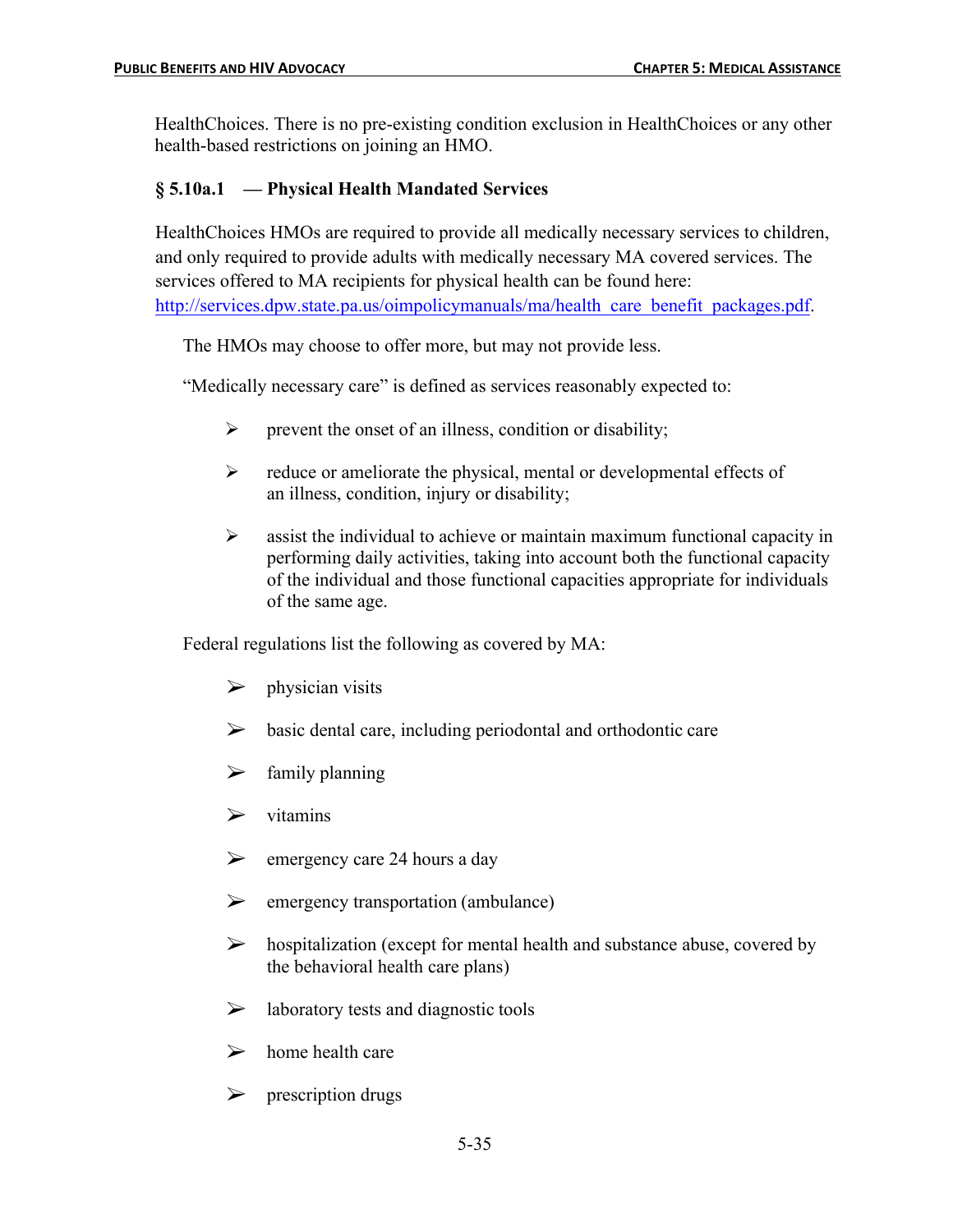- $\triangleright$  hospice care
- $\triangleright$  first consecutive 30 days of nursing home care, then members are provided with fee-for-service coverage
- $\triangleright$  physical therapy
- $\triangleright$  speech therapy
- $\triangleright$  purchase and rental of durable medical equipment such as wheelchairs, hearing aids, nebulizers and apnea monitors

## **§ 5.10a.2 — Mental Health and Substance Abuse Mandated Services**

Mental health and substance abuse services, referred to as "behavioral health care," are provided through BH-MCOs. When clients enroll in a HealthChoices HMO, they are automatically assigned to a BH-MCO of their county. MA recipients do not get to choose their BH-MCOs. A client's HealthChoices HMO or PCPs should be able to explain how to obtain mental health and substance abuse care.

BH-MCOs must offer the following services:

- $\triangleright$  Drug and alcohol detoxification
- $\triangleright$  Drug and alcohol rehabilitation
- $\triangleright$  Drug and alcohol outpatient services
- $\triangleright$  Methadone maintenance clinic
- $\triangleright$  Psychiatric hospital services
- $\triangleright$  Partial hospitalization
- $\triangleright$  Outpatient psychiatric services
- $\triangleright$  Psychiatric clinic
- $\triangleright$  Behavioral health services for children and adolescents
- $\triangleright$  Residential treatment for children and adolescents
- $\triangleright$  Lab services
- $\triangleright$  Other behavioral health prescriptions (filled by your physical health plan's pharmacies)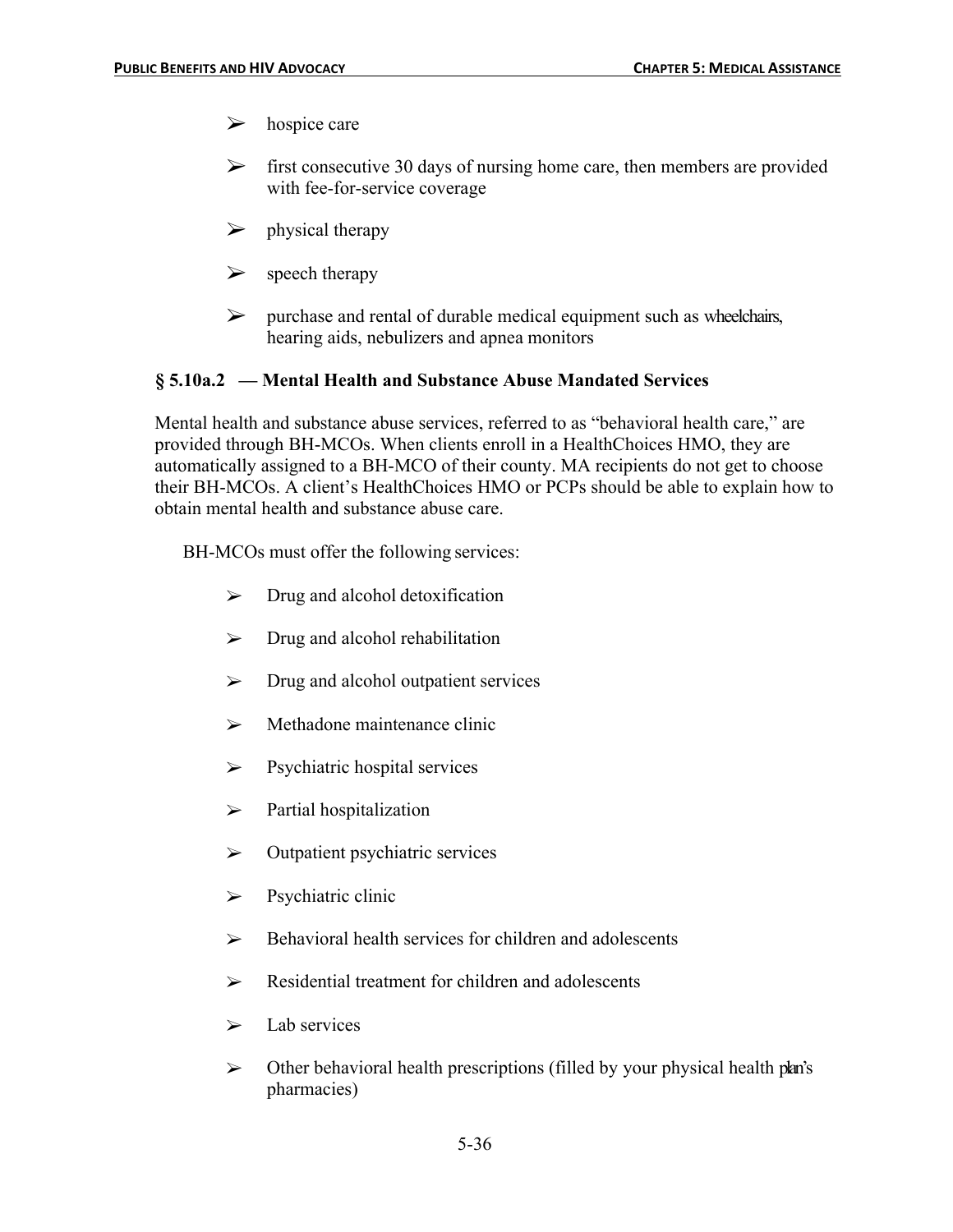Each plan may provide more services. Clients or case managers may contact the behavioral health plan for more specific information about the additional services provided bythe BH-MCOs.

**Emergency Psychiatric Services:** In the event of a psychiatric or other behavioral health emergency, case managers or other advocates should call the telephone numbers listed in the Appendix for the BH-MCOs. If there is no response, or if the client also has a physical health emergency, the client should go to a hospital in their "physical health" HMO plan.

## **§ 5.10b — Services Not Provided**

Certain categories of health care services are not provided under HealthChoices:

- $\triangleright$  experimental treatment
- $\triangleright$  nursing home care for more than 30 days (at which time the person will be switched back to fee-for-service)
- $\triangleright$  cosmetic/plastic surgery, unless needed because of an injury
- $\triangleright$  personal items or services while in the hospital, such as a phone or television

## **§ 5.10c — HealthChoices HMO Enrollment**

PA Enrollment Services has contracted with DHS to act as the benefits consultant for enrolling clients in HealthChoices. The HMOs are not permitted to directly market to MA recipients. PA Enrollment Services will assist the client in comparing plans available in their county based on the client's medical needs.

Enrollment and change in HMO can be done in one of the following manners:

- Ø Phone: **1-800-440-3989**
- $\triangleright$  TTY: **1-800-618-4225**
- Ø Online: **www.enrollnow.net**
- $\triangleright$  Email: PAenrollnow@maximus.com

The enrollment website provides useful information on enrollment procedures, advice on choosing a doctor, health benefits and services, children and teen services, transportation assistance and similar services. MA recipients may also call the HMOs directly to enroll. Recipients who wish to designate a specialist as a PCP or remain with their out-of-network provider will need to contact the HMO directly.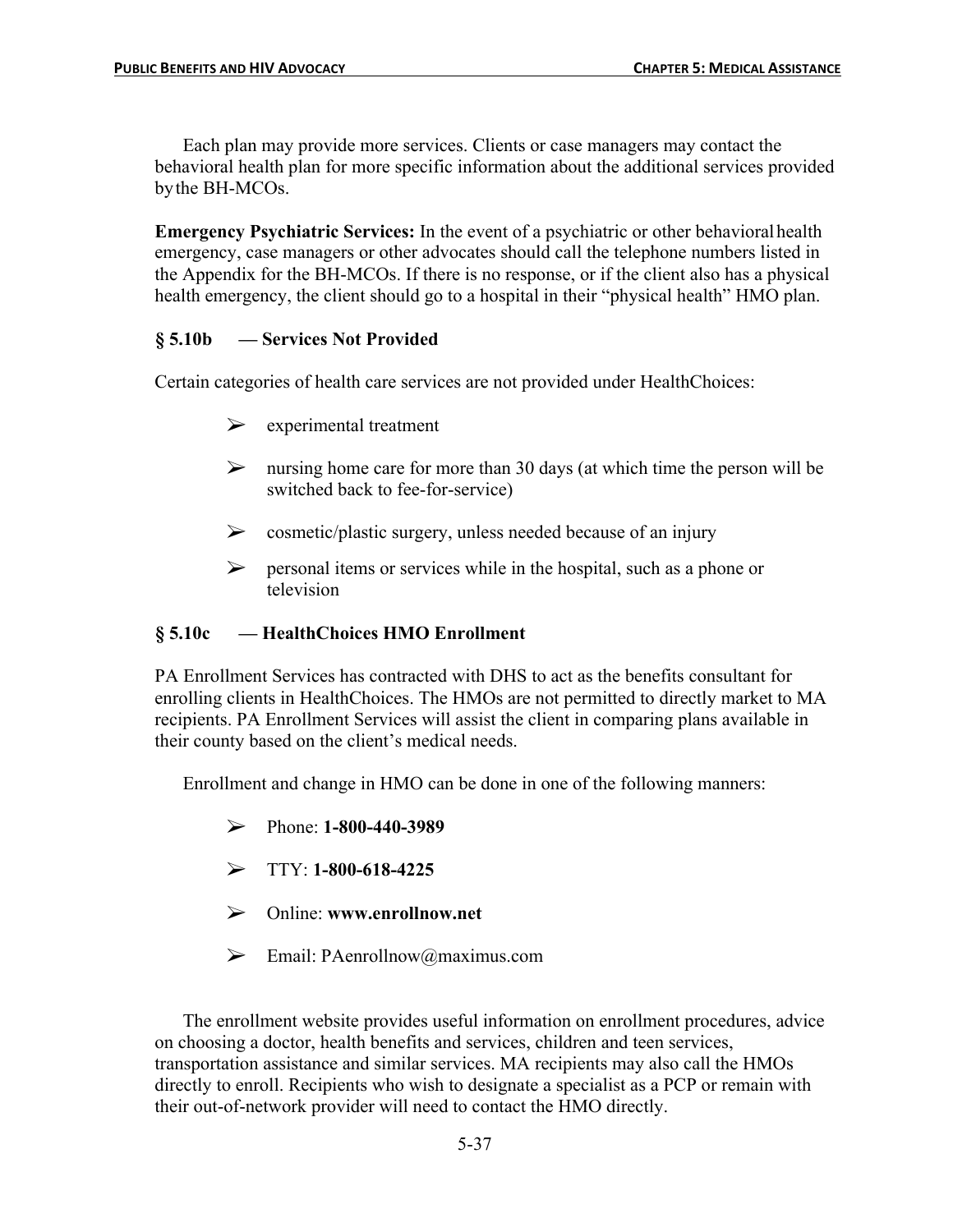To locate the name and number of an HMO in your area you can go to the PA Enrollment Services website or if your client has chosen the HMO you may check the link above for the contact information and enroll directly with the HMO.

### **§ 5.10c.1 — Selecting an HMO**

**Provider Networks:** The HMOs contract with doctors, nurses, and hospitals to become part of their provider networks. Once a person selects an HMO, the patient is generally allowed to get health care only from a provider who is in the HMO's network. There are a few rules that permit seeing an "out of network" provider, but only in exceptional cases. The HMO networks are required to have an adequate number of PCPs specializing in the treatment of persons living with HIV.

Each HMO is required to give its members a copy of its Provider Directory, which lists the names and addresses of its participating PCPs and their affiliated hospitals. The directories should also identify languages spoken at primary care sites. The HMOs must have adequate numbers of pediatricians in the network to permit all parents wishing to have a pediatrician as their child's PCP within the travel requirements.

If a visit to a specialist is needed, the HMOs can require a member to see one in their network. They must, however, have at least two specialists in every specialty area, or the member can request an out-of-network specialist. A member who is denied this request has a right to appeal.

Each MA recipient enrolled in HealthChoices must select an HMO. Recipients who do not enroll in an HMO will be auto-enrolled. Each MA recipient enrolled in HealthChoices must also select a primary care physician (PCP). A recipient can select a provider specializing in HIV treatment as their PCP as long as the provider is within the HMO's network and agrees to act as the PCP. Recipients will be assigned a PCP if they do not choose one.

Case managers should be prepared to give clients assistance in selecting an HIVexperienced PCP. In southeastern Pennsylvania, clients may check the website of the AIDS Library, a project of Philadelphia FIGHT (**www.aidslibrary.org**) for a listing of HIVexperienced providers. To assist an MA recipient in selecting a PCP, case managers may also search on the PA EnrollNow website, or call PA Enrollment Services.

The PCP is responsible for:

- $\triangleright$  providing primary and preventive care
- $\triangleright$  recommending and arranging for care
- $\triangleright$  maintaining continuity of each member's health care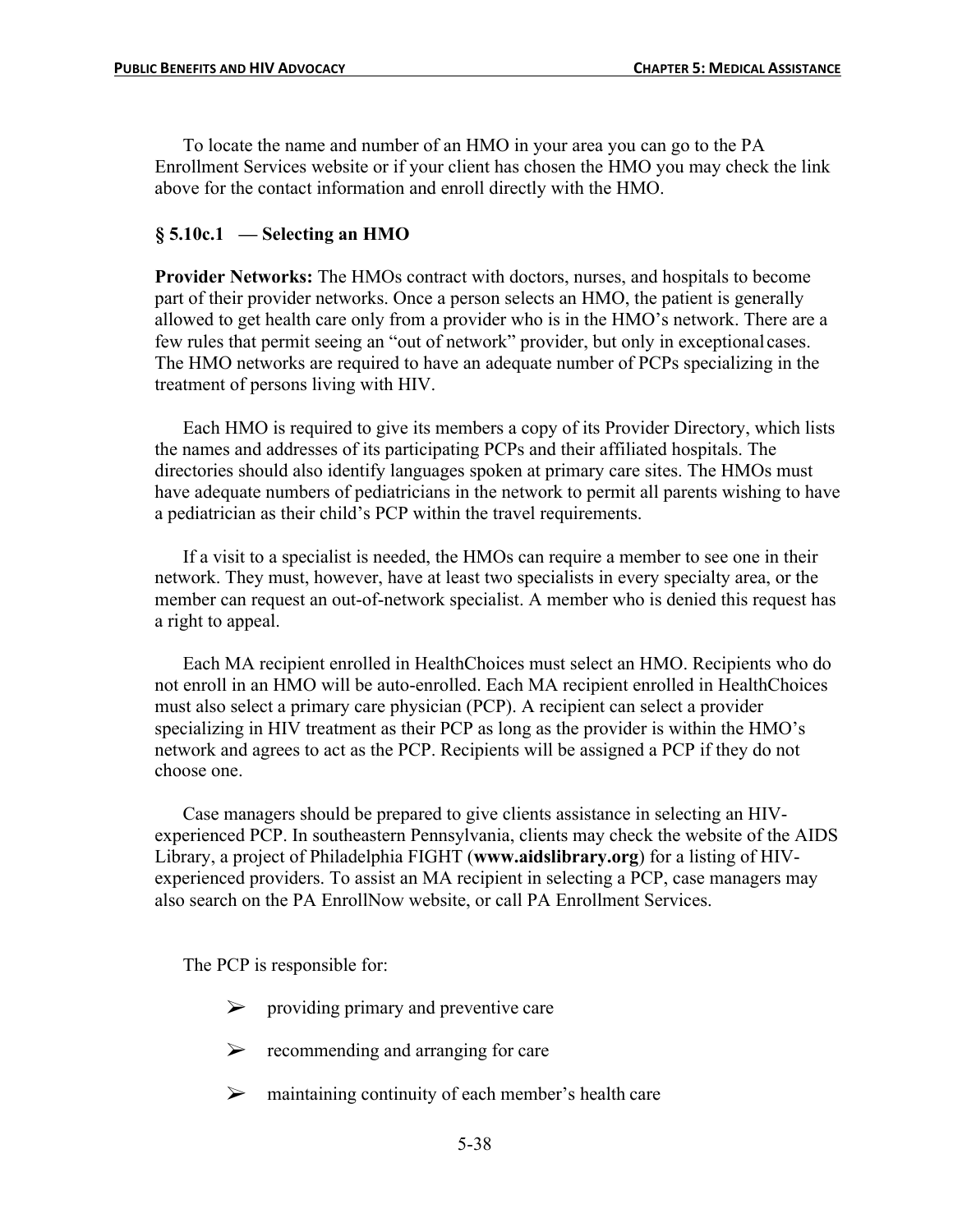$\triangleright$  making referrals for specialty care and other medically necessary services both in and out of plan

## **§ 5.10c.2 — Auto-Assignment**

MA recipients who fail to select an HMO will be automatically assigned an HMO according to a formula developed by DHS. Generally, however, MA recipientsare required to select their HMO upon MA approval. Auto-assignment rules require that:

- $\blacktriangleright$  All family members will be assigned to the same HMO.
- $\triangleright$  A person who loses MA eligibility and regains it within six months will automatically be reassigned to the most recent HMO, unless they signed a disenrollment form.

If an assignment mistake has been made, it should be corrected immediately.

Once an individual is assigned to an HMO, but has not selected a PCP, the HMO is required to contact the person within seven days to provide information on selecting a PCP. The HMO must immediately contact members requiring a high level of care.

If the member does not choose a PCP within 14 days of enrollment, the HMO will select a PCP for the member. The HMO must consider the special needs of each member when assigning a PCP and ensure that the member's PCP is trained and experienced in treating the member's needs. The HMO should take into account the following factors:

- $\triangleright$  the member's current health care provider
- $\triangleright$  whether there are children requiring a pediatrician
- $\triangleright$  special medical needs, such as HIV
- $\triangleright$  language needs

Members can change PCPs if dissatisfied after the first visit.

### **§ 5.10c.3 — Special Concerns of People living with HIV**

**Selecting a specialist as a PCP:** many people living with HIV need a physician specializing in infectious disease (ID). Normally, services of a specialist are only available upon referral from a PCP. These clients should be encouraged to designate their ID specialist as their PCP. HealthChoices allows a specialist to be designated as a PCP, eliminating the need for constant referrals. HMOs must also provide a pediatrician as a PCP for children if requested by a parent.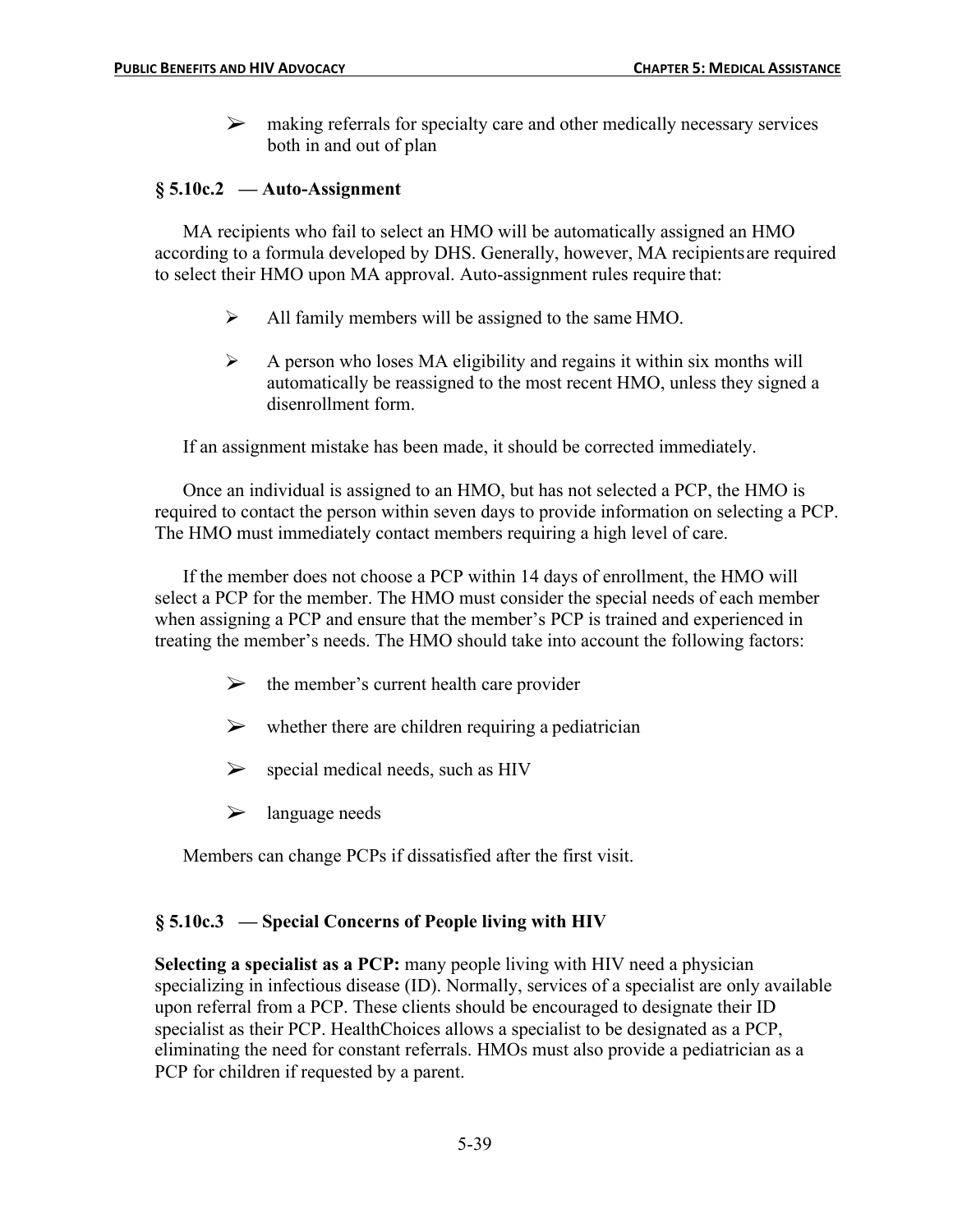**Maintaining Continuity of Care:** Many people living with HIV have an established relationship with their physician and are on a complicated course of treatment. They may experience adverse health effects when switching to another physician because of the interruption in treatment.

When an HMO member receives care from a provider who is not included in the HMO's network, the HMO must ensure continuity of care without interruption by authorizing the recipient to continue receiving treatment from the current provider, or by facilitating an uninterrupted transition into an equivalent course of treatment received from providers within the HMO network. In other words, it may be possible to stay with the current doctor, at least temporarily, but it might require work to ensure this happens. Clients in this situation can call the Special Needs Unit of any one of the HMOs to discuss this issue prior to enrolling with that HMO.

### **§ 5.10c.4 — Changing HMOs or PCPs**

An HMO member can change to a new HMO at any time for any reason. To change HMOs, the member should call PA EnrollNow at **1-800-440-3989** and request that they be enrolled in a new HMO. Generally, coverage from the new HMO begins on the first of the following month. It can take between 15-30 days for the change to take effect, depending on when in the month the member requests the change. While the change is being processed, the member may continue to see their current PCP.

A member can change PCPs within an HMO network at any time by contacting the HMO's member services representative. The HMO should simply change its computer listing and there should be no interruption of services. The member should verify that the change will be immediate without any interruption in access to the new provider.

### **§ 5.10c.5 — HMO Card and ACCESS Card**

After clients have been approved for MA, the DHS will send the client an ACCESS card. MA recipients should carry this card at all times and use it whenever they receive health care services. After they are enrolled in an MCO, the MCO will send their HMO cards. Clients should start using the HMO card to receive health care.

#### **§ 5.10c.6 — Minimum Standards for HMO Services**

The HealthChoices rules establish that HMOs must provide 24-hour service, make services available in the member's geographic area, and adhere to specific scheduling standards for office appointments.

#### **§ 5.10c.7 — Twenty-Four Hour Service**

The HMO must provide medical services to its members 24 hours a day, seven days a week, either directly through the PCP or through other providers as needed on an emergency basis. Each HMO must have a toll-free member hotline staffed 24 hours a day,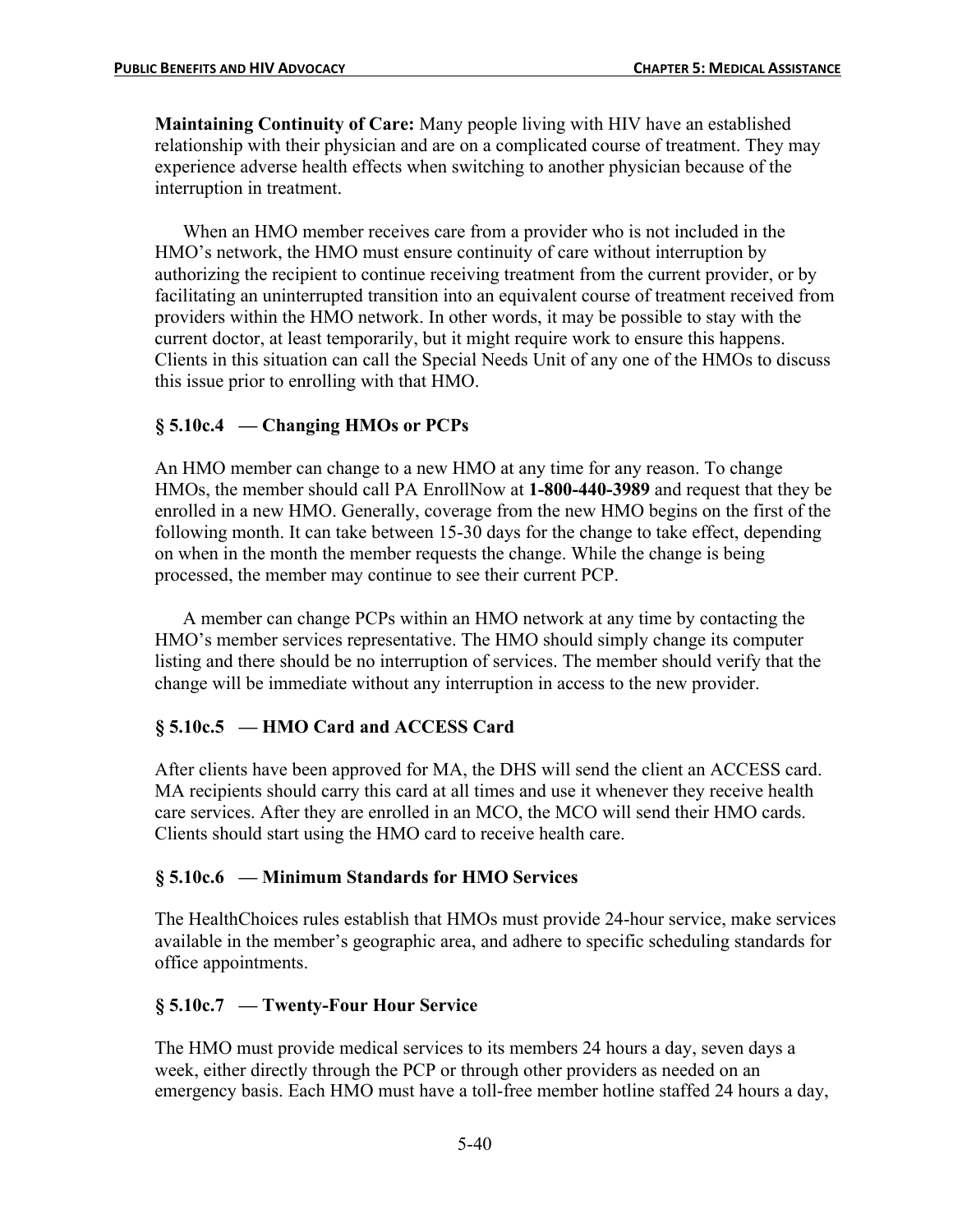seven days a week. The hotline must be accessible to those with hearing impairments and provide necessary translation services. Hotline staff must be trained in the special needs of members, including people living with HIV. The HMO hotline is required to be answered within five rings and can put people on hold for no more than three minutes.

### **§ 5.10c.8 — Travel Time to Providers**

Every HMO must make available to every member a PCP whose office is located no further away than **30 minutes** travel time in urban areas, and **60 minutes** travel time in rural areas.

### **§ 5.10c.9 — PCP Appointment Scheduling Standards**

Emergency patients must be seen immediately or referred to an emergency facility. Urgent cases must be scheduled within 24 hours. Routine appointments must be scheduled within 10 business days. Health assessment/general physical exams and first exams must be scheduled within three weeks.

The average waiting room time should be no longer than 20 minutes, or up to one hour when the provider has an unanticipated urgent visit or is treating a patient with a difficult medical need.

A PCP/specialist appointment should be scheduled within seven days of enrollment of anyone known to be living with HIV unless the enrollee is already in active care with a PCP or specialist.

Prenatal appointments during the first trimester must be scheduled within 10 business days of request; during the second trimester, within five business days of request; and during the third trimester, within four business days of request.

Appointments for high risk pregnancies must be scheduled within 24 hours of identification of high risk to the HMO or maternity care provider or immediately if an emergency exists.

### **§ 5.10c.10 — Transportation Services**

MA recipients who have difficulty in accessing their HMO services because they have no transportation can contact the Medical Assistance Transportation Program (MATP). This program can provide transportation services or reimbursement for travel expenses. The contact numbers of local transportation services for each county can be found here: http://matp.pa.gov/CountyContact.aspx. If MATP cannot provide the necessary transportation, the recipient should contact their local CAO office for additional help.

### **§ 5.10c.11 — Language Accessibility and Cultural Competency**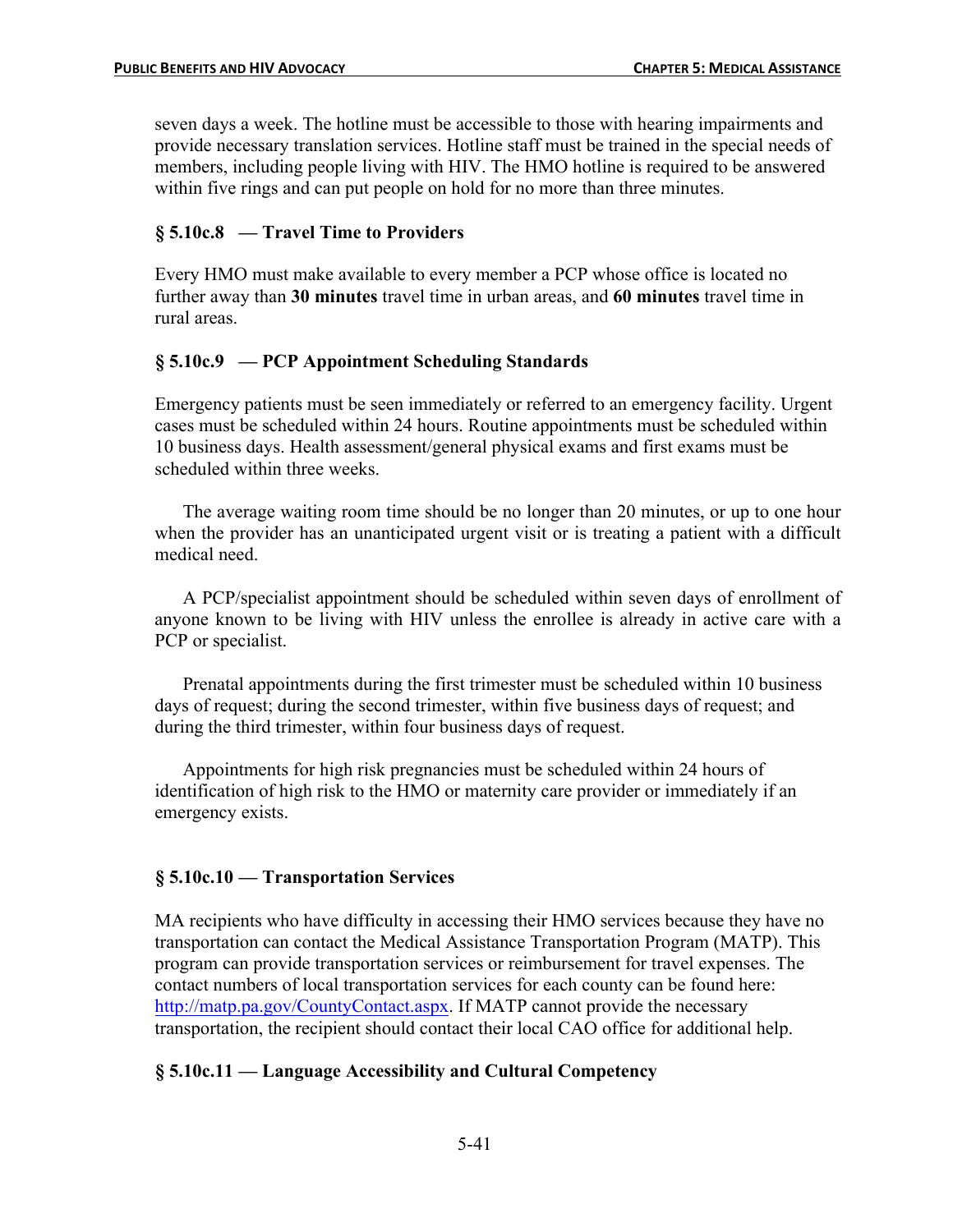Anti-discrimination laws require MA-funded services to provide complete and equal access to medical care to all recipients, regardless of language or cultural background. In addition, the MCOs contract includes several important requirements:

**Enrollment Counseling:** PA Enrollment Services is required to communicate effectively with non-English speaking recipients. In addition, all HMO membership materials and marketing information must be available in Spanish.

**Non-Discrimination:** An HMO and/or its providers cannot discriminate on the basis of language or national origin.

**HMO enrollment procedures:** DHS or PA Enrollment Services Hotline (EnrollNow) must notify the HMO of the special language and cultural needs of members who do not speak English. In addition, the HMOs must provide general services in any language spoken by more than 5 % of the region's Medical Assistance population. Currently, these languages are English, Spanish, Vietnamese, Cambodian, and Russian. Assignment of PCPs where none is selected should take into account the member's language.

**Interpreter Services:** All HMOs must have interpreter services available by telephone and/or in person to ensure that members are able to communicate with the HMO and providers and receive services in a timely manner. Written notification of upcoming or missed appointments for children which are distributed by an HMO must take into account language and literacy needs of its members. Health care initiatives' outreach and educational activities should target the health care need of the culturally and ethnically diverse populations served.

**Member Handbooks and Directories:** The HMO must make its member handbook in any language spoken by more than 5 % of the region's MA population. Currently, these languages are English, Spanish, Vietnamese, Cambodian, and Russian. Provider directories are required to indicate the languages spoken at primary care sites.

**Cultural competency:** According to the HealthChoices contract, "Both the HMO and participating providers must demonstrate cultural competency and must understand that cultural differences (between provider and patient) cannot be permitted to present barriers to accessing and receiving quality health care; willingness and ability to make the necessary distinctions between traditional treatment methods and/or non-traditional methods that are consistent with the patient's cultural background and which may be equally or more effective and appropriate for the particular patient; and the demonstration of consistency in providing quality care across a variety of cultures. For example, language, religious beliefs, cultural norms, social-economic conditions, diet, moral code, etc. may make one treatment method more palatable to a patient of a particular culture than to another of a differing culture."

## **§ 5.10c.11 — Preauthorization Requirements**

Certain healthcare services and prescriptions require prior authorization from the HMO. A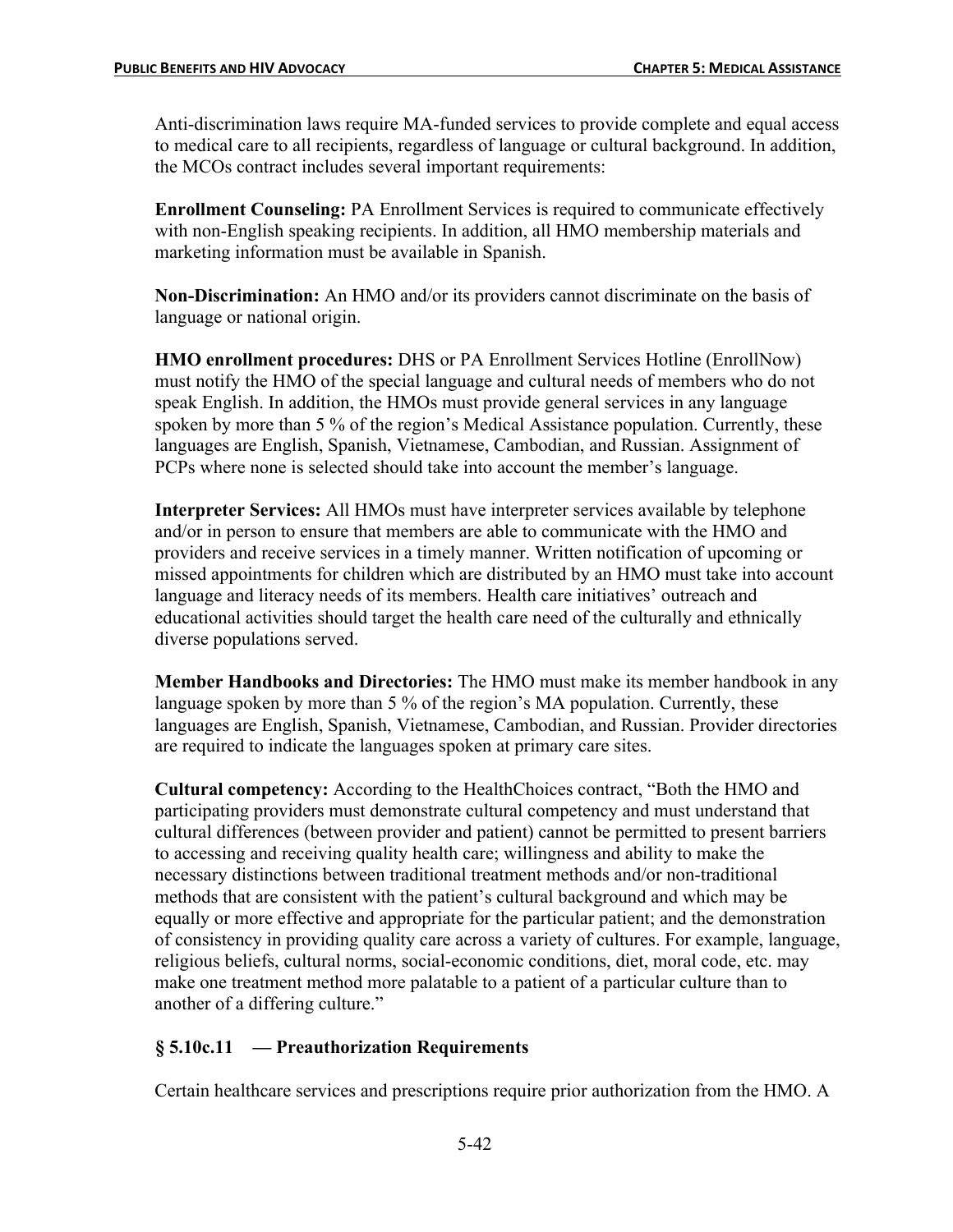PCP must get permission from the HMO before providing these services or prescribing these medications. An MCO is not permitted to expand the list of services requiring preauthorization without written approval by DHS.

MA law requires that all requests for preauthorization must be resolved within 21 days, except for emergency care. If no written denial is provided within 21 days, the service is considered approved. Preauthorization must be approved within 24 hours for services needed on an "urgent basis," one business day if it is to continue ongoing services, within two business days for new services, and within 21 days for services already provided. Emergency services require immediate review.

The HMO must provide their decision in writing, with an explanation and appeal instructions. If the HMO needs more information to decide make the decision they are required to contact the prescriber within 48 hours.

DHS has allowed HealthChoices HMOs to implement a restrictive formulary and require prior authorization for many FDA-approved drugs. A "formulary" is a list of prescription and over-the-counter drugs that are available automatically from the plan pharmacy with a prescription. Prior authorization is required for drugs that are not on the formulary. In the event that a prescribed drug is not on the HMO's formulary, then the member must be given a 72-hour (if the medication is new) or a 15-day supply (if it is an ongoing medication) of the drug at no charge, while the PCP asks for authorization from the HMO. The HMO must provide an answer to the PCP within 24 hours. If the HMO does not authorize the drug, then the member can appeal.

### **§ 5.10c.12 — Special Needs Unit and Case Management Services**

Within its organizational structure, each HealthChoices MCO has a dedicated Special Needs Unit to ensure that members with special needs receive access to appropriate primary care, access to specialists trained and skilled in the needs of the member, and information about the access to a specialist as PCP, if appropriate. To be referred to a Special Needs Unit (SNU) members should contact the member services number found on the back of their card.

### **§5.10c.13 — Health Choices Dispute Resolution**

There are two different routes to resolve a dispute with an HMO:

- 1) An internal HMO complaint or grievance (pursuant to Act 68), or
- 2) A DHS "Fair Hearing" appeal.

A recipient can pursue one or the other, or both. For assistance with HMO complaints/grievances and DHS fair hearing appeals, clients should be referred to the AIDS Law Project of Pennsylvania.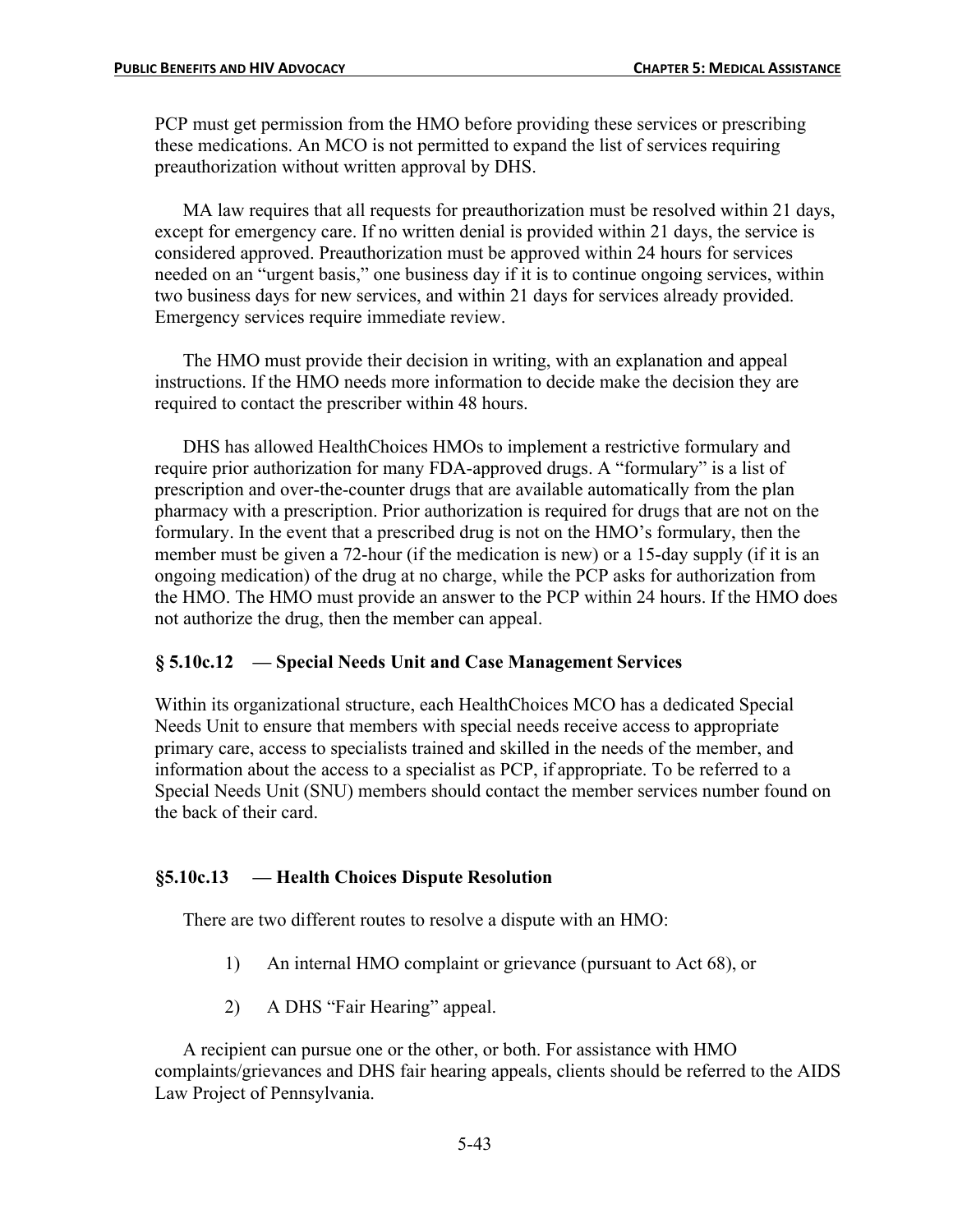**Written Notice:** If a member's services are denied, reduce or terminated, the member is entitled to written notice.

The notice must state the reason for the denial, reduction, or termination of service. The notice must also inform the member of their right to appeal from the adverse notice. These rights include the right to file a complaint or grievance with the HMO, the right to appeal to DHS, and the right to be present and represented at the DHS appeal hearing. Additionally, the notice will also include information on how to file an appeal, complaint or grievance. Finally, the notice will inform the member that services will continue if a DHS appeal is filed within 10 days.

### **§5.10c.14 — HMO Internal Dispute Resolution (Act 68)**

A Pennsylvania law (Act 68) governs resolution of disputes between members and their HMOs. This law applies both to physical health HMOs under HealthChoices, as well as to the behavioral health HMOs. This law does not affect recipients' rights under theDHS fair hearing process. The law distinguishes between "grievances," which involve disputes as to whether a particular service is medically necessary, and "complaints," which involve all other disputes.

A **grievance** is appropriate when the plan denies any covered service, or treatment, or denies a claim for covered service or treatment on the basis that the service or treatment is not "medically necessary" or not appropriate to treat the member's condition, while a **complaint** is appropriate regarding disagreements that don't involve a judgment regarding medical necessity. Disputes about a health care provider, HMO's coverage, operations, or management policies are all subject to complaint, not grievance. In the event that the matter in dispute cannot be categorized as either a grievance or complaint, the HMO will treat it as a complaint.

**Complaints:** The HMO should be contacted to obtain its procedure for the filing of a written complaint (although complaints need not be in writing, it is better to make written complaints). When in doubt whether the dispute should be addressed by a complaint or a grievance, it is probably better in most cases to file a grievance because of the legal protections available for grievances. Also, if a dispute that should have been resolved as a grievance is filed as a complaint, it should be re-filed as a grievance, but valuable time may be lost.

**First Level Review**: When a member dissatisfied with care or treatment or disagrees with a decision made by the HMO, a first level complaint may be filed within 45 days of the incident or the receipt of the adverse notice. The HMO will send a letter acknowledging the receipt of the complaint. The member who has the right to participate in the complaint process, in person or by phone, must inform the HMO within five days business days of this acknowledgement letter of their intention to participate. The complaint will then be reviewed by a committee of one or more people within the HMO that were not involved in the original decision. A decision must be reached within 30 days of the day the complaint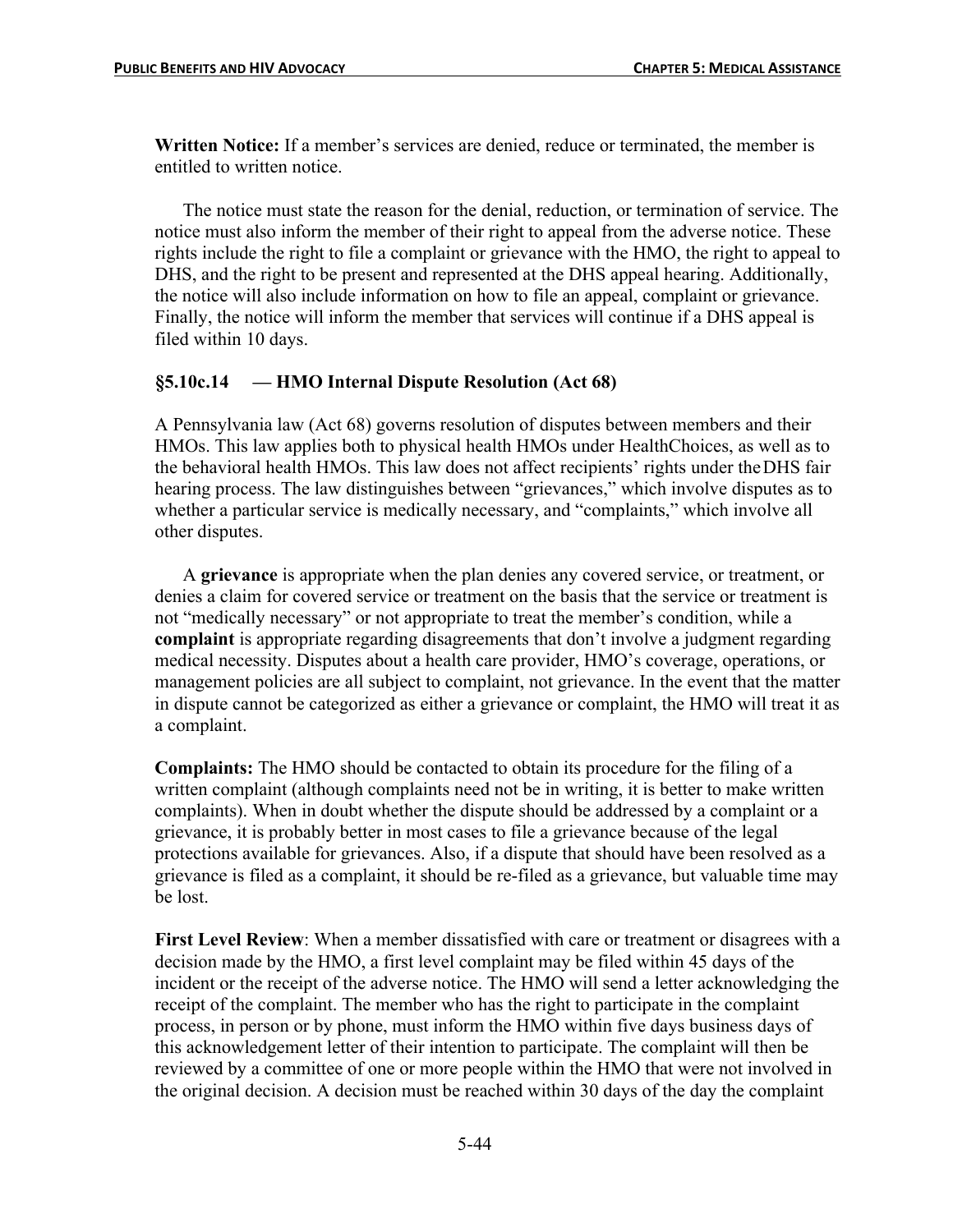was received, and a decision must be sent within five days of the decision. A 14-day extension can be requested by the member to submit further information supporting a claim. The decision must include the basis of the decision and the procedure to be followed for the second level review.

In the case of a health-based emergency, a member can request a decision be expedited and the member's doctor will need to submit a statement within three business days stating the member's health would be harmed by waiting 30 days for a decision to be reached. Once the doctor's statement is received, the HMO must issue an expedited decision within 48 hours of receiving the doctor's statement, or within three business days of the initial request, whichever is shorter.

**Second Level Review:** A member dissatisfied with the first level review may file a complaint to the second level Review Committee within 45 days of receiving the first level review decision and may appear in person. The complaint is heard by a committee of three or more people, who were not involved in the original decision, and at least one person who is a member of the HMO. The member will be given an opportunity to appear in person and should be given at least 15 days notice of the meeting of the committee. The second level review decision must be rendered within 30 days for behavioral health and 45 days for physical health, and a decision sent to the member within five days of the decision.

**External Review**: A member not satisfied with the second level complaint may request an external review of the decision outside of the HMO to the Department of Health (for quality of care issues) or the Department of Insurance (for issues such as contractual interpretation of coordination of benefits provision). This review must be requested within 15 days of receipt of decision of the second level review. External review can result only in a request for the HMO to reconsider its decision, a request for an independent review, or the issuance of a recommendation to the HMO.

**Grievances:** The HMO should be contacted to obtain their procedure for the filing of a written grievance. If in doubt about whether to file a complaint or a grievance, it is better to file a grievance. In the event that it later appears that the dispute was originally subject to complaint, not grievance procedures, it will be re-filed as a complaint. If requested, an HMO representative must help a member write a grievance.

Clients or case managers may call the Member Services Department at the HMO for assistance.

The grievance must be in writing. Write "GRIEVANCE" at the top of the letter. The member should explain what happened, why they disagree, and what should be done to fix the problem. Be sure to include the member ID number, ACCESS card number, and identify the PCP involved. State where the response should be sent, and whether a copy should be sent to an advocate or another person assisting the member.

Include copies of supporting documents, if available. Retain a copy of the grievance and supporting materials. Information submitted with the grievance can be updated at any time.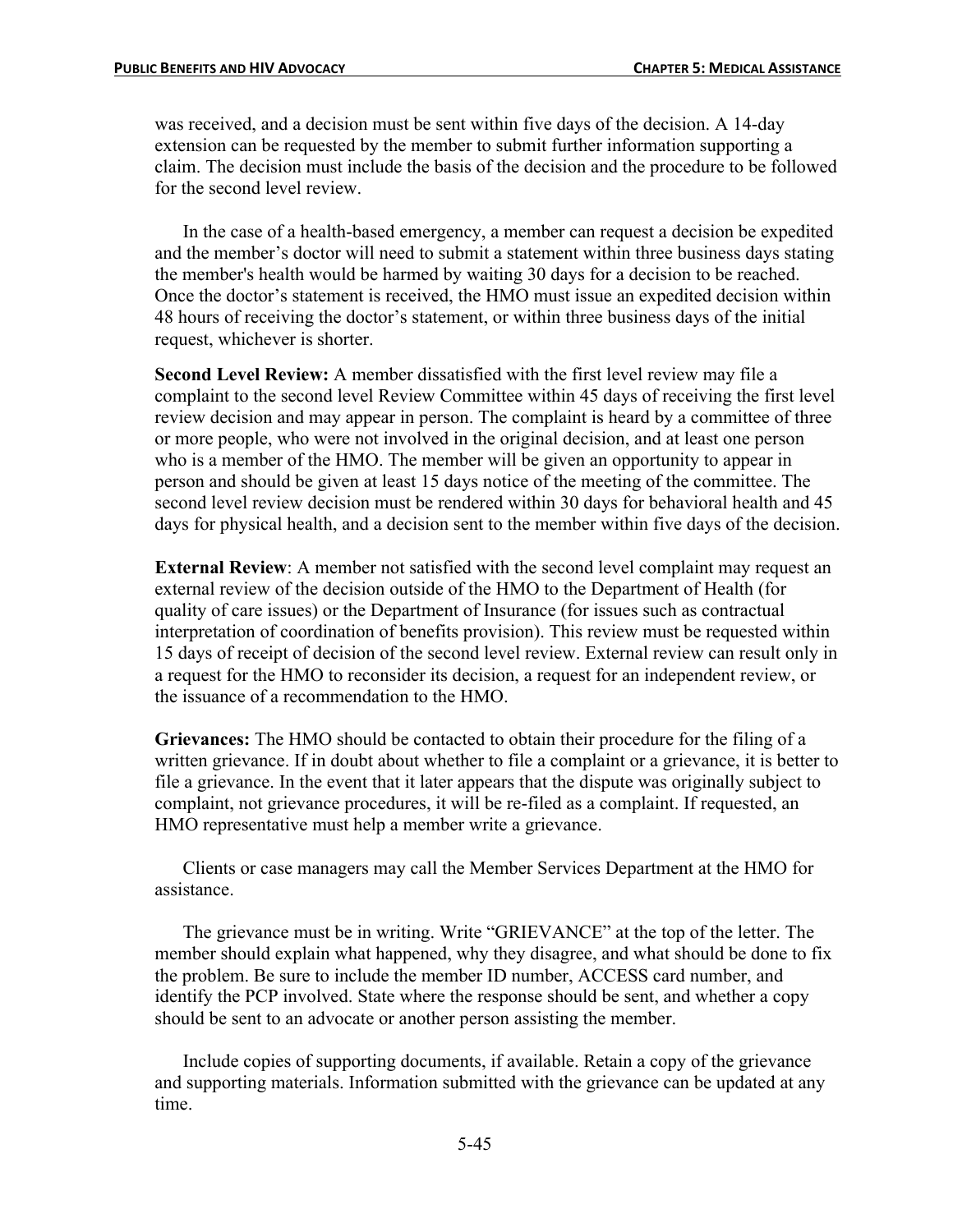**First Level Review:** A member disagreeing with the HMO's decision to deny, reduce or terminate services may request a grievance orally or in writing within 45 days of the date the HMO's notice was received. If the member requires the continuation of the discontinued or reduced services, the grievance needs to be postmarked or hand-delivered within 10 days of the receipt of the decision. A written confirmation that the grievance was made will be received by the member. The member can participate in the grievance hearing in person, by phone or videoconference and must inform the HMO within five business days from the time of the grievance confirmation of their intention to participate in the hearing process.

The grievance will be reviewed by a committee of one or more employees within the HMO not involved in the initial decision, of which at least one will be a doctor of the same or similar specialty as the member's prescribing doctor. A decision will be made within 30 days from the time the grievance was requested and the member informed within five days of the decision.

**Second Level Grievance:** Second level grievances may be filed orally or in writing within 45 days of receiving the first level grievance decision, unless there is a medical emergency. The grievance is reviewed by a committee within the HMO that mustinclude at least one doctor with a specialty similar to the prescribing doctor, and at least one consumer member of the HMO. The member will be given an opportunity to appear with 15 day's notice of the meeting time. The second level grievance will he heard and resolved within 30 days for Behavioral Health and 45 days for Physical Health.

If the member disagrees with the decision at the second level of a grievance, they can appeal to the Pennsylvania Department of Health. This appeal must be filed within 30 days of the decision.

**Emergency Grievances:** If the grievance involves an emergency, the member can contact the HMO and ask for an expedited decision. The member should write "EMERGENCY GRIEVANCE" at the top. The member's doctor must, within 3 business days of the grievance, submit a statement that waiting 30 days for the decision will jeopardize the patient's health and request an expedited decision. The HMO must then issue a decision within 48 hours or within 3 day of the grievance, whichever is sooner.

**External Review for Grievances:** A member not satisfied with the second level grievance decision must send a letter requesting external review within 15 days of receiving the decision. The appeal then goes to the Department of Health, which assigns it to a Certified Review Entity (CRE) to review the HMO's decision. The member can submit additional documents to the CRE. A decision will be issued within 60 days by theCRE.

## **§5.10c.15 — Department of Human Services Fair Hearing Appeal**

Federal law also allows a recipient to file for an administrative hearing (called a "Fair Hearing") with DHS if the recipient's services with the HealthChoices HMO, or by a behavioral health HMO have been denied, reduced or terminated.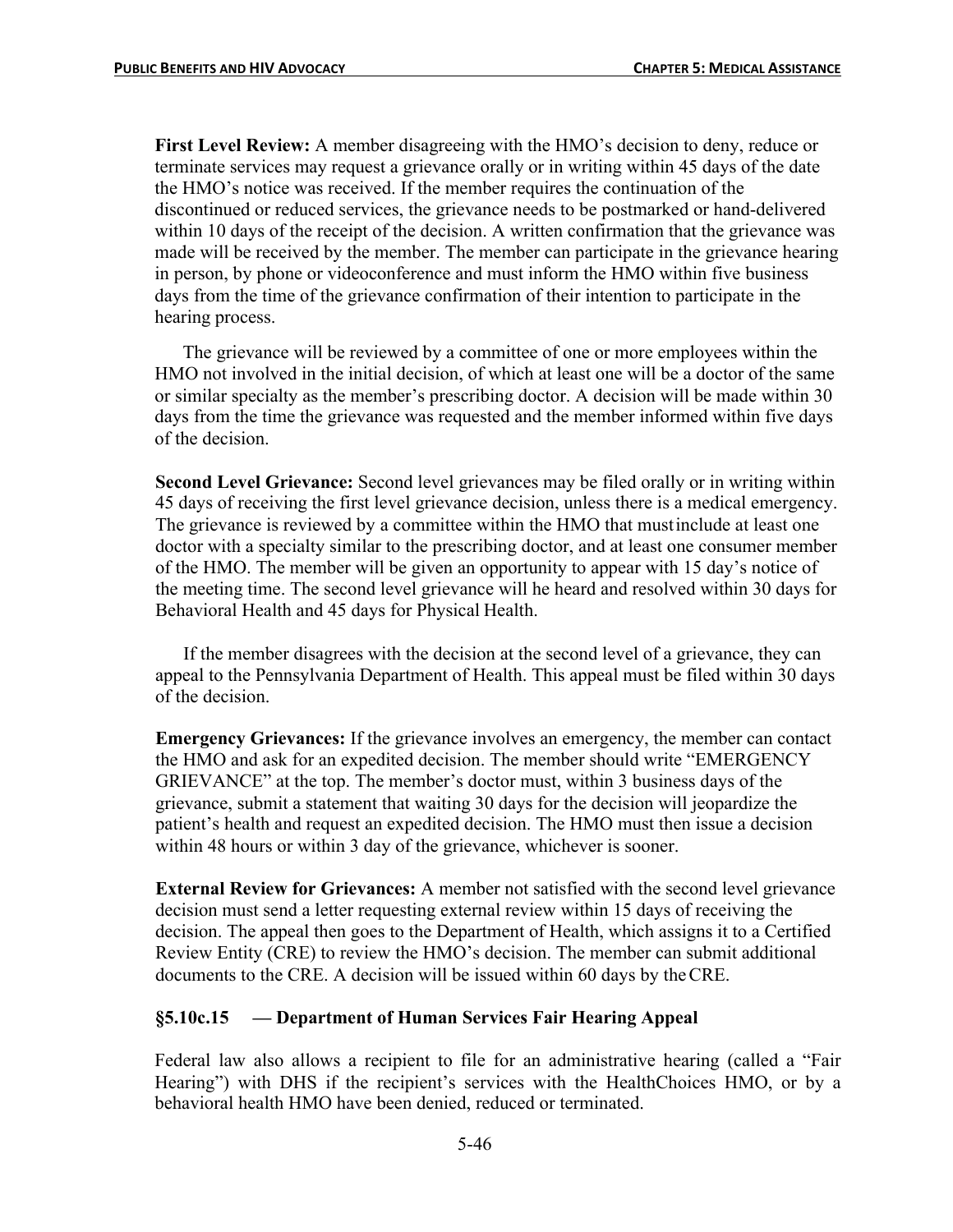The AIDS Law Project recommends filing a grievance with the HMO and an appeal with DHS at the same time. To file an appeal, send a letter requesting a hearing to DHS at:

Department of Public Welfare Office of Medical Assistance Programs, HealthChoices Program P.O. Box 2675 Harrisburg, PA 17105-2675

If possible, send this letter certified mail, return receipt requested, or by delivery confirmation mail. Keep the proof of delivery. Also, keep a copy of any correspondence that is sent to DHS on behalf of the claim. The letter should contain:

- $\triangleright$  the member's DHS record number, address, and phone number:
- $\triangleright$  a request for a face-to-face hearing;
- $\triangleright$  the name of the HMO and the member's subscriber number;
- $\triangleright$  an explanation of what happened, why the recipient disagrees, and what should bedone to fix the problem; and
- $\triangleright$  a request for continuation of current services while the appeal is being decided.

**Continuation of current services:** A member has 30 days to appeal to DHS. If an appeal is filed within ten days (postmarked or hand delivered) from the date of the notice of the reduction or termination of current services, the recipient can request the continuation of services while going through the appeal process as long as the physician's prescription has not changed. If a member hasn't received the required written notice about the reduction or termination of healthcare services, the person can file an appeal at any time.

DHS must make a decision within 90 days of the date when the member first appealed. This means that DHS must hold the hearing and the MA recipient must receive the Hearing Officer's decision and have the opportunity to request reconsideration and receive a final decision from the Secretary of DHS – all within 90 days.

This can be expedited. The member's doctor must certify that waiting for the decision for 90 days will jeopardize the member's heath and request an expedited decision. The DHS must then give a decision within 48 hours of the doctor's statement or within three business days of the date that the request for expedited decision was received, whichever is sooner.

If individuals do not receive a final decision within 90 days, they can request "interim assistance," which means the individual will receive the requested services or equipment on a temporary basis until a final decision is made. The recipient can make a written request for interim assistance to the HMO and DHS. This means that the HMO or DHS must begin